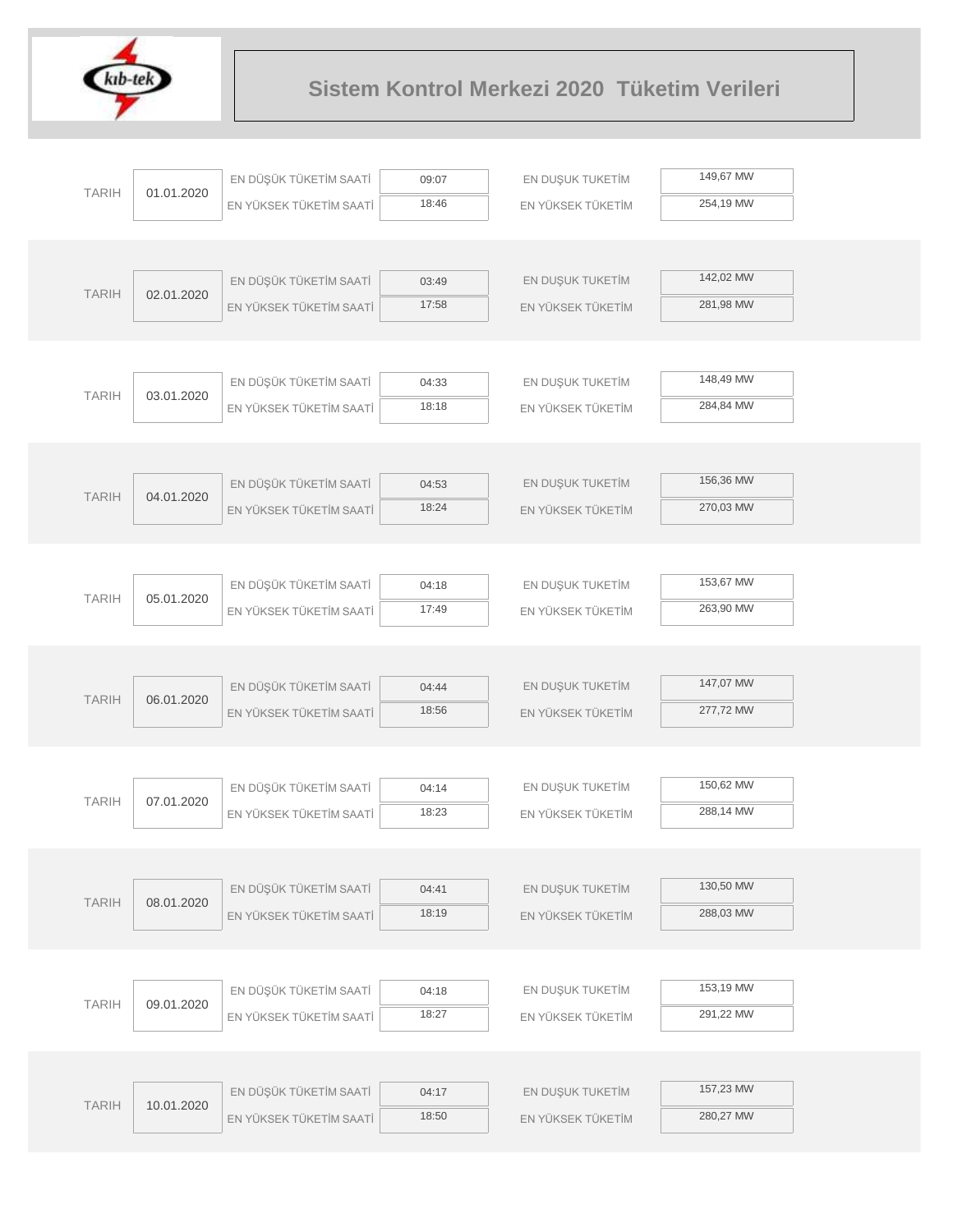

|              |            | EN DÜŞÜK TÜKETİM SAATİ  | 04:20          | EN DUŞUK TUKETİM  | 161,57 MW |  |
|--------------|------------|-------------------------|----------------|-------------------|-----------|--|
| <b>TARIH</b> | 11.01.2020 | EN YÜKSEK TÜKETİM SAATİ | 18:00          | EN YÜKSEK TÜKETİM | 273,40 MW |  |
|              |            |                         |                |                   |           |  |
|              |            |                         |                |                   |           |  |
| <b>TARIH</b> | 12.01.2020 | EN DÜŞÜK TÜKETİM SAATİ  | 05:43          | EN DUŞUK TUKETİM  | 155,54 MW |  |
|              |            | EN YÜKSEK TÜKETİM SAATİ | 18:36          | EN YÜKSEK TÜKETİM | 268,64 MW |  |
|              |            |                         |                |                   |           |  |
|              |            |                         |                |                   |           |  |
| <b>TARIH</b> | 13.01.2020 | EN DÜŞÜK TÜKETİM SAATİ  | 04:34          | EN DUŞUK TUKETİM  | 153,63 MW |  |
|              |            | EN YÜKSEK TÜKETİM SAATİ | 19:15          | EN YÜKSEK TÜKETİM | 273,28 MW |  |
|              |            |                         |                |                   |           |  |
|              |            |                         |                |                   |           |  |
| <b>TARIH</b> | 14.01.2020 | EN DÜŞÜK TÜKETİM SAATİ  | 04:29          | EN DUŞUK TUKETİM  | 151,40 MW |  |
|              |            | EN YÜKSEK TÜKETİM SAATİ | 17:49          | EN YÜKSEK TÜKETİM | 277,25 MW |  |
|              |            |                         |                |                   |           |  |
|              |            |                         |                |                   |           |  |
| <b>TARIH</b> | 15.01.2020 | EN DÜŞÜK TÜKETİM SAATİ  | 03:57          | EN DUŞUK TUKETİM  | 149,74 MW |  |
|              |            | EN YÜKSEK TÜKETİM SAATİ | 18:08          | EN YÜKSEK TÜKETİM | 275,67 MW |  |
|              |            |                         |                |                   |           |  |
|              |            |                         |                |                   |           |  |
| <b>TARIH</b> | 16.01.2020 | EN DÜŞÜK TÜKETİM SAATİ  | 04:16          | EN DUŞUK TUKETİM  | 152,59 MW |  |
|              |            | EN YÜKSEK TÜKETİM SAATİ | 18:30          | EN YÜKSEK TÜKETİM | 279,61 MW |  |
|              |            |                         |                |                   |           |  |
|              |            |                         |                |                   | 152,43 MW |  |
| <b>TARIH</b> | 17.01.2020 | EN DÜŞÜK TÜKETİM SAATİ  | 04:20<br>18:30 | EN DUŞUK TUKETİM  | 284,93 MW |  |
|              |            | EN YÜKSEK TÜKETİM SAATİ |                | EN YÜKSEK TÜKETİM |           |  |
|              |            |                         |                |                   |           |  |
|              |            | EN DÜŞÜK TÜKETİM SAATİ  | 04:24          | EN DUŞUK TUKETİM  | 153,90 MW |  |
| <b>TARIH</b> | 18.01.2020 | EN YÜKSEK TÜKETİM SAATİ | 18:35          | EN YÜKSEK TÜKETİM | 272,50 MW |  |
|              |            |                         |                |                   |           |  |
|              |            |                         |                |                   |           |  |
|              |            | EN DÜŞÜK TÜKETİM SAATİ  | 04:59          | EN DUŞUK TUKETİM  | 153,92 MW |  |
| <b>TARIH</b> | 19.01.2020 | EN YÜKSEK TÜKETİM SAATİ | 18:30          | EN YÜKSEK TÜKETİM | 274,50 MW |  |
|              |            |                         |                |                   |           |  |
|              |            |                         |                |                   |           |  |
|              |            | EN DÜŞÜK TÜKETİM SAATİ  | 04:14          | EN DUŞUK TUKETİM  | 151,36 MW |  |
| <b>TARIH</b> | 20.01.2020 | EN YÜKSEK TÜKETİM SAATİ | 18:42          | EN YÜKSEK TÜKETİM | 300,43 MW |  |
|              |            |                         |                |                   |           |  |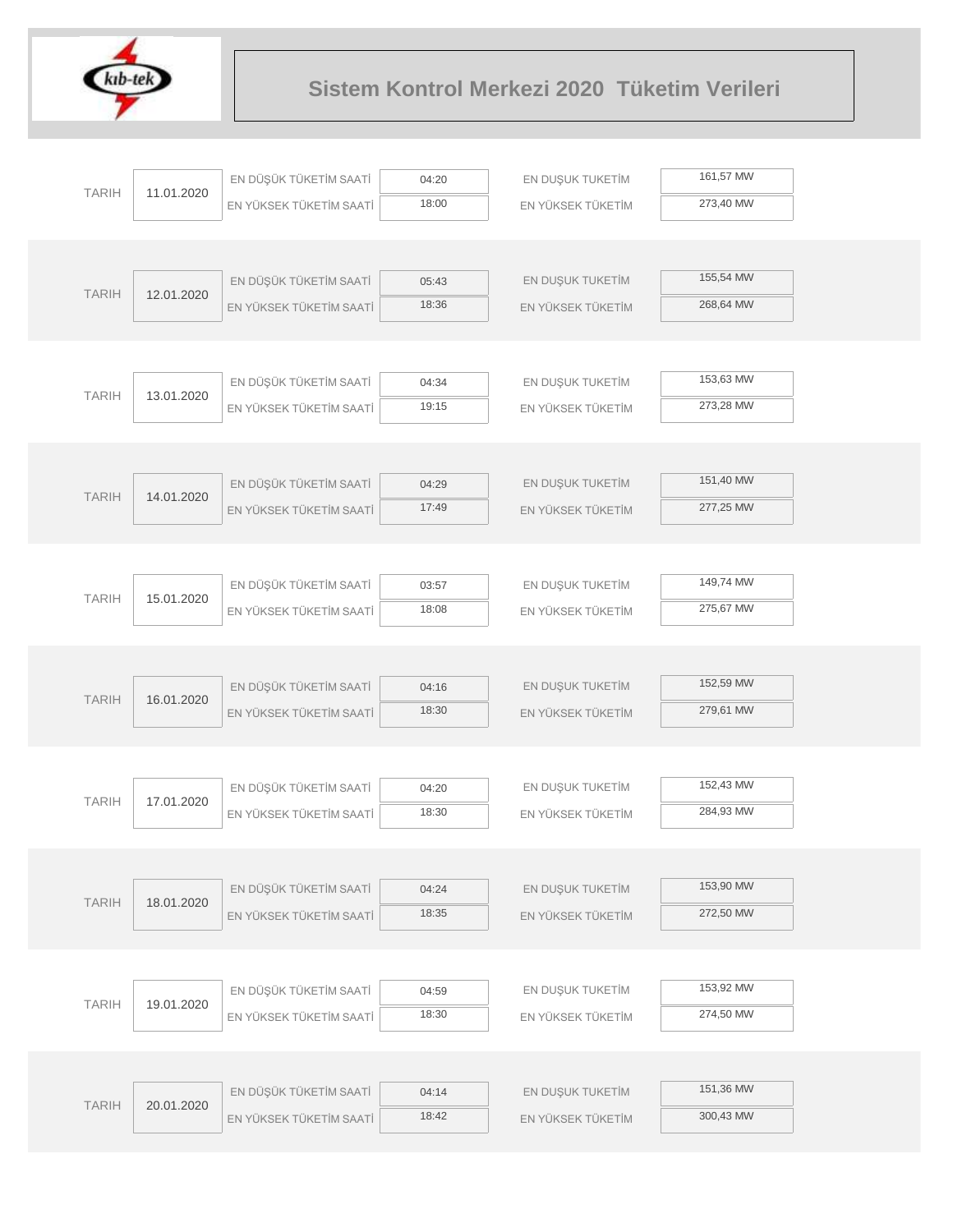

|              |            | EN DÜŞÜK TÜKETİM SAATİ  | 04:23          | EN DUŞUK TUKETİM                      | 160,76 MW |  |
|--------------|------------|-------------------------|----------------|---------------------------------------|-----------|--|
| <b>TARIH</b> | 21.01.2020 | EN YÜKSEK TÜKETİM SAATİ | 18:28          | EN YÜKSEK TÜKETİM                     | 294,11 MW |  |
|              |            |                         |                |                                       |           |  |
|              |            |                         |                |                                       |           |  |
| <b>TARIH</b> | 22.01.2020 | EN DÜŞÜK TÜKETİM SAATİ  | 04:41          | EN DUŞUK TUKETİM                      | 161,95 MW |  |
|              |            | EN YÜKSEK TÜKETİM SAATİ | 18:32          | EN YÜKSEK TÜKETİM                     | 287,21 MW |  |
|              |            |                         |                |                                       |           |  |
|              |            |                         |                |                                       |           |  |
| <b>TARIH</b> | 23.01.2020 | EN DÜŞÜK TÜKETİM SAATİ  | 04:09          | EN DUŞUK TUKETİM                      | 160,71 MW |  |
|              |            | EN YÜKSEK TÜKETİM SAATİ | 18:44          | EN YÜKSEK TÜKETİM                     | 278,66 MW |  |
|              |            |                         |                |                                       |           |  |
|              |            | EN DÜŞÜK TÜKETİM SAATİ  |                |                                       | 157,08 MW |  |
| <b>TARIH</b> | 24.01.2020 | EN YÜKSEK TÜKETİM SAATİ | 04:33<br>18:38 | EN DUŞUK TUKETİM<br>EN YÜKSEK TÜKETİM | 297,24 MW |  |
|              |            |                         |                |                                       |           |  |
|              |            |                         |                |                                       |           |  |
|              |            | EN DÜŞÜK TÜKETİM SAATİ  | 04:41          | EN DUŞUK TUKETİM                      | 167,86 MW |  |
| <b>TARIH</b> | 25.01.2020 | EN YÜKSEK TÜKETİM SAATİ | 18:42          | EN YÜKSEK TÜKETİM                     | 274,60 MW |  |
|              |            |                         |                |                                       |           |  |
|              |            |                         |                |                                       |           |  |
|              |            | EN DÜŞÜK TÜKETİM SAATİ  | 12:53          | EN DUŞUK TUKETİM                      | 155,80 MW |  |
| <b>TARIH</b> | 26.01.2020 | EN YÜKSEK TÜKETİM SAATİ | 19:22          | EN YÜKSEK TÜKETİM                     | 268,55 MW |  |
|              |            |                         |                |                                       |           |  |
|              |            |                         |                |                                       |           |  |
| <b>TARIH</b> | 27.01.2020 | EN DÜŞÜK TÜKETİM SAATİ  | 04:11          | EN DUŞUK TUKETİM                      | 153,87 MW |  |
|              |            | EN YÜKSEK TÜKETİM SAATİ | 18:24          | EN YÜKSEK TÜKETİM                     | 272,40 MW |  |
|              |            |                         |                |                                       |           |  |
|              |            |                         |                |                                       | 150,80 MW |  |
| <b>TARIH</b> | 28.01.2020 | EN DÜŞÜK TÜKETİM SAATİ  | 04:27<br>17:51 | EN DUŞUK TUKETİM                      | 270,73 MW |  |
|              |            | EN YÜKSEK TÜKETİM SAATİ |                | EN YÜKSEK TÜKETİM                     |           |  |
|              |            |                         |                |                                       |           |  |
|              |            | EN DÜŞÜK TÜKETİM SAATİ  | 04:50          | EN DUŞUK TUKETİM                      | 153,33 MW |  |
| <b>TARIH</b> | 29.01.2020 | EN YÜKSEK TÜKETİM SAATİ | 18:43          | EN YÜKSEK TÜKETİM                     | 261,99 MW |  |
|              |            |                         |                |                                       |           |  |
|              |            |                         |                |                                       |           |  |
|              |            | EN DÜŞÜK TÜKETİM SAATİ  | 04:06          | EN DUŞUK TUKETİM                      | 152,23 MW |  |
| <b>TARIH</b> | 30.01.2020 | EN YÜKSEK TÜKETİM SAATİ | 18:58          | EN YÜKSEK TÜKETİM                     | 267,26 MW |  |
|              |            |                         |                |                                       |           |  |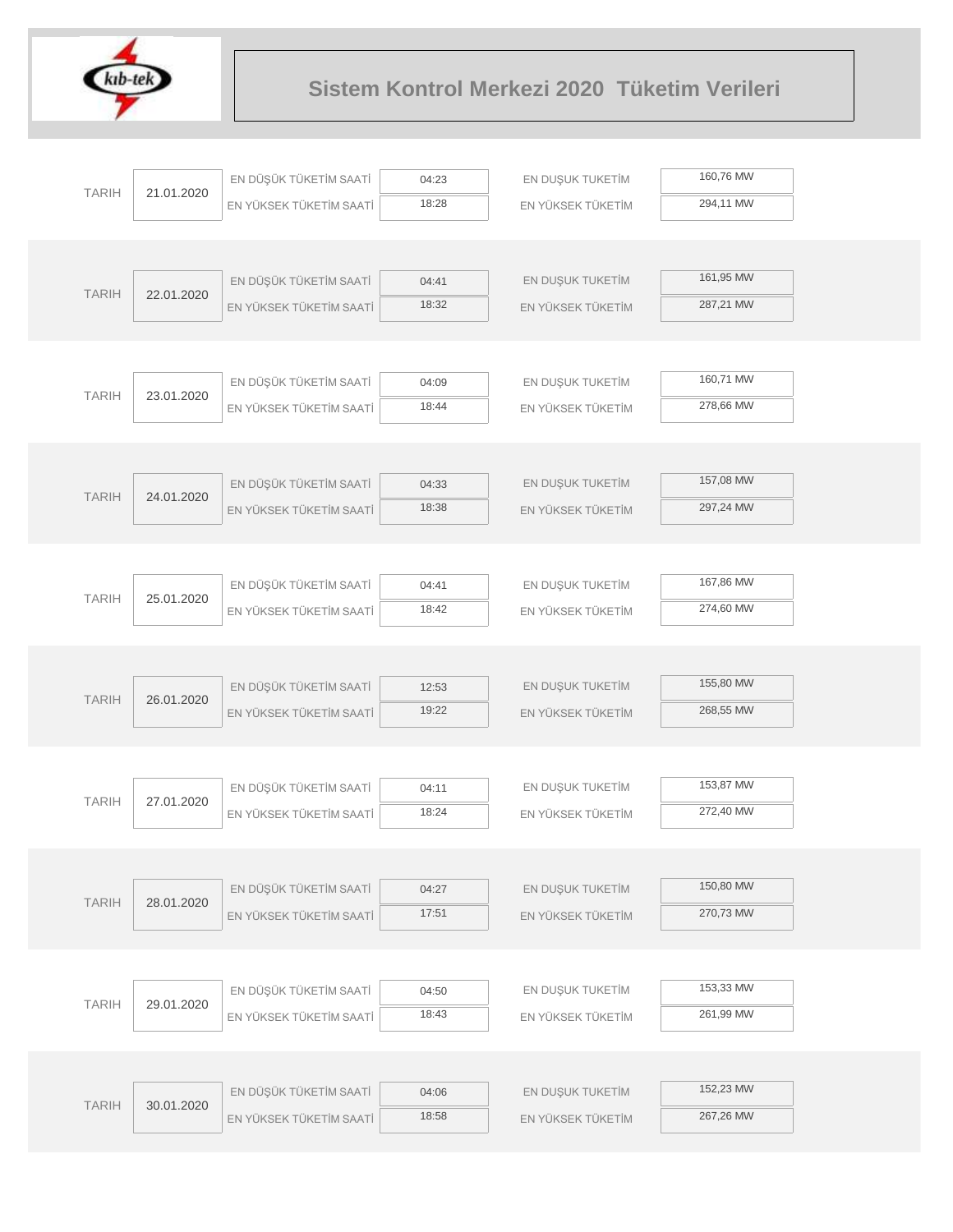

| 149,85 MW<br>EN DÜŞÜK TÜKETİM SAATİ<br>EN DUŞUK TUKETİM<br>04:13<br><b>TARIH</b><br>31.01.2020<br>267,60 MW<br>18:28<br>EN YÜKSEK TÜKETİM<br>EN YÜKSEK TÜKETİM SAATİ<br>155,51 MW<br>EN DÜŞÜK TÜKETİM SAATİ<br>EN DUŞUK TUKETİM<br>04:16<br><b>TARIH</b><br>01.02.2020<br>18:45<br>255,42 MW<br>EN YÜKSEK TÜKETİM SAATİ<br>EN YÜKSEK TÜKETİM<br>132,26 MW<br>EN DÜŞÜK TÜKETİM SAATİ<br>EN DUŞUK TUKETİM<br>12:57<br><b>TARIH</b><br>02.02.2020<br>18:54<br>245,48 MW<br>EN YÜKSEK TÜKETİM SAATİ<br>EN YÜKSEK TÜKETİM<br>145,54 MW<br>EN DÜŞÜK TÜKETİM SAATİ<br>EN DUŞUK TUKETİM<br>04:04<br><b>TARIH</b><br>03.02.2020<br>18:46<br>256,91 MW<br>EN YÜKSEK TÜKETİM SAATİ<br>EN YÜKSEK TÜKETİM<br>145,59 MW<br>EN DÜŞÜK TÜKETİM SAATİ<br>EN DUŞUK TUKETİM<br>03:43<br><b>TARIH</b><br>04.02.2020<br>250,43 MW<br>18:45<br>EN YÜKSEK TÜKETİM SAATİ<br>EN YÜKSEK TÜKETİM<br>137,48 MW<br>EN DÜŞÜK TÜKETİM SAATİ<br>EN DUŞUK TUKETİM<br>04:45<br><b>TARIH</b><br>05.02.2020<br>18:29<br>244,55 MW<br>EN YÜKSEK TÜKETİM SAATİ<br>EN YÜKSEK TÜKETİM<br>136,54 MW<br>EN DÜŞÜK TÜKETİM SAATİ<br>EN DUŞUK TUKETİM<br>04:07<br><b>TARIH</b><br>06.02.2020<br>18:35<br>240,59 MW<br>EN YÜKSEK TÜKETİM SAATİ<br>EN YÜKSEK TÜKETİM<br>140,13 MW<br>EN DÜŞÜK TÜKETİM SAATİ<br>EN DUŞUK TUKETİM<br>02:34<br><b>TARIH</b><br>07.02.2020<br>263,29 MW<br>18:43<br>EN YÜKSEK TÜKETİM SAATİ<br>EN YÜKSEK TÜKETİM<br>147,47 MW<br>EN DÜŞÜK TÜKETİM SAATİ<br>EN DUŞUK TUKETİM<br>04:52<br><b>TARIH</b><br>08.02.2020<br>270,35 MW<br>18:26<br>EN YÜKSEK TÜKETİM SAATİ<br>EN YÜKSEK TÜKETİM<br>162,47 MW<br>EN DÜŞÜK TÜKETİM SAATİ<br>EN DUŞUK TUKETİM<br>04:48<br><b>TARIH</b><br>09.02.2020<br>286,16 MW<br>18:47<br>EN YÜKSEK TÜKETİM SAATİ<br>EN YÜKSEK TÜKETİM |  |  |  |  |
|----------------------------------------------------------------------------------------------------------------------------------------------------------------------------------------------------------------------------------------------------------------------------------------------------------------------------------------------------------------------------------------------------------------------------------------------------------------------------------------------------------------------------------------------------------------------------------------------------------------------------------------------------------------------------------------------------------------------------------------------------------------------------------------------------------------------------------------------------------------------------------------------------------------------------------------------------------------------------------------------------------------------------------------------------------------------------------------------------------------------------------------------------------------------------------------------------------------------------------------------------------------------------------------------------------------------------------------------------------------------------------------------------------------------------------------------------------------------------------------------------------------------------------------------------------------------------------------------------------------------------------------------------------------------------------------------------------------------------------------------|--|--|--|--|
|                                                                                                                                                                                                                                                                                                                                                                                                                                                                                                                                                                                                                                                                                                                                                                                                                                                                                                                                                                                                                                                                                                                                                                                                                                                                                                                                                                                                                                                                                                                                                                                                                                                                                                                                              |  |  |  |  |
|                                                                                                                                                                                                                                                                                                                                                                                                                                                                                                                                                                                                                                                                                                                                                                                                                                                                                                                                                                                                                                                                                                                                                                                                                                                                                                                                                                                                                                                                                                                                                                                                                                                                                                                                              |  |  |  |  |
|                                                                                                                                                                                                                                                                                                                                                                                                                                                                                                                                                                                                                                                                                                                                                                                                                                                                                                                                                                                                                                                                                                                                                                                                                                                                                                                                                                                                                                                                                                                                                                                                                                                                                                                                              |  |  |  |  |
|                                                                                                                                                                                                                                                                                                                                                                                                                                                                                                                                                                                                                                                                                                                                                                                                                                                                                                                                                                                                                                                                                                                                                                                                                                                                                                                                                                                                                                                                                                                                                                                                                                                                                                                                              |  |  |  |  |
|                                                                                                                                                                                                                                                                                                                                                                                                                                                                                                                                                                                                                                                                                                                                                                                                                                                                                                                                                                                                                                                                                                                                                                                                                                                                                                                                                                                                                                                                                                                                                                                                                                                                                                                                              |  |  |  |  |
|                                                                                                                                                                                                                                                                                                                                                                                                                                                                                                                                                                                                                                                                                                                                                                                                                                                                                                                                                                                                                                                                                                                                                                                                                                                                                                                                                                                                                                                                                                                                                                                                                                                                                                                                              |  |  |  |  |
|                                                                                                                                                                                                                                                                                                                                                                                                                                                                                                                                                                                                                                                                                                                                                                                                                                                                                                                                                                                                                                                                                                                                                                                                                                                                                                                                                                                                                                                                                                                                                                                                                                                                                                                                              |  |  |  |  |
|                                                                                                                                                                                                                                                                                                                                                                                                                                                                                                                                                                                                                                                                                                                                                                                                                                                                                                                                                                                                                                                                                                                                                                                                                                                                                                                                                                                                                                                                                                                                                                                                                                                                                                                                              |  |  |  |  |
|                                                                                                                                                                                                                                                                                                                                                                                                                                                                                                                                                                                                                                                                                                                                                                                                                                                                                                                                                                                                                                                                                                                                                                                                                                                                                                                                                                                                                                                                                                                                                                                                                                                                                                                                              |  |  |  |  |
|                                                                                                                                                                                                                                                                                                                                                                                                                                                                                                                                                                                                                                                                                                                                                                                                                                                                                                                                                                                                                                                                                                                                                                                                                                                                                                                                                                                                                                                                                                                                                                                                                                                                                                                                              |  |  |  |  |
|                                                                                                                                                                                                                                                                                                                                                                                                                                                                                                                                                                                                                                                                                                                                                                                                                                                                                                                                                                                                                                                                                                                                                                                                                                                                                                                                                                                                                                                                                                                                                                                                                                                                                                                                              |  |  |  |  |
|                                                                                                                                                                                                                                                                                                                                                                                                                                                                                                                                                                                                                                                                                                                                                                                                                                                                                                                                                                                                                                                                                                                                                                                                                                                                                                                                                                                                                                                                                                                                                                                                                                                                                                                                              |  |  |  |  |
|                                                                                                                                                                                                                                                                                                                                                                                                                                                                                                                                                                                                                                                                                                                                                                                                                                                                                                                                                                                                                                                                                                                                                                                                                                                                                                                                                                                                                                                                                                                                                                                                                                                                                                                                              |  |  |  |  |
|                                                                                                                                                                                                                                                                                                                                                                                                                                                                                                                                                                                                                                                                                                                                                                                                                                                                                                                                                                                                                                                                                                                                                                                                                                                                                                                                                                                                                                                                                                                                                                                                                                                                                                                                              |  |  |  |  |
|                                                                                                                                                                                                                                                                                                                                                                                                                                                                                                                                                                                                                                                                                                                                                                                                                                                                                                                                                                                                                                                                                                                                                                                                                                                                                                                                                                                                                                                                                                                                                                                                                                                                                                                                              |  |  |  |  |
|                                                                                                                                                                                                                                                                                                                                                                                                                                                                                                                                                                                                                                                                                                                                                                                                                                                                                                                                                                                                                                                                                                                                                                                                                                                                                                                                                                                                                                                                                                                                                                                                                                                                                                                                              |  |  |  |  |
|                                                                                                                                                                                                                                                                                                                                                                                                                                                                                                                                                                                                                                                                                                                                                                                                                                                                                                                                                                                                                                                                                                                                                                                                                                                                                                                                                                                                                                                                                                                                                                                                                                                                                                                                              |  |  |  |  |
|                                                                                                                                                                                                                                                                                                                                                                                                                                                                                                                                                                                                                                                                                                                                                                                                                                                                                                                                                                                                                                                                                                                                                                                                                                                                                                                                                                                                                                                                                                                                                                                                                                                                                                                                              |  |  |  |  |
|                                                                                                                                                                                                                                                                                                                                                                                                                                                                                                                                                                                                                                                                                                                                                                                                                                                                                                                                                                                                                                                                                                                                                                                                                                                                                                                                                                                                                                                                                                                                                                                                                                                                                                                                              |  |  |  |  |
|                                                                                                                                                                                                                                                                                                                                                                                                                                                                                                                                                                                                                                                                                                                                                                                                                                                                                                                                                                                                                                                                                                                                                                                                                                                                                                                                                                                                                                                                                                                                                                                                                                                                                                                                              |  |  |  |  |
|                                                                                                                                                                                                                                                                                                                                                                                                                                                                                                                                                                                                                                                                                                                                                                                                                                                                                                                                                                                                                                                                                                                                                                                                                                                                                                                                                                                                                                                                                                                                                                                                                                                                                                                                              |  |  |  |  |
|                                                                                                                                                                                                                                                                                                                                                                                                                                                                                                                                                                                                                                                                                                                                                                                                                                                                                                                                                                                                                                                                                                                                                                                                                                                                                                                                                                                                                                                                                                                                                                                                                                                                                                                                              |  |  |  |  |
|                                                                                                                                                                                                                                                                                                                                                                                                                                                                                                                                                                                                                                                                                                                                                                                                                                                                                                                                                                                                                                                                                                                                                                                                                                                                                                                                                                                                                                                                                                                                                                                                                                                                                                                                              |  |  |  |  |
|                                                                                                                                                                                                                                                                                                                                                                                                                                                                                                                                                                                                                                                                                                                                                                                                                                                                                                                                                                                                                                                                                                                                                                                                                                                                                                                                                                                                                                                                                                                                                                                                                                                                                                                                              |  |  |  |  |
|                                                                                                                                                                                                                                                                                                                                                                                                                                                                                                                                                                                                                                                                                                                                                                                                                                                                                                                                                                                                                                                                                                                                                                                                                                                                                                                                                                                                                                                                                                                                                                                                                                                                                                                                              |  |  |  |  |
|                                                                                                                                                                                                                                                                                                                                                                                                                                                                                                                                                                                                                                                                                                                                                                                                                                                                                                                                                                                                                                                                                                                                                                                                                                                                                                                                                                                                                                                                                                                                                                                                                                                                                                                                              |  |  |  |  |
|                                                                                                                                                                                                                                                                                                                                                                                                                                                                                                                                                                                                                                                                                                                                                                                                                                                                                                                                                                                                                                                                                                                                                                                                                                                                                                                                                                                                                                                                                                                                                                                                                                                                                                                                              |  |  |  |  |
|                                                                                                                                                                                                                                                                                                                                                                                                                                                                                                                                                                                                                                                                                                                                                                                                                                                                                                                                                                                                                                                                                                                                                                                                                                                                                                                                                                                                                                                                                                                                                                                                                                                                                                                                              |  |  |  |  |
|                                                                                                                                                                                                                                                                                                                                                                                                                                                                                                                                                                                                                                                                                                                                                                                                                                                                                                                                                                                                                                                                                                                                                                                                                                                                                                                                                                                                                                                                                                                                                                                                                                                                                                                                              |  |  |  |  |
|                                                                                                                                                                                                                                                                                                                                                                                                                                                                                                                                                                                                                                                                                                                                                                                                                                                                                                                                                                                                                                                                                                                                                                                                                                                                                                                                                                                                                                                                                                                                                                                                                                                                                                                                              |  |  |  |  |
|                                                                                                                                                                                                                                                                                                                                                                                                                                                                                                                                                                                                                                                                                                                                                                                                                                                                                                                                                                                                                                                                                                                                                                                                                                                                                                                                                                                                                                                                                                                                                                                                                                                                                                                                              |  |  |  |  |
|                                                                                                                                                                                                                                                                                                                                                                                                                                                                                                                                                                                                                                                                                                                                                                                                                                                                                                                                                                                                                                                                                                                                                                                                                                                                                                                                                                                                                                                                                                                                                                                                                                                                                                                                              |  |  |  |  |
|                                                                                                                                                                                                                                                                                                                                                                                                                                                                                                                                                                                                                                                                                                                                                                                                                                                                                                                                                                                                                                                                                                                                                                                                                                                                                                                                                                                                                                                                                                                                                                                                                                                                                                                                              |  |  |  |  |
|                                                                                                                                                                                                                                                                                                                                                                                                                                                                                                                                                                                                                                                                                                                                                                                                                                                                                                                                                                                                                                                                                                                                                                                                                                                                                                                                                                                                                                                                                                                                                                                                                                                                                                                                              |  |  |  |  |
|                                                                                                                                                                                                                                                                                                                                                                                                                                                                                                                                                                                                                                                                                                                                                                                                                                                                                                                                                                                                                                                                                                                                                                                                                                                                                                                                                                                                                                                                                                                                                                                                                                                                                                                                              |  |  |  |  |
|                                                                                                                                                                                                                                                                                                                                                                                                                                                                                                                                                                                                                                                                                                                                                                                                                                                                                                                                                                                                                                                                                                                                                                                                                                                                                                                                                                                                                                                                                                                                                                                                                                                                                                                                              |  |  |  |  |
|                                                                                                                                                                                                                                                                                                                                                                                                                                                                                                                                                                                                                                                                                                                                                                                                                                                                                                                                                                                                                                                                                                                                                                                                                                                                                                                                                                                                                                                                                                                                                                                                                                                                                                                                              |  |  |  |  |
|                                                                                                                                                                                                                                                                                                                                                                                                                                                                                                                                                                                                                                                                                                                                                                                                                                                                                                                                                                                                                                                                                                                                                                                                                                                                                                                                                                                                                                                                                                                                                                                                                                                                                                                                              |  |  |  |  |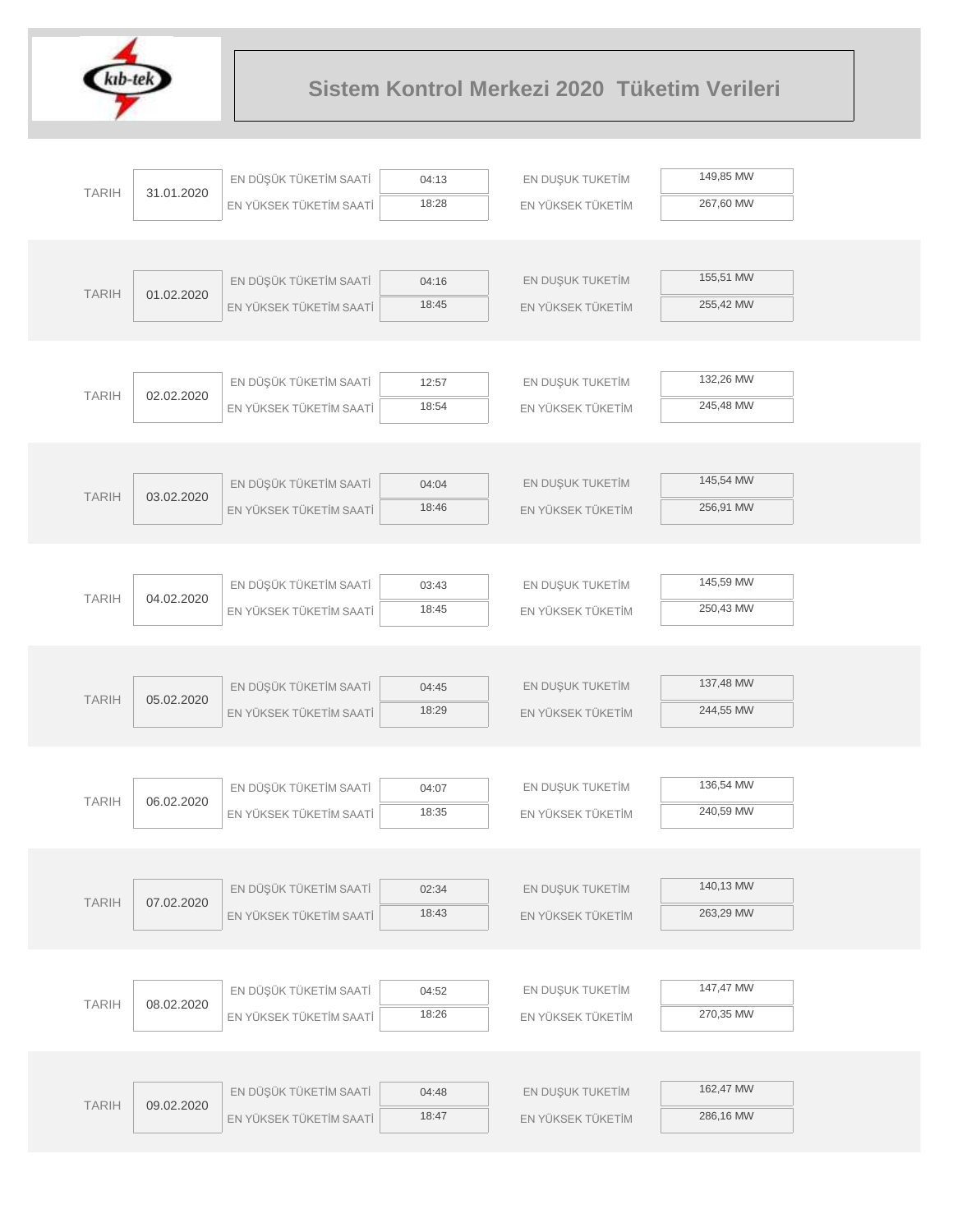

| 164,99 MW<br>EN DÜŞÜK TÜKETİM SAATİ<br>EN DUŞUK TUKETİM<br>04:30<br><b>TARIH</b><br>10.02.2020<br>18:44<br>302,22 MW<br>EN YÜKSEK TÜKETİM SAATİ<br>EN YÜKSEK TÜKETİM<br>171,08 MW<br>EN DÜŞÜK TÜKETİM SAATİ<br>EN DUŞUK TUKETİM<br>04:38<br><b>TARIH</b><br>11.02.2020<br>18:31<br>308,84 MW<br>EN YÜKSEK TÜKETİM SAATİ<br>EN YÜKSEK TÜKETİM<br>164,45 MW<br>EN DÜŞÜK TÜKETİM SAATİ<br>EN DUŞUK TUKETİM<br>02:59<br><b>TARIH</b><br>12.02.2020<br>18:04<br>293,44 MW<br>EN YÜKSEK TÜKETİM SAATİ<br>EN YÜKSEK TÜKETİM<br>157,26 MW<br>EN DÜŞÜK TÜKETİM SAATİ<br>EN DUŞUK TUKETİM<br>04:16<br><b>TARIH</b><br>13.02.2020<br>18:25<br>284,27 MW<br>EN YÜKSEK TÜKETİM SAATİ<br>EN YÜKSEK TÜKETİM<br>157,25 MW<br>EN DÜŞÜK TÜKETİM SAATİ<br>EN DUŞUK TUKETİM<br>04:06<br><b>TARIH</b><br>14.02.2020<br>18:21<br>286,55 MW<br>EN YÜKSEK TÜKETİM SAATİ<br>EN YÜKSEK TÜKETİM<br>155,96 MW<br>EN DÜŞÜK TÜKETİM SAATİ<br>EN DUŞUK TUKETİM<br>04:43<br><b>TARIH</b><br>15.02.2020<br>18:27<br>267,70 MW<br>EN YÜKSEK TÜKETİM SAATİ<br>EN YÜKSEK TÜKETİM<br>151,38 MW<br>EN DÜŞÜK TÜKETİM SAATİ<br>EN DUŞUK TUKETİM<br>12:44<br><b>TARIH</b><br>16.02.2020<br>19:06<br>256,64 MW<br>EN YÜKSEK TÜKETİM SAATİ<br>EN YÜKSEK TÜKETİM<br>144,42 MW<br>EN DÜŞÜK TÜKETİM SAATİ<br>EN DUŞUK TUKETİM<br>04:29<br><b>TARIH</b><br>17.02.2020<br>261,13 MW<br>19:31<br>EN YÜKSEK TÜKETİM SAATİ<br>EN YÜKSEK TÜKETİM<br>147,45 MW<br>EN DÜŞÜK TÜKETİM SAATİ<br>EN DUŞUK TUKETİM<br>03:41<br><b>TARIH</b><br>18.02.2020<br>266,37 MW<br>18:58<br>EN YÜKSEK TÜKETİM SAATİ<br>EN YÜKSEK TÜKETİM<br>145,14 MW<br>EN DÜŞÜK TÜKETİM SAATİ<br>EN DUŞUK TUKETİM<br>03:53<br><b>TARIH</b><br>19.02.2020<br>275,10 MW<br>18:49<br>EN YÜKSEK TÜKETİM SAATİ<br>EN YÜKSEK TÜKETİM |  |  |  |  |
|----------------------------------------------------------------------------------------------------------------------------------------------------------------------------------------------------------------------------------------------------------------------------------------------------------------------------------------------------------------------------------------------------------------------------------------------------------------------------------------------------------------------------------------------------------------------------------------------------------------------------------------------------------------------------------------------------------------------------------------------------------------------------------------------------------------------------------------------------------------------------------------------------------------------------------------------------------------------------------------------------------------------------------------------------------------------------------------------------------------------------------------------------------------------------------------------------------------------------------------------------------------------------------------------------------------------------------------------------------------------------------------------------------------------------------------------------------------------------------------------------------------------------------------------------------------------------------------------------------------------------------------------------------------------------------------------------------------------------------------------|--|--|--|--|
|                                                                                                                                                                                                                                                                                                                                                                                                                                                                                                                                                                                                                                                                                                                                                                                                                                                                                                                                                                                                                                                                                                                                                                                                                                                                                                                                                                                                                                                                                                                                                                                                                                                                                                                                              |  |  |  |  |
|                                                                                                                                                                                                                                                                                                                                                                                                                                                                                                                                                                                                                                                                                                                                                                                                                                                                                                                                                                                                                                                                                                                                                                                                                                                                                                                                                                                                                                                                                                                                                                                                                                                                                                                                              |  |  |  |  |
|                                                                                                                                                                                                                                                                                                                                                                                                                                                                                                                                                                                                                                                                                                                                                                                                                                                                                                                                                                                                                                                                                                                                                                                                                                                                                                                                                                                                                                                                                                                                                                                                                                                                                                                                              |  |  |  |  |
|                                                                                                                                                                                                                                                                                                                                                                                                                                                                                                                                                                                                                                                                                                                                                                                                                                                                                                                                                                                                                                                                                                                                                                                                                                                                                                                                                                                                                                                                                                                                                                                                                                                                                                                                              |  |  |  |  |
|                                                                                                                                                                                                                                                                                                                                                                                                                                                                                                                                                                                                                                                                                                                                                                                                                                                                                                                                                                                                                                                                                                                                                                                                                                                                                                                                                                                                                                                                                                                                                                                                                                                                                                                                              |  |  |  |  |
|                                                                                                                                                                                                                                                                                                                                                                                                                                                                                                                                                                                                                                                                                                                                                                                                                                                                                                                                                                                                                                                                                                                                                                                                                                                                                                                                                                                                                                                                                                                                                                                                                                                                                                                                              |  |  |  |  |
|                                                                                                                                                                                                                                                                                                                                                                                                                                                                                                                                                                                                                                                                                                                                                                                                                                                                                                                                                                                                                                                                                                                                                                                                                                                                                                                                                                                                                                                                                                                                                                                                                                                                                                                                              |  |  |  |  |
|                                                                                                                                                                                                                                                                                                                                                                                                                                                                                                                                                                                                                                                                                                                                                                                                                                                                                                                                                                                                                                                                                                                                                                                                                                                                                                                                                                                                                                                                                                                                                                                                                                                                                                                                              |  |  |  |  |
|                                                                                                                                                                                                                                                                                                                                                                                                                                                                                                                                                                                                                                                                                                                                                                                                                                                                                                                                                                                                                                                                                                                                                                                                                                                                                                                                                                                                                                                                                                                                                                                                                                                                                                                                              |  |  |  |  |
|                                                                                                                                                                                                                                                                                                                                                                                                                                                                                                                                                                                                                                                                                                                                                                                                                                                                                                                                                                                                                                                                                                                                                                                                                                                                                                                                                                                                                                                                                                                                                                                                                                                                                                                                              |  |  |  |  |
|                                                                                                                                                                                                                                                                                                                                                                                                                                                                                                                                                                                                                                                                                                                                                                                                                                                                                                                                                                                                                                                                                                                                                                                                                                                                                                                                                                                                                                                                                                                                                                                                                                                                                                                                              |  |  |  |  |
|                                                                                                                                                                                                                                                                                                                                                                                                                                                                                                                                                                                                                                                                                                                                                                                                                                                                                                                                                                                                                                                                                                                                                                                                                                                                                                                                                                                                                                                                                                                                                                                                                                                                                                                                              |  |  |  |  |
|                                                                                                                                                                                                                                                                                                                                                                                                                                                                                                                                                                                                                                                                                                                                                                                                                                                                                                                                                                                                                                                                                                                                                                                                                                                                                                                                                                                                                                                                                                                                                                                                                                                                                                                                              |  |  |  |  |
|                                                                                                                                                                                                                                                                                                                                                                                                                                                                                                                                                                                                                                                                                                                                                                                                                                                                                                                                                                                                                                                                                                                                                                                                                                                                                                                                                                                                                                                                                                                                                                                                                                                                                                                                              |  |  |  |  |
|                                                                                                                                                                                                                                                                                                                                                                                                                                                                                                                                                                                                                                                                                                                                                                                                                                                                                                                                                                                                                                                                                                                                                                                                                                                                                                                                                                                                                                                                                                                                                                                                                                                                                                                                              |  |  |  |  |
|                                                                                                                                                                                                                                                                                                                                                                                                                                                                                                                                                                                                                                                                                                                                                                                                                                                                                                                                                                                                                                                                                                                                                                                                                                                                                                                                                                                                                                                                                                                                                                                                                                                                                                                                              |  |  |  |  |
|                                                                                                                                                                                                                                                                                                                                                                                                                                                                                                                                                                                                                                                                                                                                                                                                                                                                                                                                                                                                                                                                                                                                                                                                                                                                                                                                                                                                                                                                                                                                                                                                                                                                                                                                              |  |  |  |  |
|                                                                                                                                                                                                                                                                                                                                                                                                                                                                                                                                                                                                                                                                                                                                                                                                                                                                                                                                                                                                                                                                                                                                                                                                                                                                                                                                                                                                                                                                                                                                                                                                                                                                                                                                              |  |  |  |  |
|                                                                                                                                                                                                                                                                                                                                                                                                                                                                                                                                                                                                                                                                                                                                                                                                                                                                                                                                                                                                                                                                                                                                                                                                                                                                                                                                                                                                                                                                                                                                                                                                                                                                                                                                              |  |  |  |  |
|                                                                                                                                                                                                                                                                                                                                                                                                                                                                                                                                                                                                                                                                                                                                                                                                                                                                                                                                                                                                                                                                                                                                                                                                                                                                                                                                                                                                                                                                                                                                                                                                                                                                                                                                              |  |  |  |  |
|                                                                                                                                                                                                                                                                                                                                                                                                                                                                                                                                                                                                                                                                                                                                                                                                                                                                                                                                                                                                                                                                                                                                                                                                                                                                                                                                                                                                                                                                                                                                                                                                                                                                                                                                              |  |  |  |  |
|                                                                                                                                                                                                                                                                                                                                                                                                                                                                                                                                                                                                                                                                                                                                                                                                                                                                                                                                                                                                                                                                                                                                                                                                                                                                                                                                                                                                                                                                                                                                                                                                                                                                                                                                              |  |  |  |  |
|                                                                                                                                                                                                                                                                                                                                                                                                                                                                                                                                                                                                                                                                                                                                                                                                                                                                                                                                                                                                                                                                                                                                                                                                                                                                                                                                                                                                                                                                                                                                                                                                                                                                                                                                              |  |  |  |  |
|                                                                                                                                                                                                                                                                                                                                                                                                                                                                                                                                                                                                                                                                                                                                                                                                                                                                                                                                                                                                                                                                                                                                                                                                                                                                                                                                                                                                                                                                                                                                                                                                                                                                                                                                              |  |  |  |  |
|                                                                                                                                                                                                                                                                                                                                                                                                                                                                                                                                                                                                                                                                                                                                                                                                                                                                                                                                                                                                                                                                                                                                                                                                                                                                                                                                                                                                                                                                                                                                                                                                                                                                                                                                              |  |  |  |  |
|                                                                                                                                                                                                                                                                                                                                                                                                                                                                                                                                                                                                                                                                                                                                                                                                                                                                                                                                                                                                                                                                                                                                                                                                                                                                                                                                                                                                                                                                                                                                                                                                                                                                                                                                              |  |  |  |  |
|                                                                                                                                                                                                                                                                                                                                                                                                                                                                                                                                                                                                                                                                                                                                                                                                                                                                                                                                                                                                                                                                                                                                                                                                                                                                                                                                                                                                                                                                                                                                                                                                                                                                                                                                              |  |  |  |  |
|                                                                                                                                                                                                                                                                                                                                                                                                                                                                                                                                                                                                                                                                                                                                                                                                                                                                                                                                                                                                                                                                                                                                                                                                                                                                                                                                                                                                                                                                                                                                                                                                                                                                                                                                              |  |  |  |  |
|                                                                                                                                                                                                                                                                                                                                                                                                                                                                                                                                                                                                                                                                                                                                                                                                                                                                                                                                                                                                                                                                                                                                                                                                                                                                                                                                                                                                                                                                                                                                                                                                                                                                                                                                              |  |  |  |  |
|                                                                                                                                                                                                                                                                                                                                                                                                                                                                                                                                                                                                                                                                                                                                                                                                                                                                                                                                                                                                                                                                                                                                                                                                                                                                                                                                                                                                                                                                                                                                                                                                                                                                                                                                              |  |  |  |  |
|                                                                                                                                                                                                                                                                                                                                                                                                                                                                                                                                                                                                                                                                                                                                                                                                                                                                                                                                                                                                                                                                                                                                                                                                                                                                                                                                                                                                                                                                                                                                                                                                                                                                                                                                              |  |  |  |  |
|                                                                                                                                                                                                                                                                                                                                                                                                                                                                                                                                                                                                                                                                                                                                                                                                                                                                                                                                                                                                                                                                                                                                                                                                                                                                                                                                                                                                                                                                                                                                                                                                                                                                                                                                              |  |  |  |  |
|                                                                                                                                                                                                                                                                                                                                                                                                                                                                                                                                                                                                                                                                                                                                                                                                                                                                                                                                                                                                                                                                                                                                                                                                                                                                                                                                                                                                                                                                                                                                                                                                                                                                                                                                              |  |  |  |  |
|                                                                                                                                                                                                                                                                                                                                                                                                                                                                                                                                                                                                                                                                                                                                                                                                                                                                                                                                                                                                                                                                                                                                                                                                                                                                                                                                                                                                                                                                                                                                                                                                                                                                                                                                              |  |  |  |  |
|                                                                                                                                                                                                                                                                                                                                                                                                                                                                                                                                                                                                                                                                                                                                                                                                                                                                                                                                                                                                                                                                                                                                                                                                                                                                                                                                                                                                                                                                                                                                                                                                                                                                                                                                              |  |  |  |  |
|                                                                                                                                                                                                                                                                                                                                                                                                                                                                                                                                                                                                                                                                                                                                                                                                                                                                                                                                                                                                                                                                                                                                                                                                                                                                                                                                                                                                                                                                                                                                                                                                                                                                                                                                              |  |  |  |  |
|                                                                                                                                                                                                                                                                                                                                                                                                                                                                                                                                                                                                                                                                                                                                                                                                                                                                                                                                                                                                                                                                                                                                                                                                                                                                                                                                                                                                                                                                                                                                                                                                                                                                                                                                              |  |  |  |  |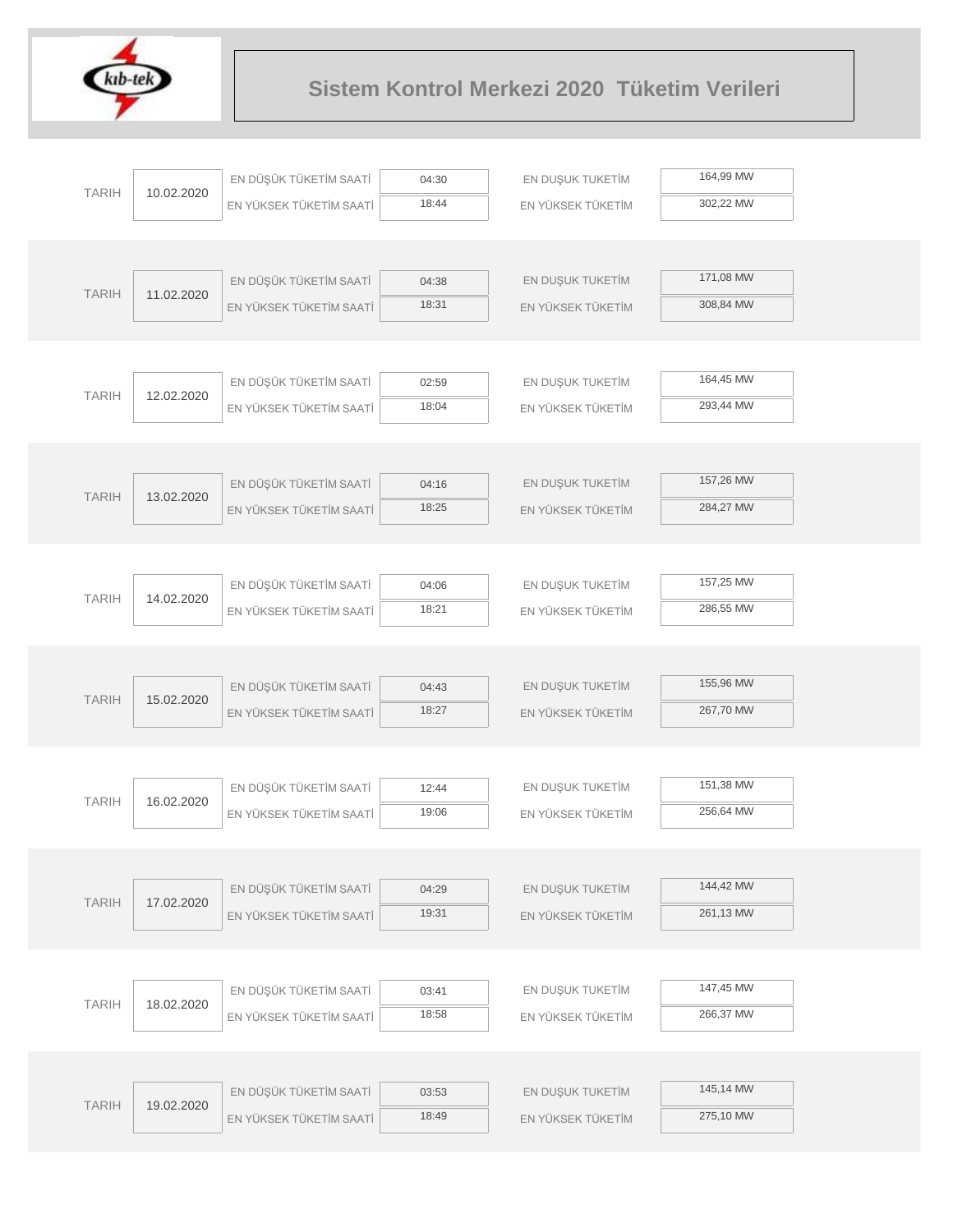

|              | 20.02.2020 | EN DÜŞÜK TÜKETİM SAATİ  | 03:58 | EN DUŞUK TUKETİM  | 143,86 MW |
|--------------|------------|-------------------------|-------|-------------------|-----------|
| <b>TARIH</b> |            | EN YÜKSEK TÜKETİM SAATİ | 19:02 | EN YÜKSEK TÜKETİM | 254,86 MW |
|              |            |                         |       |                   |           |
|              |            |                         |       |                   |           |
| <b>TARIH</b> | 21.02.2020 | EN DÜŞÜK TÜKETİM SAATİ  | 04:10 | EN DUŞUK TUKETİM  | 140,49 MW |
|              |            | EN YÜKSEK TÜKETİM SAATİ | 18:50 | EN YÜKSEK TÜKETİM | 267,17 MW |
|              |            |                         |       |                   |           |
|              |            |                         |       |                   |           |
| <b>TARIH</b> | 22.02.2020 | EN DÜŞÜK TÜKETİM SAATİ  | 04:13 | EN DUŞUK TUKETİM  | 152,18 MW |
|              |            | EN YÜKSEK TÜKETİM SAATİ | 18:27 | EN YÜKSEK TÜKETİM | 253,67 MW |
|              |            |                         |       |                   |           |
|              |            |                         |       |                   |           |
| <b>TARIH</b> | 23.02.2020 | EN DÜŞÜK TÜKETİM SAATİ  | 04:54 | EN DUŞUK TUKETİM  | 143,71 MW |
|              |            | EN YÜKSEK TÜKETİM SAATİ | 18:37 | EN YÜKSEK TÜKETİM | 253,16 MW |
|              |            |                         |       |                   |           |
|              |            |                         | 04:08 | EN DUŞUK TUKETİM  | 142,66 MW |
| <b>TARIH</b> | 24.02.2020 | EN DÜŞÜK TÜKETİM SAATİ  | 19:11 |                   | 259,04 MW |
|              |            | EN YÜKSEK TÜKETİM SAATİ |       | EN YÜKSEK TÜKETİM |           |
|              |            |                         |       |                   |           |
|              |            | EN DÜŞÜK TÜKETİM SAATİ  | 12:53 | EN DUŞUK TUKETİM  | 139,40 MW |
| <b>TARIH</b> | 25.02.2020 | EN YÜKSEK TÜKETİM SAATİ | 19:42 | EN YÜKSEK TÜKETİM | 248,31 MW |
|              |            |                         |       |                   |           |
|              |            |                         |       |                   |           |
|              |            | EN DÜŞÜK TÜKETİM SAATİ  | 13:01 | EN DUŞUK TUKETİM  | 135,72 MW |
| <b>TARIH</b> | 26.02.2020 | EN YÜKSEK TÜKETİM SAATİ | 19:10 | EN YÜKSEK TÜKETİM | 240,79 MW |
|              |            |                         |       |                   |           |
|              |            |                         |       |                   |           |
| <b>TARIH</b> | 27.02.2020 | EN DÜŞÜK TÜKETİM SAATİ  | 03:26 | EN DUŞUK TUKETİM  | 138,07 MW |
|              |            | EN YÜKSEK TÜKETİM SAATİ | 18:52 | EN YÜKSEK TÜKETİM | 247,23 MW |
|              |            |                         |       |                   |           |
|              |            |                         |       |                   |           |
| <b>TARIH</b> | 28.02.2020 | EN DÜŞÜK TÜKETİM SAATİ  | 03:55 | EN DUŞUK TUKETİM  | 136,33 MW |
|              |            | EN YÜKSEK TÜKETİM SAATİ | 19:04 | EN YÜKSEK TÜKETİM | 231,56 MW |
|              |            |                         |       |                   |           |
|              |            |                         |       |                   |           |
| <b>TARIH</b> | 29.02.2020 | EN DÜŞÜK TÜKETİM SAATİ  | 04:55 | EN DUŞUK TUKETİM  | 130,47 MW |
|              |            | EN YÜKSEK TÜKETİM SAATİ | 18:56 | EN YÜKSEK TÜKETİM | 242,50 MW |
|              |            |                         |       |                   |           |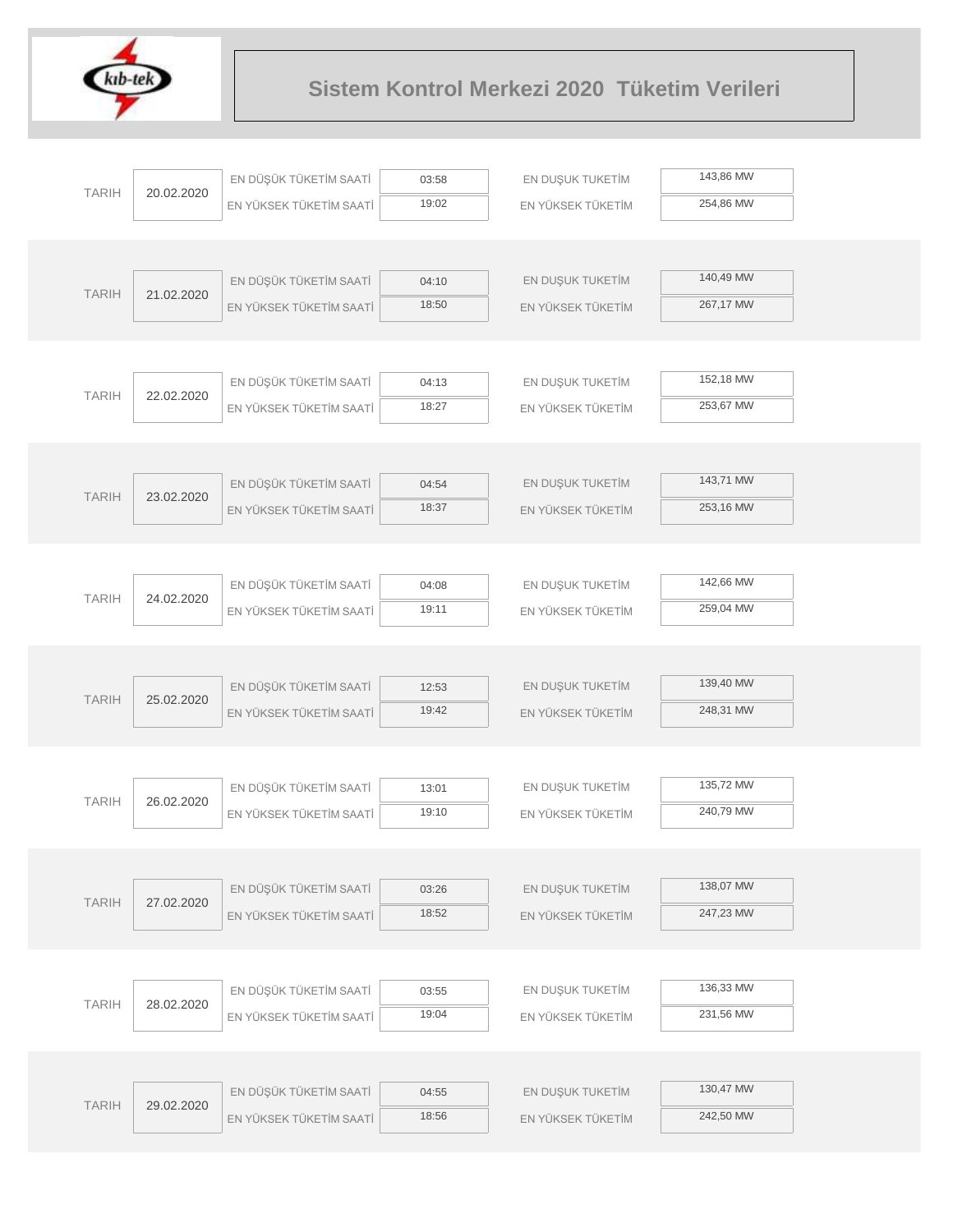

| 117,32 MW<br>EN DÜŞÜK TÜKETİM SAATİ<br>EN DUŞUK TUKETİM<br>13:00<br><b>TARIH</b><br>01.03.2020<br>19:30<br>232,80 MW<br>EN YÜKSEK TÜKETİM SAATİ<br>EN YÜKSEK TÜKETİM<br>133,60 MW<br>EN DÜŞÜK TÜKETİM SAATİ<br>EN DUŞUK TUKETİM<br>13:03<br><b>TARIH</b><br>02.03.2020<br>19:03<br>237,33 MW<br>EN YÜKSEK TÜKETİM SAATİ<br>EN YÜKSEK TÜKETİM<br>132,32 MW<br>EN DÜŞÜK TÜKETİM SAATİ<br>EN DUŞUK TUKETİM<br>04:17<br><b>TARIH</b><br>03.03.2020<br>19:28<br>233,18 MW<br>EN YÜKSEK TÜKETİM SAATİ<br>EN YÜKSEK TÜKETİM<br>131,24 MW<br>EN DÜŞÜK TÜKETİM SAATİ<br>EN DUŞUK TUKETİM<br>12:35<br><b>TARIH</b><br>04.03.2020<br>19:14<br>231,69 MW<br>EN YÜKSEK TÜKETİM SAATİ<br>EN YÜKSEK TÜKETİM<br>129 MW<br>EN DÜŞÜK TÜKETİM SAATİ<br>EN DUŞUK TUKETİM<br>03:56<br><b>TARIH</b><br>05.03.2020<br>18:54<br>228,66 MW<br>EN YÜKSEK TÜKETİM SAATİ<br>EN YÜKSEK TÜKETİM<br>131,50 MW<br>EN DÜŞÜK TÜKETİM SAATİ<br>EN DUŞUK TUKETİM<br>04:07<br><b>TARIH</b><br>06.03.2020<br>18:46<br>234,30 MW<br>EN YÜKSEK TÜKETİM SAATİ<br>EN YÜKSEK TÜKETİM<br>122,59 MW<br>EN DÜŞÜK TÜKETİM SAATİ<br>EN DUŞUK TUKETİM<br>13:01<br><b>TARIH</b><br>07.03.2020<br>18:41<br>214,54 MW<br>EN YÜKSEK TÜKETİM SAATİ<br>EN YÜKSEK TÜKETİM<br>107,18 MW<br>EN DÜŞÜK TÜKETİM SAATİ<br>EN DUŞUK TUKETİM<br>12:41<br><b>TARIH</b><br>08.03.2020<br>210,33 MW<br>19:16<br>EN YÜKSEK TÜKETİM SAATİ<br>EN YÜKSEK TÜKETİM<br>127,59 MW<br>EN DÜŞÜK TÜKETİM SAATİ<br>EN DUŞUK TUKETİM<br>03:58<br><b>TARIH</b><br>09.03.2020<br>218,43 MW<br>18:43<br>EN YÜKSEK TÜKETİM SAATİ<br>EN YÜKSEK TÜKETİM<br>123,91 MW<br>EN DÜŞÜK TÜKETİM SAATİ<br>EN DUŞUK TUKETİM<br>04:15<br><b>TARIH</b><br>10.03.2020<br>226,48 MW<br>18:53<br>EN YÜKSEK TÜKETİM SAATİ<br>EN YÜKSEK TÜKETİM |  |  |  |  |
|-------------------------------------------------------------------------------------------------------------------------------------------------------------------------------------------------------------------------------------------------------------------------------------------------------------------------------------------------------------------------------------------------------------------------------------------------------------------------------------------------------------------------------------------------------------------------------------------------------------------------------------------------------------------------------------------------------------------------------------------------------------------------------------------------------------------------------------------------------------------------------------------------------------------------------------------------------------------------------------------------------------------------------------------------------------------------------------------------------------------------------------------------------------------------------------------------------------------------------------------------------------------------------------------------------------------------------------------------------------------------------------------------------------------------------------------------------------------------------------------------------------------------------------------------------------------------------------------------------------------------------------------------------------------------------------------------------------------------------------------|--|--|--|--|
|                                                                                                                                                                                                                                                                                                                                                                                                                                                                                                                                                                                                                                                                                                                                                                                                                                                                                                                                                                                                                                                                                                                                                                                                                                                                                                                                                                                                                                                                                                                                                                                                                                                                                                                                           |  |  |  |  |
|                                                                                                                                                                                                                                                                                                                                                                                                                                                                                                                                                                                                                                                                                                                                                                                                                                                                                                                                                                                                                                                                                                                                                                                                                                                                                                                                                                                                                                                                                                                                                                                                                                                                                                                                           |  |  |  |  |
|                                                                                                                                                                                                                                                                                                                                                                                                                                                                                                                                                                                                                                                                                                                                                                                                                                                                                                                                                                                                                                                                                                                                                                                                                                                                                                                                                                                                                                                                                                                                                                                                                                                                                                                                           |  |  |  |  |
|                                                                                                                                                                                                                                                                                                                                                                                                                                                                                                                                                                                                                                                                                                                                                                                                                                                                                                                                                                                                                                                                                                                                                                                                                                                                                                                                                                                                                                                                                                                                                                                                                                                                                                                                           |  |  |  |  |
|                                                                                                                                                                                                                                                                                                                                                                                                                                                                                                                                                                                                                                                                                                                                                                                                                                                                                                                                                                                                                                                                                                                                                                                                                                                                                                                                                                                                                                                                                                                                                                                                                                                                                                                                           |  |  |  |  |
|                                                                                                                                                                                                                                                                                                                                                                                                                                                                                                                                                                                                                                                                                                                                                                                                                                                                                                                                                                                                                                                                                                                                                                                                                                                                                                                                                                                                                                                                                                                                                                                                                                                                                                                                           |  |  |  |  |
|                                                                                                                                                                                                                                                                                                                                                                                                                                                                                                                                                                                                                                                                                                                                                                                                                                                                                                                                                                                                                                                                                                                                                                                                                                                                                                                                                                                                                                                                                                                                                                                                                                                                                                                                           |  |  |  |  |
|                                                                                                                                                                                                                                                                                                                                                                                                                                                                                                                                                                                                                                                                                                                                                                                                                                                                                                                                                                                                                                                                                                                                                                                                                                                                                                                                                                                                                                                                                                                                                                                                                                                                                                                                           |  |  |  |  |
|                                                                                                                                                                                                                                                                                                                                                                                                                                                                                                                                                                                                                                                                                                                                                                                                                                                                                                                                                                                                                                                                                                                                                                                                                                                                                                                                                                                                                                                                                                                                                                                                                                                                                                                                           |  |  |  |  |
|                                                                                                                                                                                                                                                                                                                                                                                                                                                                                                                                                                                                                                                                                                                                                                                                                                                                                                                                                                                                                                                                                                                                                                                                                                                                                                                                                                                                                                                                                                                                                                                                                                                                                                                                           |  |  |  |  |
|                                                                                                                                                                                                                                                                                                                                                                                                                                                                                                                                                                                                                                                                                                                                                                                                                                                                                                                                                                                                                                                                                                                                                                                                                                                                                                                                                                                                                                                                                                                                                                                                                                                                                                                                           |  |  |  |  |
|                                                                                                                                                                                                                                                                                                                                                                                                                                                                                                                                                                                                                                                                                                                                                                                                                                                                                                                                                                                                                                                                                                                                                                                                                                                                                                                                                                                                                                                                                                                                                                                                                                                                                                                                           |  |  |  |  |
|                                                                                                                                                                                                                                                                                                                                                                                                                                                                                                                                                                                                                                                                                                                                                                                                                                                                                                                                                                                                                                                                                                                                                                                                                                                                                                                                                                                                                                                                                                                                                                                                                                                                                                                                           |  |  |  |  |
|                                                                                                                                                                                                                                                                                                                                                                                                                                                                                                                                                                                                                                                                                                                                                                                                                                                                                                                                                                                                                                                                                                                                                                                                                                                                                                                                                                                                                                                                                                                                                                                                                                                                                                                                           |  |  |  |  |
|                                                                                                                                                                                                                                                                                                                                                                                                                                                                                                                                                                                                                                                                                                                                                                                                                                                                                                                                                                                                                                                                                                                                                                                                                                                                                                                                                                                                                                                                                                                                                                                                                                                                                                                                           |  |  |  |  |
|                                                                                                                                                                                                                                                                                                                                                                                                                                                                                                                                                                                                                                                                                                                                                                                                                                                                                                                                                                                                                                                                                                                                                                                                                                                                                                                                                                                                                                                                                                                                                                                                                                                                                                                                           |  |  |  |  |
|                                                                                                                                                                                                                                                                                                                                                                                                                                                                                                                                                                                                                                                                                                                                                                                                                                                                                                                                                                                                                                                                                                                                                                                                                                                                                                                                                                                                                                                                                                                                                                                                                                                                                                                                           |  |  |  |  |
|                                                                                                                                                                                                                                                                                                                                                                                                                                                                                                                                                                                                                                                                                                                                                                                                                                                                                                                                                                                                                                                                                                                                                                                                                                                                                                                                                                                                                                                                                                                                                                                                                                                                                                                                           |  |  |  |  |
|                                                                                                                                                                                                                                                                                                                                                                                                                                                                                                                                                                                                                                                                                                                                                                                                                                                                                                                                                                                                                                                                                                                                                                                                                                                                                                                                                                                                                                                                                                                                                                                                                                                                                                                                           |  |  |  |  |
|                                                                                                                                                                                                                                                                                                                                                                                                                                                                                                                                                                                                                                                                                                                                                                                                                                                                                                                                                                                                                                                                                                                                                                                                                                                                                                                                                                                                                                                                                                                                                                                                                                                                                                                                           |  |  |  |  |
|                                                                                                                                                                                                                                                                                                                                                                                                                                                                                                                                                                                                                                                                                                                                                                                                                                                                                                                                                                                                                                                                                                                                                                                                                                                                                                                                                                                                                                                                                                                                                                                                                                                                                                                                           |  |  |  |  |
|                                                                                                                                                                                                                                                                                                                                                                                                                                                                                                                                                                                                                                                                                                                                                                                                                                                                                                                                                                                                                                                                                                                                                                                                                                                                                                                                                                                                                                                                                                                                                                                                                                                                                                                                           |  |  |  |  |
|                                                                                                                                                                                                                                                                                                                                                                                                                                                                                                                                                                                                                                                                                                                                                                                                                                                                                                                                                                                                                                                                                                                                                                                                                                                                                                                                                                                                                                                                                                                                                                                                                                                                                                                                           |  |  |  |  |
|                                                                                                                                                                                                                                                                                                                                                                                                                                                                                                                                                                                                                                                                                                                                                                                                                                                                                                                                                                                                                                                                                                                                                                                                                                                                                                                                                                                                                                                                                                                                                                                                                                                                                                                                           |  |  |  |  |
|                                                                                                                                                                                                                                                                                                                                                                                                                                                                                                                                                                                                                                                                                                                                                                                                                                                                                                                                                                                                                                                                                                                                                                                                                                                                                                                                                                                                                                                                                                                                                                                                                                                                                                                                           |  |  |  |  |
|                                                                                                                                                                                                                                                                                                                                                                                                                                                                                                                                                                                                                                                                                                                                                                                                                                                                                                                                                                                                                                                                                                                                                                                                                                                                                                                                                                                                                                                                                                                                                                                                                                                                                                                                           |  |  |  |  |
|                                                                                                                                                                                                                                                                                                                                                                                                                                                                                                                                                                                                                                                                                                                                                                                                                                                                                                                                                                                                                                                                                                                                                                                                                                                                                                                                                                                                                                                                                                                                                                                                                                                                                                                                           |  |  |  |  |
|                                                                                                                                                                                                                                                                                                                                                                                                                                                                                                                                                                                                                                                                                                                                                                                                                                                                                                                                                                                                                                                                                                                                                                                                                                                                                                                                                                                                                                                                                                                                                                                                                                                                                                                                           |  |  |  |  |
|                                                                                                                                                                                                                                                                                                                                                                                                                                                                                                                                                                                                                                                                                                                                                                                                                                                                                                                                                                                                                                                                                                                                                                                                                                                                                                                                                                                                                                                                                                                                                                                                                                                                                                                                           |  |  |  |  |
|                                                                                                                                                                                                                                                                                                                                                                                                                                                                                                                                                                                                                                                                                                                                                                                                                                                                                                                                                                                                                                                                                                                                                                                                                                                                                                                                                                                                                                                                                                                                                                                                                                                                                                                                           |  |  |  |  |
|                                                                                                                                                                                                                                                                                                                                                                                                                                                                                                                                                                                                                                                                                                                                                                                                                                                                                                                                                                                                                                                                                                                                                                                                                                                                                                                                                                                                                                                                                                                                                                                                                                                                                                                                           |  |  |  |  |
|                                                                                                                                                                                                                                                                                                                                                                                                                                                                                                                                                                                                                                                                                                                                                                                                                                                                                                                                                                                                                                                                                                                                                                                                                                                                                                                                                                                                                                                                                                                                                                                                                                                                                                                                           |  |  |  |  |
|                                                                                                                                                                                                                                                                                                                                                                                                                                                                                                                                                                                                                                                                                                                                                                                                                                                                                                                                                                                                                                                                                                                                                                                                                                                                                                                                                                                                                                                                                                                                                                                                                                                                                                                                           |  |  |  |  |
|                                                                                                                                                                                                                                                                                                                                                                                                                                                                                                                                                                                                                                                                                                                                                                                                                                                                                                                                                                                                                                                                                                                                                                                                                                                                                                                                                                                                                                                                                                                                                                                                                                                                                                                                           |  |  |  |  |
|                                                                                                                                                                                                                                                                                                                                                                                                                                                                                                                                                                                                                                                                                                                                                                                                                                                                                                                                                                                                                                                                                                                                                                                                                                                                                                                                                                                                                                                                                                                                                                                                                                                                                                                                           |  |  |  |  |
|                                                                                                                                                                                                                                                                                                                                                                                                                                                                                                                                                                                                                                                                                                                                                                                                                                                                                                                                                                                                                                                                                                                                                                                                                                                                                                                                                                                                                                                                                                                                                                                                                                                                                                                                           |  |  |  |  |
|                                                                                                                                                                                                                                                                                                                                                                                                                                                                                                                                                                                                                                                                                                                                                                                                                                                                                                                                                                                                                                                                                                                                                                                                                                                                                                                                                                                                                                                                                                                                                                                                                                                                                                                                           |  |  |  |  |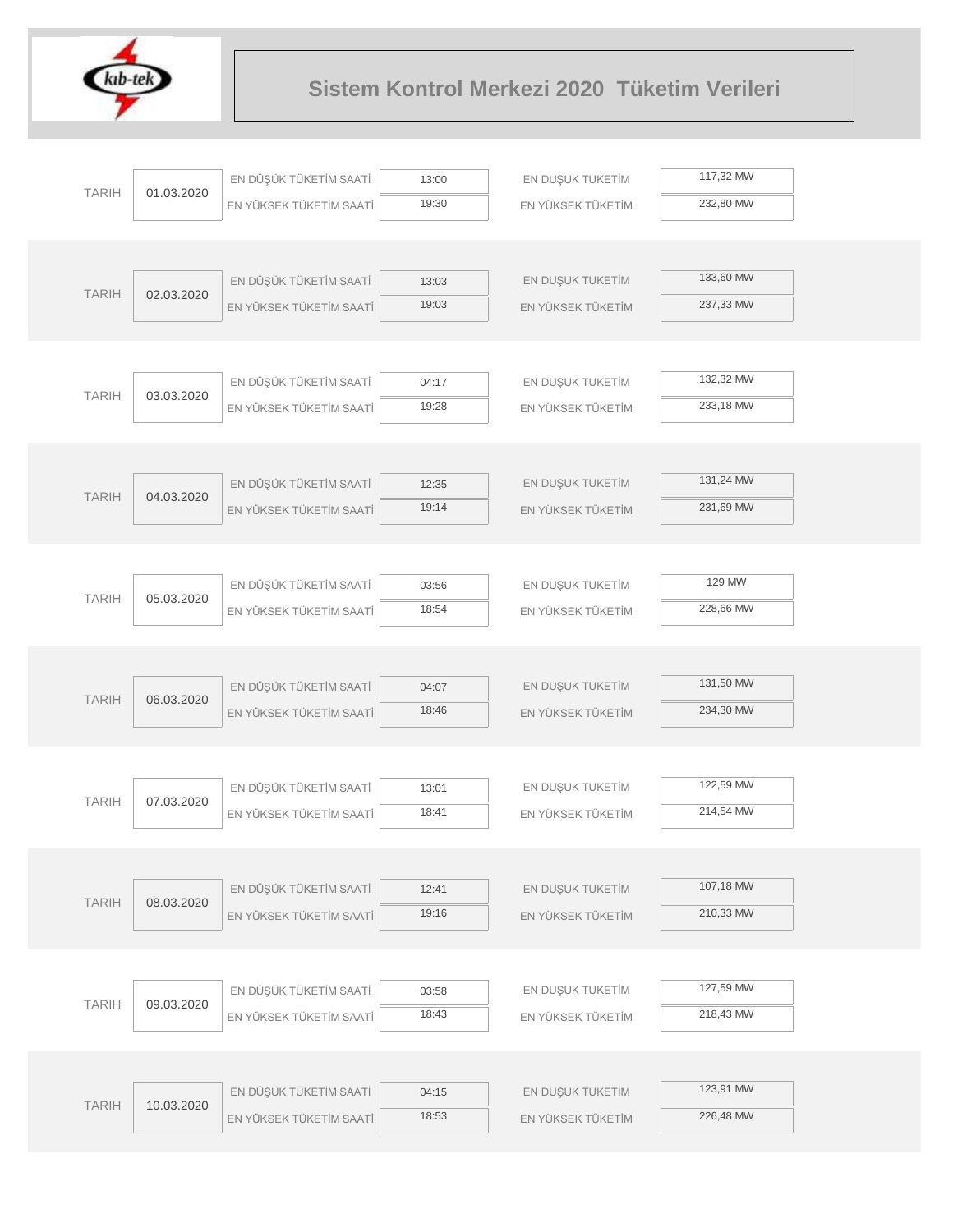

| <b>TARIH</b> |            | EN DÜŞÜK TÜKETİM SAATİ  | 04:00 | EN DUŞUK TUKETİM  | 126,78 MW |  |
|--------------|------------|-------------------------|-------|-------------------|-----------|--|
|              | 11.03.2020 | EN YÜKSEK TÜKETİM SAATİ | 18:35 | EN YÜKSEK TÜKETİM | 227,04 MW |  |
|              |            |                         |       |                   |           |  |
|              |            |                         |       |                   |           |  |
| <b>TARIH</b> | 12.03.2020 | EN DÜŞÜK TÜKETİM SAATİ  | 04:09 | EN DUŞUK TUKETİM  | 123,97 MW |  |
|              |            | EN YÜKSEK TÜKETİM SAATİ | 18:38 | EN YÜKSEK TÜKETİM | 233,60 MW |  |
|              |            |                         |       |                   |           |  |
|              |            | EN DÜŞÜK TÜKETİM SAATİ  | 04:23 | EN DUŞUK TUKETİM  | 119,27 MW |  |
| <b>TARIH</b> | 13.03.2020 | EN YÜKSEK TÜKETİM SAATİ | 18:24 | EN YÜKSEK TÜKETİM | 228,93 MW |  |
|              |            |                         |       |                   |           |  |
|              |            |                         |       |                   |           |  |
|              |            | EN DÜŞÜK TÜKETİM SAATİ  | 13:03 | EN DUŞUK TUKETİM  | 116,19 MW |  |
| <b>TARIH</b> | 14.03.2020 | EN YÜKSEK TÜKETİM SAATİ | 18:52 | EN YÜKSEK TÜKETİM | 193,11 MW |  |
|              |            |                         |       |                   |           |  |
|              |            |                         |       |                   |           |  |
| <b>TARIH</b> | 15.03.2020 | EN DÜŞÜK TÜKETİM SAATİ  | 08:33 | EN DUŞUK TUKETİM  | 108,21 MW |  |
|              |            | EN YÜKSEK TÜKETİM SAATİ | 18:41 | EN YÜKSEK TÜKETİM | 188,08 MW |  |
|              |            |                         |       |                   |           |  |
|              |            |                         |       |                   |           |  |
| <b>TARIH</b> | 16.03.2020 | EN DÜŞÜK TÜKETİM SAATİ  | 04:34 | EN DUŞUK TUKETİM  | 108,05 MW |  |
|              |            | EN YÜKSEK TÜKETİM SAATİ | 18:30 | EN YÜKSEK TÜKETİM | 190,58 MW |  |
|              |            |                         |       |                   |           |  |
|              |            | EN DÜŞÜK TÜKETİM SAATİ  | 04:24 | EN DUŞUK TUKETİM  | 110,59 MW |  |
| <b>TARIH</b> | 17.03.2020 | EN YÜKSEK TÜKETİM SAATİ | 18:30 | EN YÜKSEK TÜKETİM | 221,54 MW |  |
|              |            |                         |       |                   |           |  |
|              |            |                         |       |                   |           |  |
|              |            | EN DÜŞÜK TÜKETİM SAATİ  | 12:55 | EN DUŞUK TUKETİM  | 105,42 MW |  |
| <b>TARIH</b> | 18.03.2020 | EN YÜKSEK TÜKETİM SAATİ | 19:00 | EN YÜKSEK TÜKETİM | 215,02 MW |  |
|              |            |                         |       |                   |           |  |
|              |            |                         |       |                   |           |  |
| <b>TARIH</b> | 19.03.2020 | EN DÜŞÜK TÜKETİM SAATİ  | 07:16 | EN DUŞUK TUKETİM  | 120,19 MW |  |
|              |            | EN YÜKSEK TÜKETİM SAATİ | 18:59 | EN YÜKSEK TÜKETİM | 226,11 MW |  |
|              |            |                         |       |                   |           |  |
|              |            |                         |       |                   | 115,63 MW |  |
| <b>TARIH</b> | 20.03.2020 | EN DÜŞÜK TÜKETİM SAATİ  | 09:27 | EN DUŞUK TUKETİM  | 223,52 MW |  |
|              |            | EN YÜKSEK TÜKETİM SAATİ | 18:35 | EN YÜKSEK TÜKETİM |           |  |
|              |            |                         |       |                   |           |  |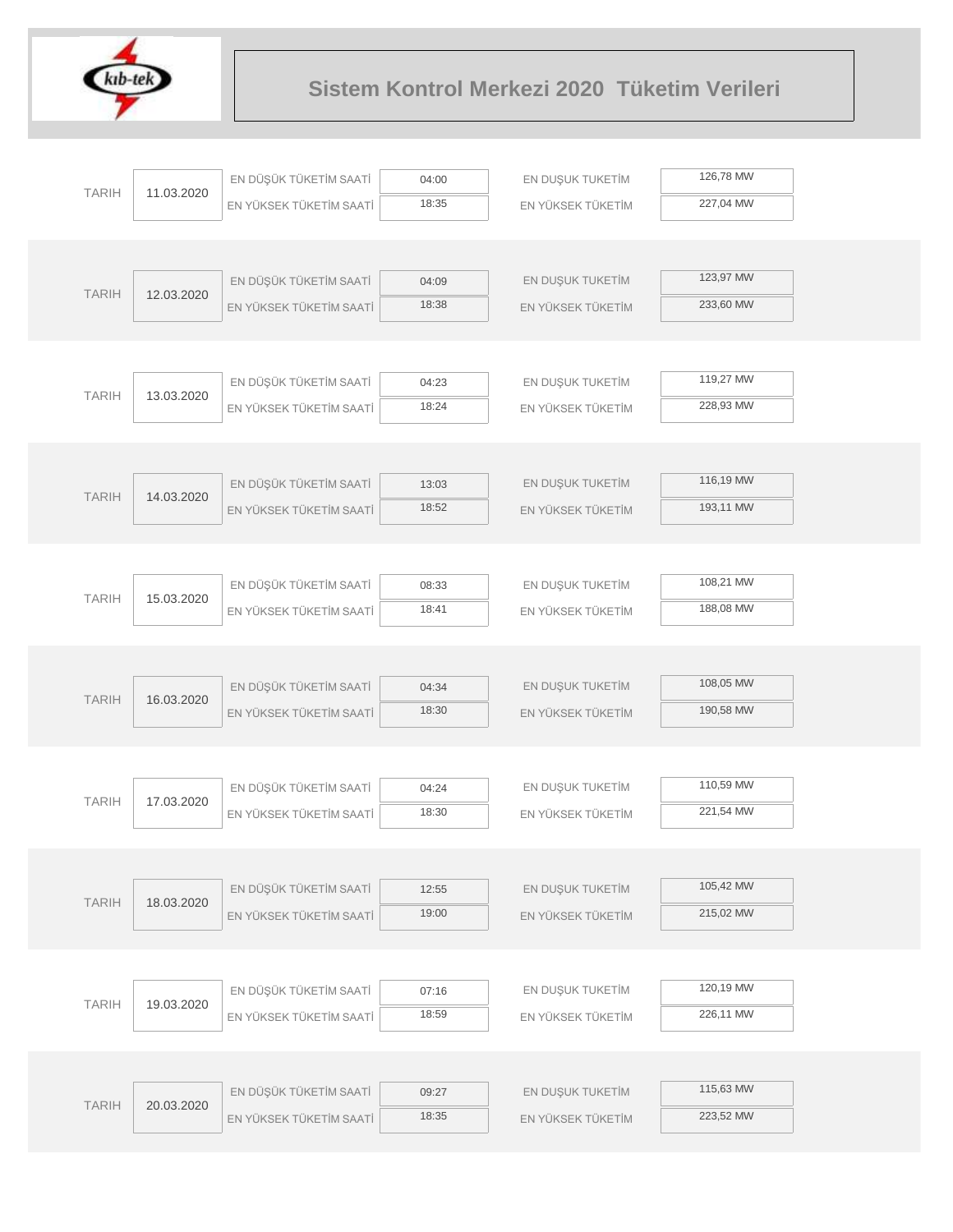

|              |            | EN DÜŞÜK TÜKETİM SAATİ  | 06:53          | EN DUŞUK TUKETİM  | 116,35 MW |
|--------------|------------|-------------------------|----------------|-------------------|-----------|
| <b>TARIH</b> | 21.03.2020 | EN YÜKSEK TÜKETİM SAATİ | 18:56          | EN YÜKSEK TÜKETİM | 211,21 MW |
|              |            |                         |                |                   |           |
|              |            |                         |                |                   |           |
| <b>TARIH</b> | 22.03.2020 | EN DÜŞÜK TÜKETİM SAATİ  | 11:20          | EN DUŞUK TUKETİM  | 89,55 MW  |
|              |            | EN YÜKSEK TÜKETİM SAATİ | 00:00          | EN YÜKSEK TÜKETİM | 196,45 MW |
|              |            |                         |                |                   |           |
|              |            |                         |                |                   |           |
| <b>TARIH</b> | 23.03.2020 | EN DÜŞÜK TÜKETİM SAATİ  | 10:52          | EN DUŞUK TUKETİM  | 106,35 MW |
|              |            | EN YÜKSEK TÜKETİM SAATİ | 18:46          | EN YÜKSEK TÜKETİM | 202,36 MW |
|              |            |                         |                |                   |           |
|              |            |                         |                |                   | 92,91 MW  |
| <b>TARIH</b> | 24.03.2020 | EN DÜŞÜK TÜKETİM SAATİ  | 12:39<br>18:36 | EN DUŞUK TUKETİM  | 193,17 MW |
|              |            | EN YÜKSEK TÜKETİM SAATİ |                | EN YÜKSEK TÜKETİM |           |
|              |            |                         |                |                   |           |
|              |            | EN DÜŞÜK TÜKETİM SAATİ  | 12:51          | EN DUŞUK TUKETİM  | 93,78 MW  |
| <b>TARIH</b> | 25.03.2020 | EN YÜKSEK TÜKETİM SAATİ | 18:50          | EN YÜKSEK TÜKETİM | 184,13 MW |
|              |            |                         |                |                   |           |
|              |            |                         |                |                   |           |
|              |            | EN DÜŞÜK TÜKETİM SAATİ  | 11:26          | EN DUŞUK TUKETİM  | 89,86 MW  |
| <b>TARIH</b> | 26.03.2020 | EN YÜKSEK TÜKETİM SAATİ | 18:52          | EN YÜKSEK TÜKETİM | 181,85 MW |
|              |            |                         |                |                   |           |
|              |            |                         |                |                   |           |
| <b>TARIH</b> | 27.03.2020 | EN DÜŞÜK TÜKETİM SAATİ  | 12:01          | EN DUŞUK TUKETİM  | 98,79 MW  |
|              |            | EN YÜKSEK TÜKETİM SAATİ | 18:53          | EN YÜKSEK TÜKETİM | 181,37 MW |
|              |            |                         |                |                   |           |
|              |            |                         |                |                   |           |
| <b>TARIH</b> | 28.03.2020 | EN DÜŞÜK TÜKETİM SAATİ  | 10:34          | EN DUŞUK TUKETİM  | 86,00 MW  |
|              |            | EN YÜKSEK TÜKETİM SAATİ | 18:50          | EN YÜKSEK TÜKETİM | 181,34 MW |
|              |            |                         |                |                   |           |
|              |            |                         |                |                   |           |
| <b>TARIH</b> | 29.03.2020 | EN DÜŞÜK TÜKETİM SAATİ  | 11:19          | EN DUŞUK TUKETİM  | 82,11 MW  |
|              |            | EN YÜKSEK TÜKETİM SAATİ | 19:49          | EN YÜKSEK TÜKETİM | 180,32 MW |
|              |            |                         |                |                   |           |
|              |            | EN DÜŞÜK TÜKETİM SAATİ  |                |                   | 95,78 MW  |
| <b>TARIH</b> | 30.03.2020 |                         | 12:52<br>19:42 | EN DUŞUK TUKETİM  | 176,94 MW |
|              |            | EN YÜKSEK TÜKETİM SAATİ |                | EN YÜKSEK TÜKETİM |           |
|              |            |                         |                |                   |           |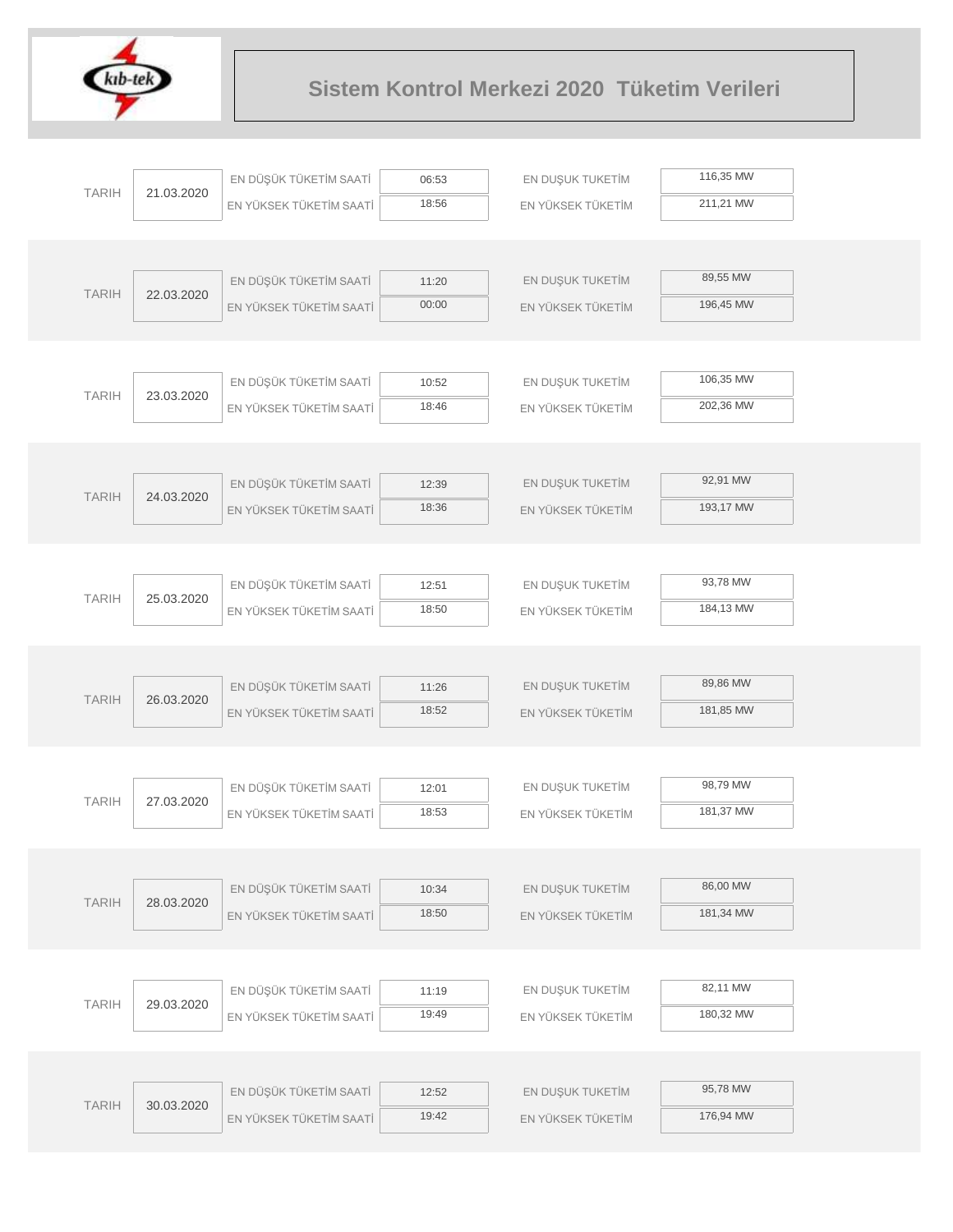

|              |            | EN DÜŞÜK TÜKETİM SAATİ  | 12:02          | EN DUŞUK TUKETİM  | 96,85 MW  |
|--------------|------------|-------------------------|----------------|-------------------|-----------|
| <b>TARIH</b> | 31.03.2020 | EN YÜKSEK TÜKETİM SAATİ | 19:37          | EN YÜKSEK TÜKETİM | 172,61 MW |
|              |            |                         |                |                   |           |
|              |            |                         |                |                   |           |
| <b>TARIH</b> | 01.04.2020 | EN DÜŞÜK TÜKETİM SAATİ  | 14:01          | EN DUŞUK TUKETİM  | 89,72 MW  |
|              |            | EN YÜKSEK TÜKETİM SAATİ | 19:48          | EN YÜKSEK TÜKETİM | 170,63 MW |
|              |            |                         |                |                   |           |
|              |            |                         |                |                   |           |
| <b>TARIH</b> | 02.04.2020 | EN DÜŞÜK TÜKETİM SAATİ  | 12:49          | EN DUŞUK TUKETİM  | 87,02 MW  |
|              |            | EN YÜKSEK TÜKETİM SAATİ | 19:35          | EN YÜKSEK TÜKETİM | 170,67 MW |
|              |            |                         |                |                   |           |
|              |            |                         |                |                   | 84,13 MW  |
| <b>TARIH</b> | 03.04.2020 | EN DÜŞÜK TÜKETİM SAATİ  | 12:42<br>19:51 | EN DUŞUK TUKETİM  | 171,31 MW |
|              |            | EN YÜKSEK TÜKETİM SAATİ |                | EN YÜKSEK TÜKETİM |           |
|              |            |                         |                |                   |           |
|              |            | EN DÜŞÜK TÜKETİM SAATİ  | 13:49          | EN DUŞUK TUKETİM  | 88:04 MW  |
| <b>TARIH</b> | 04.04.2020 | EN YÜKSEK TÜKETİM SAATİ | 19:37          | EN YÜKSEK TÜKETİM | 170,57 MW |
|              |            |                         |                |                   |           |
|              |            |                         |                |                   |           |
|              |            | EN DÜŞÜK TÜKETİM SAATİ  | 09:57          | EN DUŞUK TUKETİM  | 87,56 MW  |
| <b>TARIH</b> | 05.04.2020 | EN YÜKSEK TÜKETİM SAATİ | 19:59          | EN YÜKSEK TÜKETİM | 162,93 MW |
|              |            |                         |                |                   |           |
|              |            |                         |                |                   |           |
|              |            | EN DÜŞÜK TÜKETİM SAATİ  | 10:29          | EN DUŞUK TUKETİM  | 94,39 MW  |
| <b>TARIH</b> | 06.04.2020 | EN YÜKSEK TÜKETİM SAATİ | 19:50          | EN YÜKSEK TÜKETİM | 166,60 MW |
|              |            |                         |                |                   |           |
|              |            |                         |                |                   |           |
| <b>TARIH</b> | 07.04.2020 | EN DÜŞÜK TÜKETİM SAATİ  | 12:37          | EN DUŞUK TUKETİM  | 91,71 MW  |
|              |            | EN YÜKSEK TÜKETİM SAATİ | 19:41          | EN YÜKSEK TÜKETİM | 169,17 MW |
|              |            |                         |                |                   |           |
|              |            |                         |                |                   |           |
| <b>TARIH</b> | 08.04.2020 | EN DÜŞÜK TÜKETİM SAATİ  | 09:45          | EN DUŞUK TUKETİM  | 93,69 MW  |
|              |            | EN YÜKSEK TÜKETİM SAATİ | 19:51          | EN YÜKSEK TÜKETİM | 172,68 MW |
|              |            |                         |                |                   |           |
|              |            |                         |                |                   |           |
| <b>TARIH</b> | 09.04.2020 | EN DÜŞÜK TÜKETİM SAATİ  | 10:23          | EN DUŞUK TUKETİM  | 94,48 MW  |
|              |            | EN YÜKSEK TÜKETİM SAATİ | 19:59          | EN YÜKSEK TÜKETİM | 181,34 MW |
|              |            |                         |                |                   |           |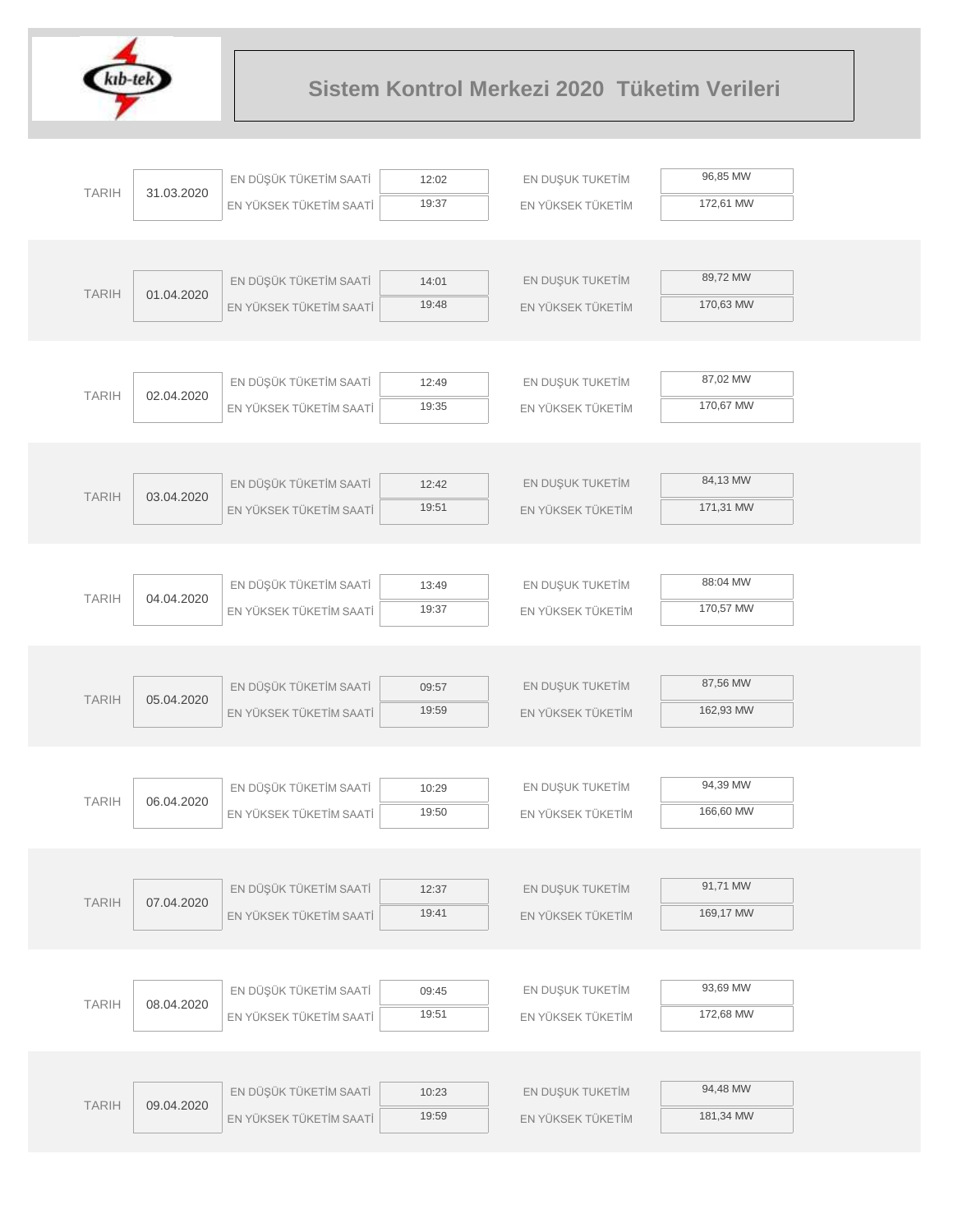

|              |            | EN DÜŞÜK TÜKETİM SAATİ  | 12:33          | EN DUŞUK TUKETİM                      | 100,30 MW |  |
|--------------|------------|-------------------------|----------------|---------------------------------------|-----------|--|
| <b>TARIH</b> | 10.04.2020 | EN YÜKSEK TÜKETİM SAATİ | 19:52          | EN YÜKSEK TÜKETİM                     | 174,94 MW |  |
|              |            |                         |                |                                       |           |  |
|              |            |                         |                |                                       |           |  |
| <b>TARIH</b> | 11.04.2020 | EN DÜŞÜK TÜKETİM SAATİ  | 13:06          | EN DUŞUK TUKETİM                      | 82,19 MW  |  |
|              |            | EN YÜKSEK TÜKETİM SAATİ | 19:56          | EN YÜKSEK TÜKETİM                     | 163,54 MW |  |
|              |            |                         |                |                                       |           |  |
|              |            |                         |                |                                       |           |  |
| <b>TARIH</b> | 12.04.2020 | EN DÜŞÜK TÜKETİM SAATİ  | 11:32          | EN DUŞUK TUKETİM                      | 74,82 MW  |  |
|              |            | EN YÜKSEK TÜKETİM SAATİ | 20:02          | EN YÜKSEK TÜKETİM                     | 157,00 MW |  |
|              |            |                         |                |                                       |           |  |
|              |            | EN DÜŞÜK TÜKETİM SAATİ  |                |                                       | 77,18 MW  |  |
| <b>TARIH</b> | 13.04.2020 | EN YÜKSEK TÜKETİM SAATİ | 12:57<br>19:57 | EN DUŞUK TUKETİM<br>EN YÜKSEK TÜKETİM | 157,42 MW |  |
|              |            |                         |                |                                       |           |  |
|              |            |                         |                |                                       |           |  |
|              |            | EN DÜŞÜK TÜKETİM SAATİ  | 13:14          | EN DUŞUK TUKETİM                      | 75,75 MW  |  |
| <b>TARIH</b> | 14.04.2020 | EN YÜKSEK TÜKETİM SAATİ | 19:50          | EN YÜKSEK TÜKETİM                     | 157,98 MW |  |
|              |            |                         |                |                                       |           |  |
|              |            |                         |                |                                       |           |  |
|              |            | EN DÜŞÜK TÜKETİM SAATİ  | 11:43          | EN DUŞUK TUKETİM                      | 83,64 MW  |  |
| <b>TARIH</b> | 15.04.2020 | EN YÜKSEK TÜKETİM SAATİ | 19:46          | EN YÜKSEK TÜKETİM                     | 160,68 MW |  |
|              |            |                         |                |                                       |           |  |
|              |            |                         |                |                                       |           |  |
| <b>TARIH</b> | 16.04.2020 | EN DÜŞÜK TÜKETİM SAATİ  | 12:32          | EN DUŞUK TUKETİM                      | 79,23 MW  |  |
|              |            | EN YÜKSEK TÜKETİM SAATİ | 19:48          | EN YÜKSEK TÜKETİM                     | 158,81 MW |  |
|              |            |                         |                |                                       |           |  |
|              |            |                         |                |                                       | 82,20 MW  |  |
| <b>TARIH</b> | 17.04.2020 | EN DÜŞÜK TÜKETİM SAATİ  | 13:30<br>19:50 | EN DUŞUK TUKETİM                      | 154,45 MW |  |
|              |            | EN YÜKSEK TÜKETİM SAATİ |                | EN YÜKSEK TÜKETİM                     |           |  |
|              |            |                         |                |                                       |           |  |
|              |            | EN DÜŞÜK TÜKETİM SAATİ  | 13:08          | EN DUŞUK TUKETİM                      | 79,87 MW  |  |
| <b>TARIH</b> | 18.04.2020 | EN YÜKSEK TÜKETİM SAATİ | 19:54          | EN YÜKSEK TÜKETİM                     | 153,23 MW |  |
|              |            |                         |                |                                       |           |  |
|              |            |                         |                |                                       |           |  |
|              |            | EN DÜŞÜK TÜKETİM SAATİ  | 11:39          | EN DUŞUK TUKETİM                      | 72,14 MW  |  |
| <b>TARIH</b> | 19.04.2020 | EN YÜKSEK TÜKETİM SAATİ | 20:04          | EN YÜKSEK TÜKETİM                     | 151,11 MW |  |
|              |            |                         |                |                                       |           |  |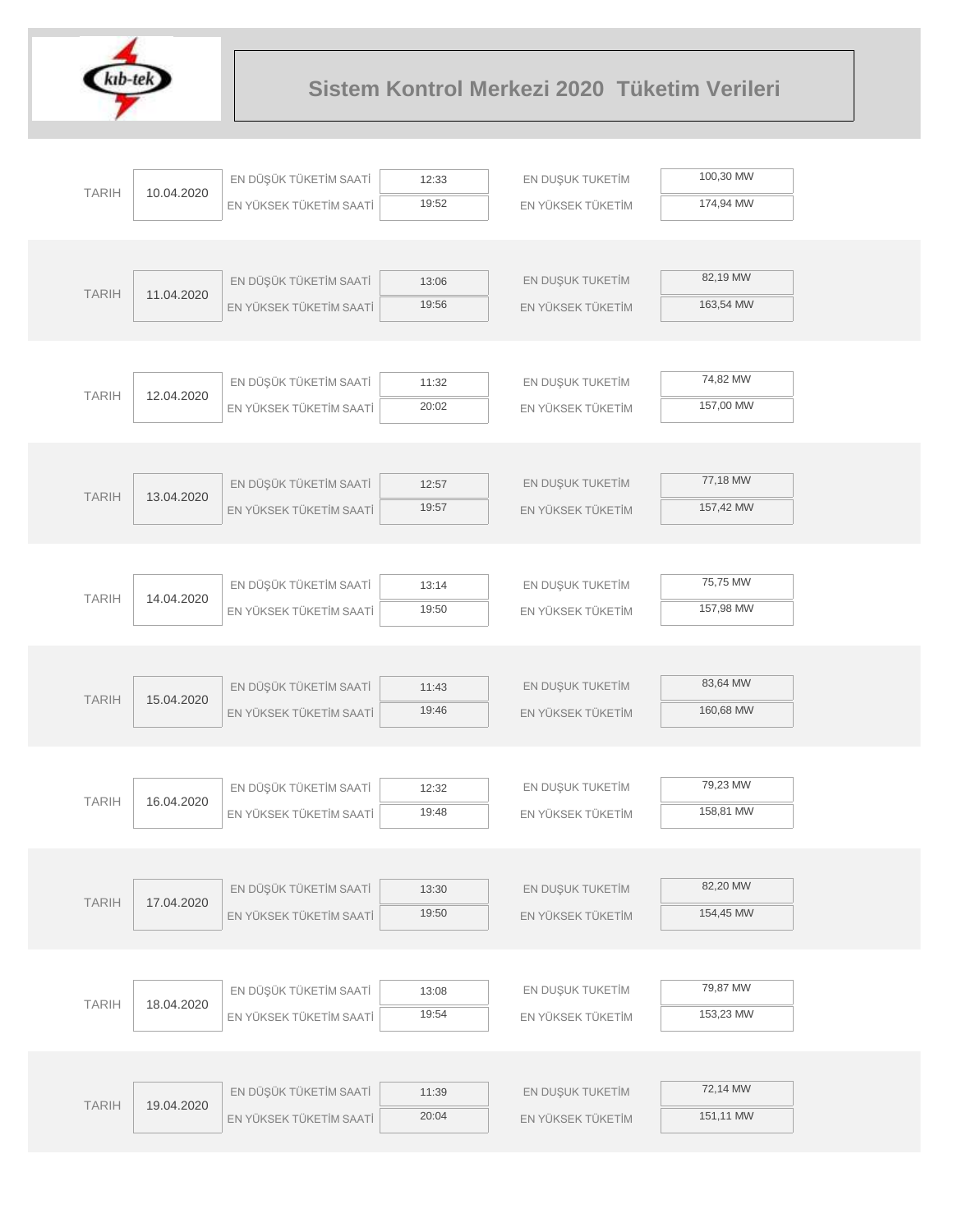

|              |            | EN DÜŞÜK TÜKETİM SAATİ  | 13:04 | EN DUŞUK TUKETİM  | 80,33 MW  |
|--------------|------------|-------------------------|-------|-------------------|-----------|
| <b>TARIH</b> | 20.04.2020 | EN YÜKSEK TÜKETİM SAATİ | 19:53 | EN YÜKSEK TÜKETİM | 150,17 MW |
|              |            |                         |       |                   |           |
|              |            |                         |       |                   |           |
| <b>TARIH</b> | 21.04.2020 | EN DÜŞÜK TÜKETİM SAATİ  | 09:50 | EN DUŞUK TUKETİM  | 88,37 MW  |
|              |            | EN YÜKSEK TÜKETİM SAATİ | 19:52 | EN YÜKSEK TÜKETİM | 154,97 MW |
|              |            |                         |       |                   |           |
|              |            |                         |       |                   |           |
| <b>TARIH</b> | 22.04.2020 | EN DÜŞÜK TÜKETİM SAATİ  | 12:32 | EN DUŞUK TUKETİM  | 80,37 MW  |
|              |            | EN YÜKSEK TÜKETİM SAATİ | 20:05 | EN YÜKSEK TÜKETİM | 151,72 MW |
|              |            |                         |       |                   |           |
|              |            | EN DÜŞÜK TÜKETİM SAATİ  | 13:37 | EN DUŞUK TUKETİM  | 84,40 MW  |
| <b>TARIH</b> | 23.04.2020 | EN YÜKSEK TÜKETİM SAATİ | 19:54 | EN YÜKSEK TÜKETİM | 153,86 MW |
|              |            |                         |       |                   |           |
|              |            |                         |       |                   |           |
|              |            | EN DÜŞÜK TÜKETİM SAATİ  | 06:15 | EN DUŞUK TUKETİM  | 90,39 MW  |
| <b>TARIH</b> | 24.04.2020 | EN YÜKSEK TÜKETİM SAATİ | 19:32 | EN YÜKSEK TÜKETİM | 156,64 MW |
|              |            |                         |       |                   |           |
|              |            |                         |       |                   |           |
| <b>TARIH</b> | 25.04.2020 | EN DÜŞÜK TÜKETİM SAATİ  | 08:41 | EN DUŞUK TUKETİM  | 82,85 MW  |
|              |            | EN YÜKSEK TÜKETİM SAATİ | 20:24 | EN YÜKSEK TÜKETİM | 154,84 MW |
|              |            |                         |       |                   |           |
|              |            |                         |       |                   |           |
| <b>TARIH</b> | 26.04.2020 | EN DÜŞÜK TÜKETİM SAATİ  | 11:22 | EN DUŞUK TUKETİM  | 67,83 MW  |
|              |            | EN YÜKSEK TÜKETİM SAATİ | 20:13 | EN YÜKSEK TÜKETİM | 148,79 MW |
|              |            |                         |       |                   |           |
|              |            | EN DÜŞÜK TÜKETİM SAATİ  | 12:08 | EN DUŞUK TUKETİM  | 76,38 MW  |
| <b>TARIH</b> | 27.04.2020 | EN YÜKSEK TÜKETİM SAATİ | 20:22 | EN YÜKSEK TÜKETİM | 151,37 MW |
|              |            |                         |       |                   |           |
|              |            |                         |       |                   |           |
|              |            | EN DÜŞÜK TÜKETİM SAATİ  | 12:22 | EN DUŞUK TUKETİM  | 72,91 MW  |
| <b>TARIH</b> | 28.04.2020 | EN YÜKSEK TÜKETİM SAATİ | 20:16 | EN YÜKSEK TÜKETİM | 149,67 MW |
|              |            |                         |       |                   |           |
|              |            |                         |       |                   |           |
| <b>TARIH</b> | 29.04.2020 | EN DÜŞÜK TÜKETİM SAATİ  | 11:52 | EN DUŞUK TUKETİM  | 77,70 MW  |
|              |            | EN YÜKSEK TÜKETİM SAATİ | 20:14 | EN YÜKSEK TÜKETİM | 151,73 MW |
|              |            |                         |       |                   |           |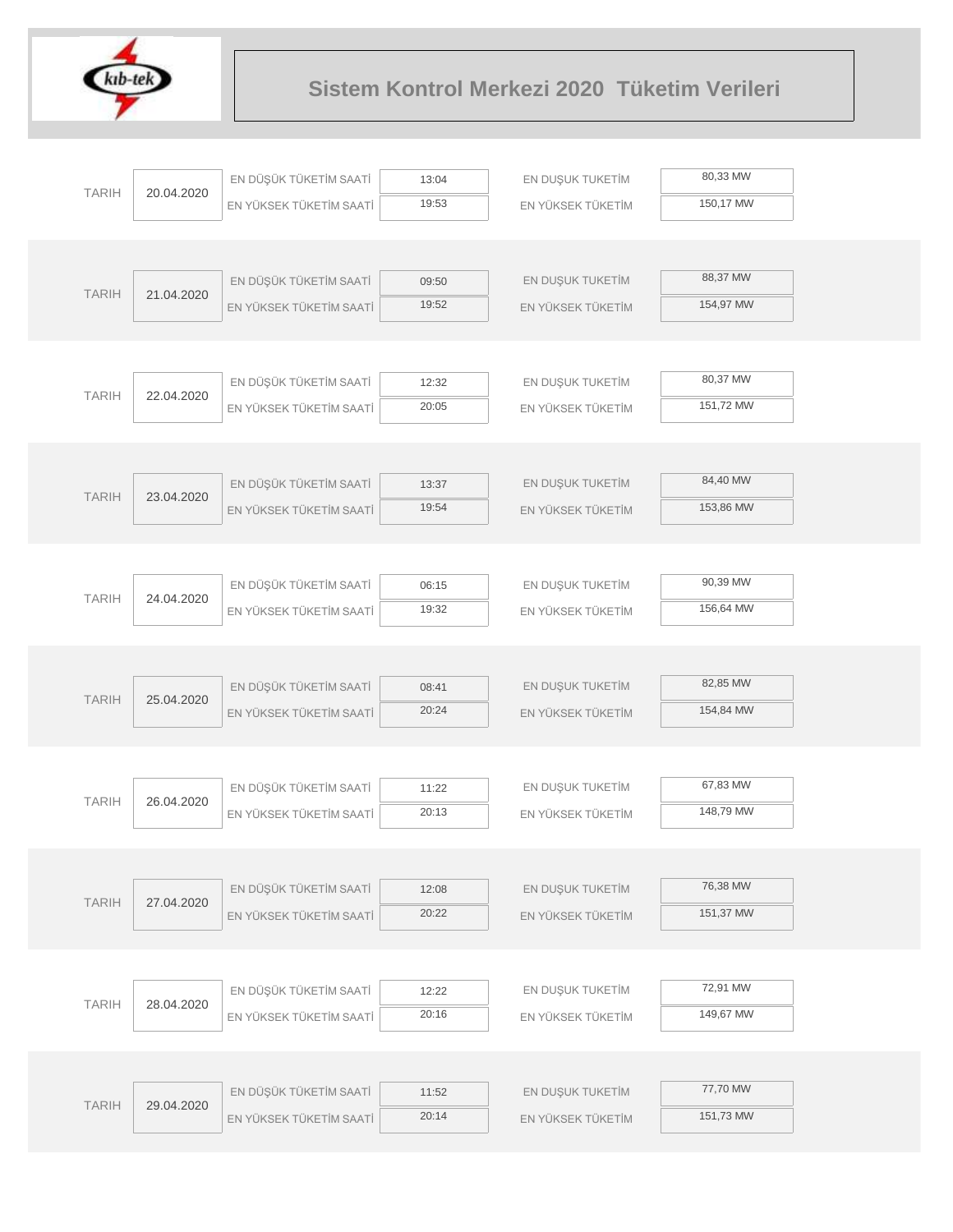

|              |            | EN DÜŞÜK TÜKETİM SAATİ  | 10:29 | EN DUŞUK TUKETİM  | 80,52 MW  |
|--------------|------------|-------------------------|-------|-------------------|-----------|
| <b>TARIH</b> | 30.04.2020 | EN YÜKSEK TÜKETİM SAATİ | 19:31 | EN YÜKSEK TÜKETİM | 153,69 MW |
|              |            |                         |       |                   |           |
|              |            |                         |       |                   |           |
|              |            | EN DÜŞÜK TÜKETİM SAATİ  | 09:50 | EN DUŞUK TUKETİM  | 71,16 MW  |
| <b>TARIH</b> | 01.05.2020 | EN YÜKSEK TÜKETİM SAATİ | 20:29 | EN YÜKSEK TÜKETİM | 146,34 MW |
|              |            |                         |       |                   |           |
|              |            |                         |       |                   |           |
|              |            | EN DÜŞÜK TÜKETİM SAATİ  | 09:11 | EN DUŞUK TUKETİM  | 78,56 MW  |
| <b>TARIH</b> | 02.05.2020 | EN YÜKSEK TÜKETİM SAATİ | 20:20 | EN YÜKSEK TÜKETİM | 148,12 MW |
|              |            |                         |       |                   |           |
|              |            |                         |       |                   |           |
| <b>TARIH</b> | 03.05.2020 | EN DÜŞÜK TÜKETİM SAATİ  | 10:30 | EN DUŞUK TUKETİM  | 79,23 MW  |
|              |            | EN YÜKSEK TÜKETİM SAATİ | 19:39 | EN YÜKSEK TÜKETİM | 150,02 MW |
|              |            |                         |       |                   |           |
|              |            |                         |       |                   |           |
| <b>TARIH</b> | 04.05.2020 | EN DÜŞÜK TÜKETİM SAATİ  | 06:01 | EN DUŞUK TUKETİM  | 89,38 MW  |
|              |            | EN YÜKSEK TÜKETİM SAATİ | 19:40 | EN YÜKSEK TÜKETİM | 152,70 MW |
|              |            |                         |       |                   |           |
|              |            |                         |       |                   |           |
| <b>TARIH</b> | 05.05.2020 | EN DÜŞÜK TÜKETİM SAATİ  | 05:48 | EN DUŞUK TUKETİM  | 89,13 MW  |
|              |            | EN YÜKSEK TÜKETİM SAATİ | 20:28 | EN YÜKSEK TÜKETİM | 153,70 MW |
|              |            |                         |       |                   |           |
|              |            |                         |       |                   |           |
| <b>TARIH</b> | 06.05.2020 | EN DÜŞÜK TÜKETİM SAATİ  | 12:34 | EN DUŞUK TUKETİM  | 80,04 MW  |
|              |            | EN YÜKSEK TÜKETİM SAATİ | 20:23 | EN YÜKSEK TÜKETİM | 148,66 MW |
|              |            |                         |       |                   |           |
|              |            |                         |       |                   |           |
| <b>TARIH</b> | 07.05.2020 | EN DÜŞÜK TÜKETİM SAATİ  | 05:59 | EN DUŞUK TUKETİM  | 87,46 MW  |
|              |            | EN YÜKSEK TÜKETİM SAATİ | 19:37 | EN YÜKSEK TÜKETİM | 152,88 MW |
|              |            |                         |       |                   |           |
|              |            |                         |       |                   | 91,65 MW  |
| <b>TARIH</b> | 08.05.2020 | EN DÜŞÜK TÜKETİM SAATİ  | 06:02 | EN DUŞUK TUKETİM  |           |
|              |            | EN YÜKSEK TÜKETİM SAATİ | 19:42 | EN YÜKSEK TÜKETİM | 156,10 MW |
|              |            |                         |       |                   |           |
|              |            |                         |       |                   | 85,43 MW  |
| <b>TARIH</b> | 09.05.2020 | EN DÜŞÜK TÜKETİM SAATİ  | 10:59 | EN DUŞUK TUKETİM  | 144,77 MW |
|              |            | EN YÜKSEK TÜKETİM SAATİ | 20:57 | EN YÜKSEK TÜKETİM |           |
|              |            |                         |       |                   |           |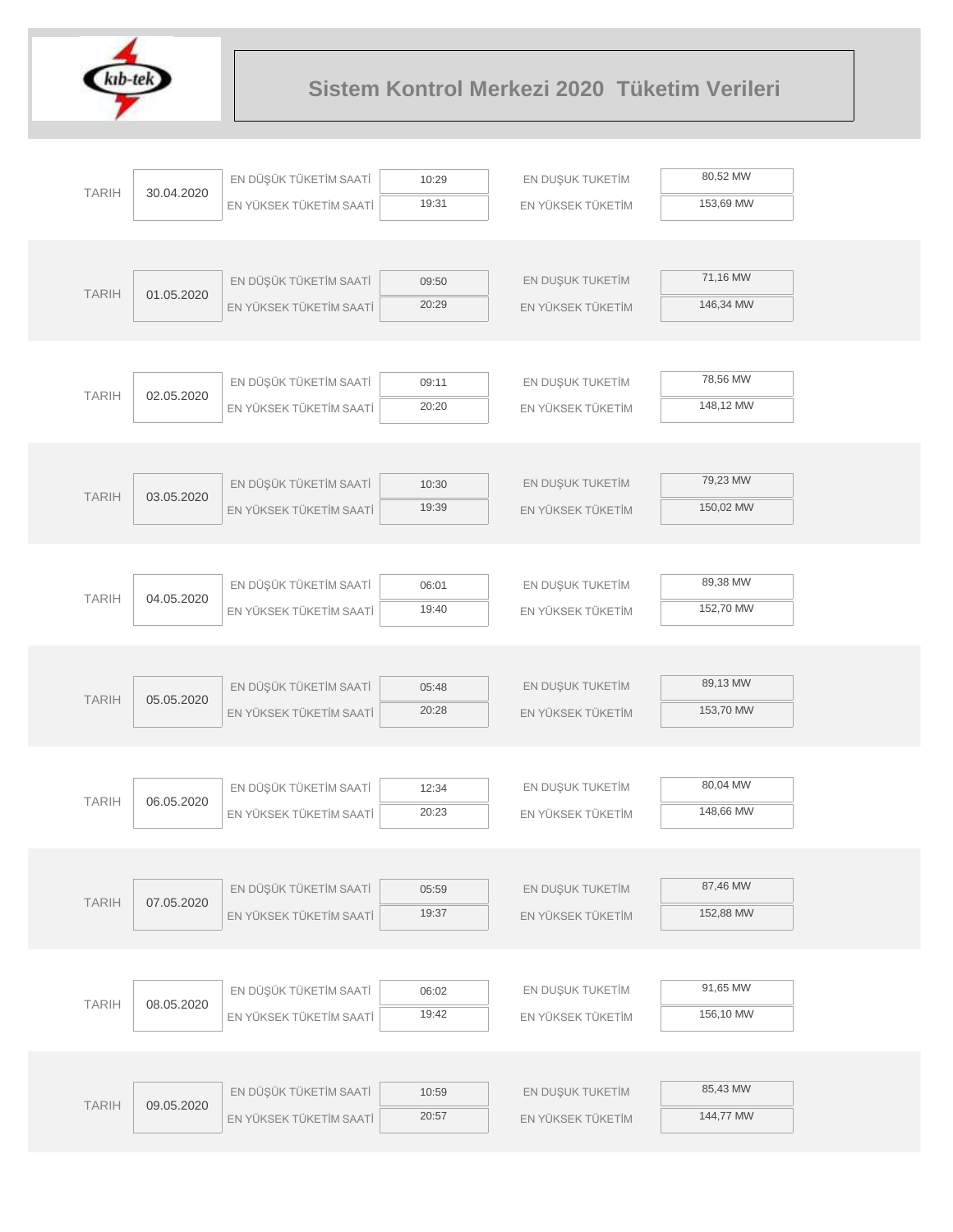

| 68,62 MW<br>EN DÜŞÜK TÜKETİM SAATİ<br>EN DUŞUK TUKETİM<br>00:00<br><b>TARIH</b><br>10.05.2020<br>20:26<br>147,71 MW<br>EN YÜKSEK TÜKETİM SAATİ<br>EN YÜKSEK TÜKETİM<br>89,55 MW<br>EN DÜŞÜK TÜKETİM SAATİ<br>EN DUŞUK TUKETİM<br>06:10<br><b>TARIH</b><br>11.05.2020<br>154,13 MW<br>20:29<br>EN YÜKSEK TÜKETİM SAATİ<br>EN YÜKSEK TÜKETİM<br>92,16 MW<br>EN DÜŞÜK TÜKETİM SAATİ<br>EN DUŞUK TUKETİM<br>06:05<br><b>TARIH</b><br>12.05.2020<br>155,28 MW<br>20:23<br>EN YÜKSEK TÜKETİM SAATİ<br>EN YÜKSEK TÜKETİM<br>89,58 MW<br>EN DÜŞÜK TÜKETİM SAATİ<br>EN DUŞUK TUKETİM<br>12:48<br><b>TARIH</b><br>13.05.2020<br>19:39<br>151,74 MW<br>EN YÜKSEK TÜKETİM SAATİ<br>EN YÜKSEK TÜKETİM<br>92,90 MW<br>EN DUŞUK TUKETİM<br>EN DÜŞÜK TÜKETİM SAATİ<br>05:49<br><b>TARIH</b><br>14.05.2020<br>154,81 MW<br>20:26<br>EN YÜKSEK TÜKETİM SAATİ<br>EN YÜKSEK TÜKETİM<br>97,44 MW<br>EN DÜŞÜK TÜKETİM SAATİ<br>EN DUŞUK TUKETİM<br>05:47<br><b>TARIH</b><br>15.05.2020<br>20:28<br>166,12 MW<br>EN YÜKSEK TÜKETİM SAATİ<br>EN YÜKSEK TÜKETİM<br>99,29 MW<br>EN DÜŞÜK TÜKETİM SAATİ<br>EN DUŞUK TUKETİM<br>06:17<br><b>TARIH</b><br>16.05.2020<br>20:30<br>176,94 MW<br>EN YÜKSEK TÜKETİM SAATİ<br>EN YÜKSEK TÜKETİM<br>113,82 MW<br>EN DÜŞÜK TÜKETİM SAATİ<br>EN DUŞUK TUKETİM<br>06:17<br><b>TARIH</b><br>17.05.2020<br>182,21 MW<br>20:39<br>EN YÜKSEK TÜKETİM SAATİ<br>EN YÜKSEK TÜKETİM<br>123,05 MW<br>EN DÜŞÜK TÜKETİM SAATİ<br>EN DUŞUK TUKETİM<br>05:55<br><b>TARIH</b><br>18.05.2020<br>205,92 MW<br>19:46<br>EN YÜKSEK TÜKETİM SAATİ<br>EN YÜKSEK TÜKETİM<br>136,66 MW<br>EN DÜŞÜK TÜKETİM SAATİ<br>EN DUŞUK TUKETİM<br>06:43<br><b>TARIH</b><br>19.05.2020<br>219,15 MW<br>16:46<br>EN YÜKSEK TÜKETİM SAATİ<br>EN YÜKSEK TÜKETİM |  |  |  |
|---------------------------------------------------------------------------------------------------------------------------------------------------------------------------------------------------------------------------------------------------------------------------------------------------------------------------------------------------------------------------------------------------------------------------------------------------------------------------------------------------------------------------------------------------------------------------------------------------------------------------------------------------------------------------------------------------------------------------------------------------------------------------------------------------------------------------------------------------------------------------------------------------------------------------------------------------------------------------------------------------------------------------------------------------------------------------------------------------------------------------------------------------------------------------------------------------------------------------------------------------------------------------------------------------------------------------------------------------------------------------------------------------------------------------------------------------------------------------------------------------------------------------------------------------------------------------------------------------------------------------------------------------------------------------------------------------------------------------------------|--|--|--|
|                                                                                                                                                                                                                                                                                                                                                                                                                                                                                                                                                                                                                                                                                                                                                                                                                                                                                                                                                                                                                                                                                                                                                                                                                                                                                                                                                                                                                                                                                                                                                                                                                                                                                                                                       |  |  |  |
|                                                                                                                                                                                                                                                                                                                                                                                                                                                                                                                                                                                                                                                                                                                                                                                                                                                                                                                                                                                                                                                                                                                                                                                                                                                                                                                                                                                                                                                                                                                                                                                                                                                                                                                                       |  |  |  |
|                                                                                                                                                                                                                                                                                                                                                                                                                                                                                                                                                                                                                                                                                                                                                                                                                                                                                                                                                                                                                                                                                                                                                                                                                                                                                                                                                                                                                                                                                                                                                                                                                                                                                                                                       |  |  |  |
|                                                                                                                                                                                                                                                                                                                                                                                                                                                                                                                                                                                                                                                                                                                                                                                                                                                                                                                                                                                                                                                                                                                                                                                                                                                                                                                                                                                                                                                                                                                                                                                                                                                                                                                                       |  |  |  |
|                                                                                                                                                                                                                                                                                                                                                                                                                                                                                                                                                                                                                                                                                                                                                                                                                                                                                                                                                                                                                                                                                                                                                                                                                                                                                                                                                                                                                                                                                                                                                                                                                                                                                                                                       |  |  |  |
|                                                                                                                                                                                                                                                                                                                                                                                                                                                                                                                                                                                                                                                                                                                                                                                                                                                                                                                                                                                                                                                                                                                                                                                                                                                                                                                                                                                                                                                                                                                                                                                                                                                                                                                                       |  |  |  |
|                                                                                                                                                                                                                                                                                                                                                                                                                                                                                                                                                                                                                                                                                                                                                                                                                                                                                                                                                                                                                                                                                                                                                                                                                                                                                                                                                                                                                                                                                                                                                                                                                                                                                                                                       |  |  |  |
|                                                                                                                                                                                                                                                                                                                                                                                                                                                                                                                                                                                                                                                                                                                                                                                                                                                                                                                                                                                                                                                                                                                                                                                                                                                                                                                                                                                                                                                                                                                                                                                                                                                                                                                                       |  |  |  |
|                                                                                                                                                                                                                                                                                                                                                                                                                                                                                                                                                                                                                                                                                                                                                                                                                                                                                                                                                                                                                                                                                                                                                                                                                                                                                                                                                                                                                                                                                                                                                                                                                                                                                                                                       |  |  |  |
|                                                                                                                                                                                                                                                                                                                                                                                                                                                                                                                                                                                                                                                                                                                                                                                                                                                                                                                                                                                                                                                                                                                                                                                                                                                                                                                                                                                                                                                                                                                                                                                                                                                                                                                                       |  |  |  |
|                                                                                                                                                                                                                                                                                                                                                                                                                                                                                                                                                                                                                                                                                                                                                                                                                                                                                                                                                                                                                                                                                                                                                                                                                                                                                                                                                                                                                                                                                                                                                                                                                                                                                                                                       |  |  |  |
|                                                                                                                                                                                                                                                                                                                                                                                                                                                                                                                                                                                                                                                                                                                                                                                                                                                                                                                                                                                                                                                                                                                                                                                                                                                                                                                                                                                                                                                                                                                                                                                                                                                                                                                                       |  |  |  |
|                                                                                                                                                                                                                                                                                                                                                                                                                                                                                                                                                                                                                                                                                                                                                                                                                                                                                                                                                                                                                                                                                                                                                                                                                                                                                                                                                                                                                                                                                                                                                                                                                                                                                                                                       |  |  |  |
|                                                                                                                                                                                                                                                                                                                                                                                                                                                                                                                                                                                                                                                                                                                                                                                                                                                                                                                                                                                                                                                                                                                                                                                                                                                                                                                                                                                                                                                                                                                                                                                                                                                                                                                                       |  |  |  |
|                                                                                                                                                                                                                                                                                                                                                                                                                                                                                                                                                                                                                                                                                                                                                                                                                                                                                                                                                                                                                                                                                                                                                                                                                                                                                                                                                                                                                                                                                                                                                                                                                                                                                                                                       |  |  |  |
|                                                                                                                                                                                                                                                                                                                                                                                                                                                                                                                                                                                                                                                                                                                                                                                                                                                                                                                                                                                                                                                                                                                                                                                                                                                                                                                                                                                                                                                                                                                                                                                                                                                                                                                                       |  |  |  |
|                                                                                                                                                                                                                                                                                                                                                                                                                                                                                                                                                                                                                                                                                                                                                                                                                                                                                                                                                                                                                                                                                                                                                                                                                                                                                                                                                                                                                                                                                                                                                                                                                                                                                                                                       |  |  |  |
|                                                                                                                                                                                                                                                                                                                                                                                                                                                                                                                                                                                                                                                                                                                                                                                                                                                                                                                                                                                                                                                                                                                                                                                                                                                                                                                                                                                                                                                                                                                                                                                                                                                                                                                                       |  |  |  |
|                                                                                                                                                                                                                                                                                                                                                                                                                                                                                                                                                                                                                                                                                                                                                                                                                                                                                                                                                                                                                                                                                                                                                                                                                                                                                                                                                                                                                                                                                                                                                                                                                                                                                                                                       |  |  |  |
|                                                                                                                                                                                                                                                                                                                                                                                                                                                                                                                                                                                                                                                                                                                                                                                                                                                                                                                                                                                                                                                                                                                                                                                                                                                                                                                                                                                                                                                                                                                                                                                                                                                                                                                                       |  |  |  |
|                                                                                                                                                                                                                                                                                                                                                                                                                                                                                                                                                                                                                                                                                                                                                                                                                                                                                                                                                                                                                                                                                                                                                                                                                                                                                                                                                                                                                                                                                                                                                                                                                                                                                                                                       |  |  |  |
|                                                                                                                                                                                                                                                                                                                                                                                                                                                                                                                                                                                                                                                                                                                                                                                                                                                                                                                                                                                                                                                                                                                                                                                                                                                                                                                                                                                                                                                                                                                                                                                                                                                                                                                                       |  |  |  |
|                                                                                                                                                                                                                                                                                                                                                                                                                                                                                                                                                                                                                                                                                                                                                                                                                                                                                                                                                                                                                                                                                                                                                                                                                                                                                                                                                                                                                                                                                                                                                                                                                                                                                                                                       |  |  |  |
|                                                                                                                                                                                                                                                                                                                                                                                                                                                                                                                                                                                                                                                                                                                                                                                                                                                                                                                                                                                                                                                                                                                                                                                                                                                                                                                                                                                                                                                                                                                                                                                                                                                                                                                                       |  |  |  |
|                                                                                                                                                                                                                                                                                                                                                                                                                                                                                                                                                                                                                                                                                                                                                                                                                                                                                                                                                                                                                                                                                                                                                                                                                                                                                                                                                                                                                                                                                                                                                                                                                                                                                                                                       |  |  |  |
|                                                                                                                                                                                                                                                                                                                                                                                                                                                                                                                                                                                                                                                                                                                                                                                                                                                                                                                                                                                                                                                                                                                                                                                                                                                                                                                                                                                                                                                                                                                                                                                                                                                                                                                                       |  |  |  |
|                                                                                                                                                                                                                                                                                                                                                                                                                                                                                                                                                                                                                                                                                                                                                                                                                                                                                                                                                                                                                                                                                                                                                                                                                                                                                                                                                                                                                                                                                                                                                                                                                                                                                                                                       |  |  |  |
|                                                                                                                                                                                                                                                                                                                                                                                                                                                                                                                                                                                                                                                                                                                                                                                                                                                                                                                                                                                                                                                                                                                                                                                                                                                                                                                                                                                                                                                                                                                                                                                                                                                                                                                                       |  |  |  |
|                                                                                                                                                                                                                                                                                                                                                                                                                                                                                                                                                                                                                                                                                                                                                                                                                                                                                                                                                                                                                                                                                                                                                                                                                                                                                                                                                                                                                                                                                                                                                                                                                                                                                                                                       |  |  |  |
|                                                                                                                                                                                                                                                                                                                                                                                                                                                                                                                                                                                                                                                                                                                                                                                                                                                                                                                                                                                                                                                                                                                                                                                                                                                                                                                                                                                                                                                                                                                                                                                                                                                                                                                                       |  |  |  |
|                                                                                                                                                                                                                                                                                                                                                                                                                                                                                                                                                                                                                                                                                                                                                                                                                                                                                                                                                                                                                                                                                                                                                                                                                                                                                                                                                                                                                                                                                                                                                                                                                                                                                                                                       |  |  |  |
|                                                                                                                                                                                                                                                                                                                                                                                                                                                                                                                                                                                                                                                                                                                                                                                                                                                                                                                                                                                                                                                                                                                                                                                                                                                                                                                                                                                                                                                                                                                                                                                                                                                                                                                                       |  |  |  |
|                                                                                                                                                                                                                                                                                                                                                                                                                                                                                                                                                                                                                                                                                                                                                                                                                                                                                                                                                                                                                                                                                                                                                                                                                                                                                                                                                                                                                                                                                                                                                                                                                                                                                                                                       |  |  |  |
|                                                                                                                                                                                                                                                                                                                                                                                                                                                                                                                                                                                                                                                                                                                                                                                                                                                                                                                                                                                                                                                                                                                                                                                                                                                                                                                                                                                                                                                                                                                                                                                                                                                                                                                                       |  |  |  |
|                                                                                                                                                                                                                                                                                                                                                                                                                                                                                                                                                                                                                                                                                                                                                                                                                                                                                                                                                                                                                                                                                                                                                                                                                                                                                                                                                                                                                                                                                                                                                                                                                                                                                                                                       |  |  |  |
|                                                                                                                                                                                                                                                                                                                                                                                                                                                                                                                                                                                                                                                                                                                                                                                                                                                                                                                                                                                                                                                                                                                                                                                                                                                                                                                                                                                                                                                                                                                                                                                                                                                                                                                                       |  |  |  |
|                                                                                                                                                                                                                                                                                                                                                                                                                                                                                                                                                                                                                                                                                                                                                                                                                                                                                                                                                                                                                                                                                                                                                                                                                                                                                                                                                                                                                                                                                                                                                                                                                                                                                                                                       |  |  |  |
|                                                                                                                                                                                                                                                                                                                                                                                                                                                                                                                                                                                                                                                                                                                                                                                                                                                                                                                                                                                                                                                                                                                                                                                                                                                                                                                                                                                                                                                                                                                                                                                                                                                                                                                                       |  |  |  |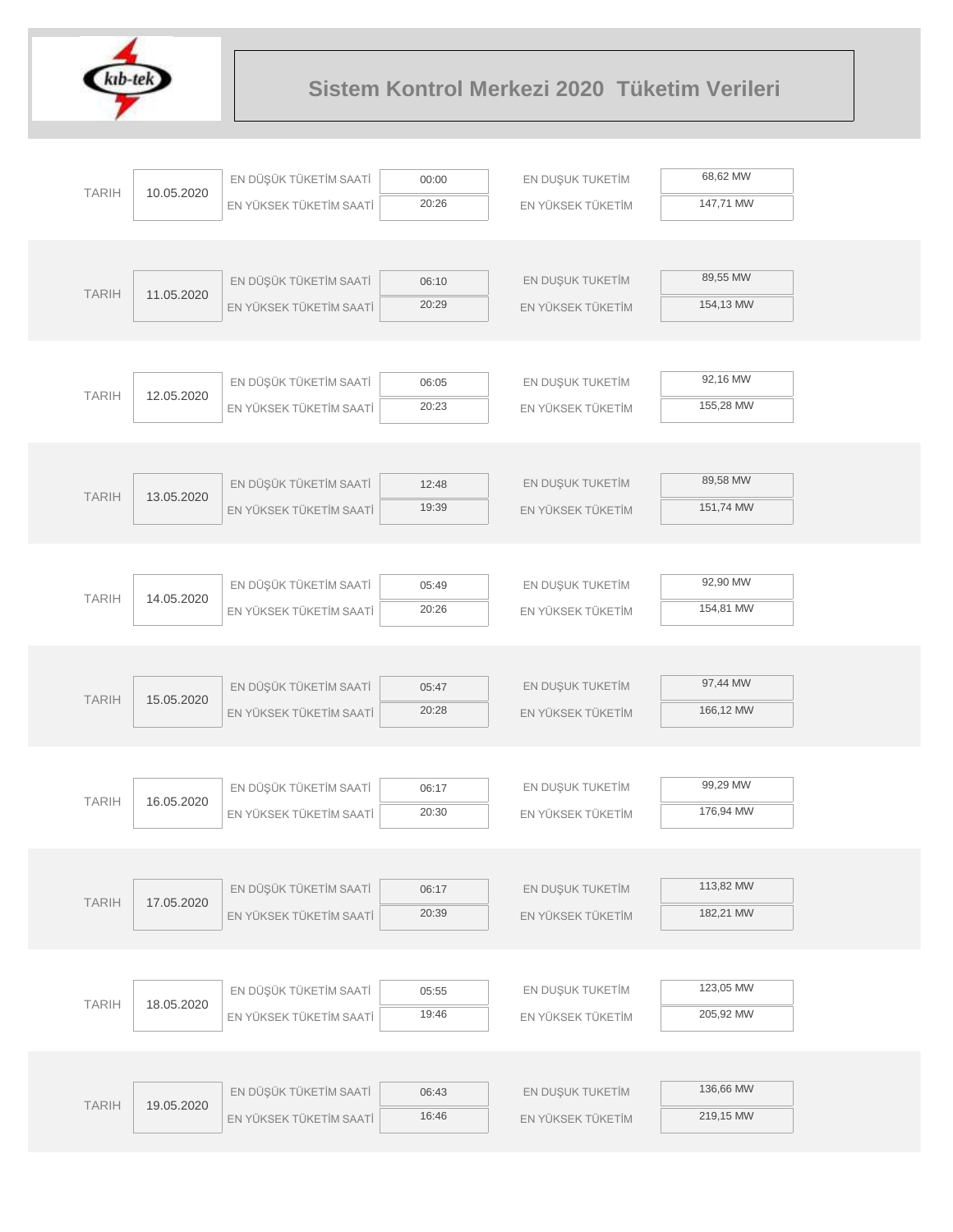

| 146,26 MW<br>EN DÜŞÜK TÜKETİM SAATİ<br>EN DUŞUK TUKETİM<br>06:24<br><b>TARIH</b><br>20.05.2020<br>16:28<br>232,35 MW<br>EN YÜKSEK TÜKETİM SAATİ<br>EN YÜKSEK TÜKETİM<br>142,12 MW<br>EN DÜŞÜK TÜKETİM SAATİ<br>EN DUŞUK TUKETİM<br>06:13<br><b>TARIH</b><br>21.05.2020<br>16:13<br>227,10 MW<br>EN YÜKSEK TÜKETİM SAATİ<br>EN YÜKSEK TÜKETİM<br>143,78 MW<br>EN DÜŞÜK TÜKETİM SAATİ<br>EN DUŞUK TUKETİM<br>06:17<br><b>TARIH</b><br>22.05.2020<br>177,45 MW<br>19:49<br>EN YÜKSEK TÜKETİM SAATİ<br>EN YÜKSEK TÜKETİM<br>114,92 MW<br>EN DÜŞÜK TÜKETİM SAATİ<br>EN DUŞUK TUKETİM<br>13:01<br><b>TARIH</b><br>23.05.2020<br>20:36<br>166,43 MW<br>EN YÜKSEK TÜKETİM SAATİ<br>EN YÜKSEK TÜKETİM<br>72,38 MW<br>EN DÜŞÜK TÜKETİM SAATİ<br>EN DUŞUK TUKETİM<br>13:12<br><b>TARIH</b><br>24.05.2020<br>20:33<br>143,58 MW<br>EN YÜKSEK TÜKETİM SAATİ<br>EN YÜKSEK TÜKETİM<br>88,27 MW<br>EN DÜŞÜK TÜKETİM SAATİ<br>EN DUŞUK TUKETİM<br>13:03<br><b>TARIH</b><br>25.05.2020<br>20:37<br>152,99 MW<br>EN YÜKSEK TÜKETİM SAATİ<br>EN YÜKSEK TÜKETİM<br>95,91 MW<br>EN DÜŞÜK TÜKETİM SAATİ<br>EN DUŞUK TUKETİM<br>12:42<br><b>TARIH</b><br>26.05.2020<br>20:36<br>162,30MW<br>EN YÜKSEK TÜKETİM SAATİ<br>EN YÜKSEK TÜKETİM<br>105,68 MW<br>EN DÜŞÜK TÜKETİM SAATİ<br>EN DUŞUK TUKETİM<br>06:01<br><b>TARIH</b><br>27.05.2020<br>170,56 MW<br>20:24<br>EN YÜKSEK TÜKETİM SAATİ<br>EN YÜKSEK TÜKETİM<br>107,21 MW<br>EN DÜŞÜK TÜKETİM SAATİ<br>EN DUŞUK TUKETİM<br>05:49<br><b>TARIH</b><br>28.05.2020<br>167,46 MW<br>20:25<br>EN YÜKSEK TÜKETİM SAATİ<br>EN YÜKSEK TÜKETİM<br>103,93 MW<br>EN DÜŞÜK TÜKETİM SAATİ<br>EN DUŞUK TUKETİM<br>05:44<br><b>TARIH</b><br>29.05.2020<br>163,97 MW<br>20:30<br>EN YÜKSEK TÜKETİM SAATİ<br>EN YÜKSEK TÜKETİM |  |  |  |  |
|------------------------------------------------------------------------------------------------------------------------------------------------------------------------------------------------------------------------------------------------------------------------------------------------------------------------------------------------------------------------------------------------------------------------------------------------------------------------------------------------------------------------------------------------------------------------------------------------------------------------------------------------------------------------------------------------------------------------------------------------------------------------------------------------------------------------------------------------------------------------------------------------------------------------------------------------------------------------------------------------------------------------------------------------------------------------------------------------------------------------------------------------------------------------------------------------------------------------------------------------------------------------------------------------------------------------------------------------------------------------------------------------------------------------------------------------------------------------------------------------------------------------------------------------------------------------------------------------------------------------------------------------------------------------------------------------------------------------------------------|--|--|--|--|
|                                                                                                                                                                                                                                                                                                                                                                                                                                                                                                                                                                                                                                                                                                                                                                                                                                                                                                                                                                                                                                                                                                                                                                                                                                                                                                                                                                                                                                                                                                                                                                                                                                                                                                                                          |  |  |  |  |
|                                                                                                                                                                                                                                                                                                                                                                                                                                                                                                                                                                                                                                                                                                                                                                                                                                                                                                                                                                                                                                                                                                                                                                                                                                                                                                                                                                                                                                                                                                                                                                                                                                                                                                                                          |  |  |  |  |
|                                                                                                                                                                                                                                                                                                                                                                                                                                                                                                                                                                                                                                                                                                                                                                                                                                                                                                                                                                                                                                                                                                                                                                                                                                                                                                                                                                                                                                                                                                                                                                                                                                                                                                                                          |  |  |  |  |
|                                                                                                                                                                                                                                                                                                                                                                                                                                                                                                                                                                                                                                                                                                                                                                                                                                                                                                                                                                                                                                                                                                                                                                                                                                                                                                                                                                                                                                                                                                                                                                                                                                                                                                                                          |  |  |  |  |
|                                                                                                                                                                                                                                                                                                                                                                                                                                                                                                                                                                                                                                                                                                                                                                                                                                                                                                                                                                                                                                                                                                                                                                                                                                                                                                                                                                                                                                                                                                                                                                                                                                                                                                                                          |  |  |  |  |
|                                                                                                                                                                                                                                                                                                                                                                                                                                                                                                                                                                                                                                                                                                                                                                                                                                                                                                                                                                                                                                                                                                                                                                                                                                                                                                                                                                                                                                                                                                                                                                                                                                                                                                                                          |  |  |  |  |
|                                                                                                                                                                                                                                                                                                                                                                                                                                                                                                                                                                                                                                                                                                                                                                                                                                                                                                                                                                                                                                                                                                                                                                                                                                                                                                                                                                                                                                                                                                                                                                                                                                                                                                                                          |  |  |  |  |
|                                                                                                                                                                                                                                                                                                                                                                                                                                                                                                                                                                                                                                                                                                                                                                                                                                                                                                                                                                                                                                                                                                                                                                                                                                                                                                                                                                                                                                                                                                                                                                                                                                                                                                                                          |  |  |  |  |
|                                                                                                                                                                                                                                                                                                                                                                                                                                                                                                                                                                                                                                                                                                                                                                                                                                                                                                                                                                                                                                                                                                                                                                                                                                                                                                                                                                                                                                                                                                                                                                                                                                                                                                                                          |  |  |  |  |
|                                                                                                                                                                                                                                                                                                                                                                                                                                                                                                                                                                                                                                                                                                                                                                                                                                                                                                                                                                                                                                                                                                                                                                                                                                                                                                                                                                                                                                                                                                                                                                                                                                                                                                                                          |  |  |  |  |
|                                                                                                                                                                                                                                                                                                                                                                                                                                                                                                                                                                                                                                                                                                                                                                                                                                                                                                                                                                                                                                                                                                                                                                                                                                                                                                                                                                                                                                                                                                                                                                                                                                                                                                                                          |  |  |  |  |
|                                                                                                                                                                                                                                                                                                                                                                                                                                                                                                                                                                                                                                                                                                                                                                                                                                                                                                                                                                                                                                                                                                                                                                                                                                                                                                                                                                                                                                                                                                                                                                                                                                                                                                                                          |  |  |  |  |
|                                                                                                                                                                                                                                                                                                                                                                                                                                                                                                                                                                                                                                                                                                                                                                                                                                                                                                                                                                                                                                                                                                                                                                                                                                                                                                                                                                                                                                                                                                                                                                                                                                                                                                                                          |  |  |  |  |
|                                                                                                                                                                                                                                                                                                                                                                                                                                                                                                                                                                                                                                                                                                                                                                                                                                                                                                                                                                                                                                                                                                                                                                                                                                                                                                                                                                                                                                                                                                                                                                                                                                                                                                                                          |  |  |  |  |
|                                                                                                                                                                                                                                                                                                                                                                                                                                                                                                                                                                                                                                                                                                                                                                                                                                                                                                                                                                                                                                                                                                                                                                                                                                                                                                                                                                                                                                                                                                                                                                                                                                                                                                                                          |  |  |  |  |
|                                                                                                                                                                                                                                                                                                                                                                                                                                                                                                                                                                                                                                                                                                                                                                                                                                                                                                                                                                                                                                                                                                                                                                                                                                                                                                                                                                                                                                                                                                                                                                                                                                                                                                                                          |  |  |  |  |
|                                                                                                                                                                                                                                                                                                                                                                                                                                                                                                                                                                                                                                                                                                                                                                                                                                                                                                                                                                                                                                                                                                                                                                                                                                                                                                                                                                                                                                                                                                                                                                                                                                                                                                                                          |  |  |  |  |
|                                                                                                                                                                                                                                                                                                                                                                                                                                                                                                                                                                                                                                                                                                                                                                                                                                                                                                                                                                                                                                                                                                                                                                                                                                                                                                                                                                                                                                                                                                                                                                                                                                                                                                                                          |  |  |  |  |
|                                                                                                                                                                                                                                                                                                                                                                                                                                                                                                                                                                                                                                                                                                                                                                                                                                                                                                                                                                                                                                                                                                                                                                                                                                                                                                                                                                                                                                                                                                                                                                                                                                                                                                                                          |  |  |  |  |
|                                                                                                                                                                                                                                                                                                                                                                                                                                                                                                                                                                                                                                                                                                                                                                                                                                                                                                                                                                                                                                                                                                                                                                                                                                                                                                                                                                                                                                                                                                                                                                                                                                                                                                                                          |  |  |  |  |
|                                                                                                                                                                                                                                                                                                                                                                                                                                                                                                                                                                                                                                                                                                                                                                                                                                                                                                                                                                                                                                                                                                                                                                                                                                                                                                                                                                                                                                                                                                                                                                                                                                                                                                                                          |  |  |  |  |
|                                                                                                                                                                                                                                                                                                                                                                                                                                                                                                                                                                                                                                                                                                                                                                                                                                                                                                                                                                                                                                                                                                                                                                                                                                                                                                                                                                                                                                                                                                                                                                                                                                                                                                                                          |  |  |  |  |
|                                                                                                                                                                                                                                                                                                                                                                                                                                                                                                                                                                                                                                                                                                                                                                                                                                                                                                                                                                                                                                                                                                                                                                                                                                                                                                                                                                                                                                                                                                                                                                                                                                                                                                                                          |  |  |  |  |
|                                                                                                                                                                                                                                                                                                                                                                                                                                                                                                                                                                                                                                                                                                                                                                                                                                                                                                                                                                                                                                                                                                                                                                                                                                                                                                                                                                                                                                                                                                                                                                                                                                                                                                                                          |  |  |  |  |
|                                                                                                                                                                                                                                                                                                                                                                                                                                                                                                                                                                                                                                                                                                                                                                                                                                                                                                                                                                                                                                                                                                                                                                                                                                                                                                                                                                                                                                                                                                                                                                                                                                                                                                                                          |  |  |  |  |
|                                                                                                                                                                                                                                                                                                                                                                                                                                                                                                                                                                                                                                                                                                                                                                                                                                                                                                                                                                                                                                                                                                                                                                                                                                                                                                                                                                                                                                                                                                                                                                                                                                                                                                                                          |  |  |  |  |
|                                                                                                                                                                                                                                                                                                                                                                                                                                                                                                                                                                                                                                                                                                                                                                                                                                                                                                                                                                                                                                                                                                                                                                                                                                                                                                                                                                                                                                                                                                                                                                                                                                                                                                                                          |  |  |  |  |
|                                                                                                                                                                                                                                                                                                                                                                                                                                                                                                                                                                                                                                                                                                                                                                                                                                                                                                                                                                                                                                                                                                                                                                                                                                                                                                                                                                                                                                                                                                                                                                                                                                                                                                                                          |  |  |  |  |
|                                                                                                                                                                                                                                                                                                                                                                                                                                                                                                                                                                                                                                                                                                                                                                                                                                                                                                                                                                                                                                                                                                                                                                                                                                                                                                                                                                                                                                                                                                                                                                                                                                                                                                                                          |  |  |  |  |
|                                                                                                                                                                                                                                                                                                                                                                                                                                                                                                                                                                                                                                                                                                                                                                                                                                                                                                                                                                                                                                                                                                                                                                                                                                                                                                                                                                                                                                                                                                                                                                                                                                                                                                                                          |  |  |  |  |
|                                                                                                                                                                                                                                                                                                                                                                                                                                                                                                                                                                                                                                                                                                                                                                                                                                                                                                                                                                                                                                                                                                                                                                                                                                                                                                                                                                                                                                                                                                                                                                                                                                                                                                                                          |  |  |  |  |
|                                                                                                                                                                                                                                                                                                                                                                                                                                                                                                                                                                                                                                                                                                                                                                                                                                                                                                                                                                                                                                                                                                                                                                                                                                                                                                                                                                                                                                                                                                                                                                                                                                                                                                                                          |  |  |  |  |
|                                                                                                                                                                                                                                                                                                                                                                                                                                                                                                                                                                                                                                                                                                                                                                                                                                                                                                                                                                                                                                                                                                                                                                                                                                                                                                                                                                                                                                                                                                                                                                                                                                                                                                                                          |  |  |  |  |
|                                                                                                                                                                                                                                                                                                                                                                                                                                                                                                                                                                                                                                                                                                                                                                                                                                                                                                                                                                                                                                                                                                                                                                                                                                                                                                                                                                                                                                                                                                                                                                                                                                                                                                                                          |  |  |  |  |
|                                                                                                                                                                                                                                                                                                                                                                                                                                                                                                                                                                                                                                                                                                                                                                                                                                                                                                                                                                                                                                                                                                                                                                                                                                                                                                                                                                                                                                                                                                                                                                                                                                                                                                                                          |  |  |  |  |
|                                                                                                                                                                                                                                                                                                                                                                                                                                                                                                                                                                                                                                                                                                                                                                                                                                                                                                                                                                                                                                                                                                                                                                                                                                                                                                                                                                                                                                                                                                                                                                                                                                                                                                                                          |  |  |  |  |
|                                                                                                                                                                                                                                                                                                                                                                                                                                                                                                                                                                                                                                                                                                                                                                                                                                                                                                                                                                                                                                                                                                                                                                                                                                                                                                                                                                                                                                                                                                                                                                                                                                                                                                                                          |  |  |  |  |
|                                                                                                                                                                                                                                                                                                                                                                                                                                                                                                                                                                                                                                                                                                                                                                                                                                                                                                                                                                                                                                                                                                                                                                                                                                                                                                                                                                                                                                                                                                                                                                                                                                                                                                                                          |  |  |  |  |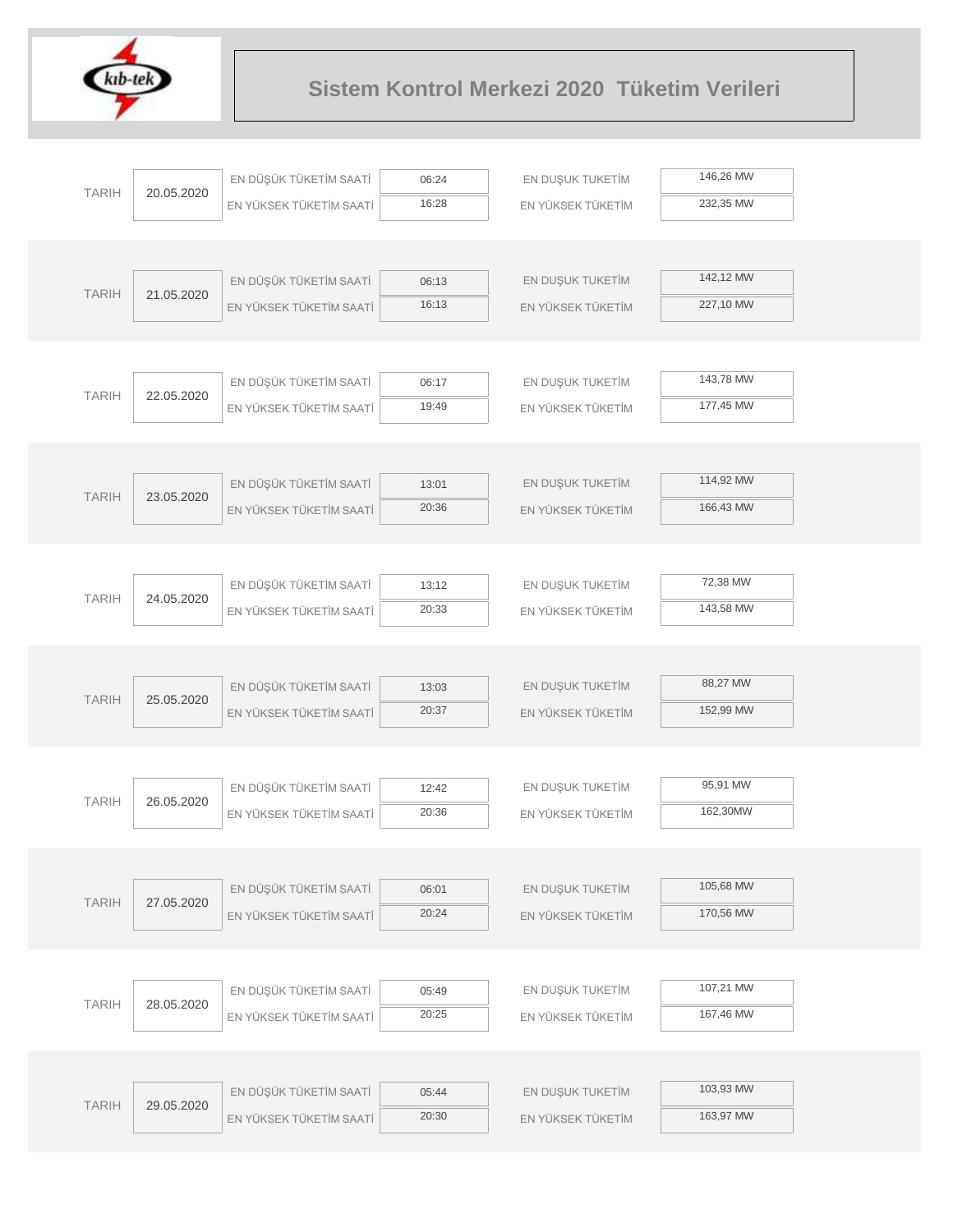

|              |            | EN DÜŞÜK TÜKETİM SAATİ  | 06:01 | EN DUŞUK TUKETİM  | 99,74 MW  |
|--------------|------------|-------------------------|-------|-------------------|-----------|
| <b>TARIH</b> | 30.05.2020 | EN YÜKSEK TÜKETİM SAATİ | 20:45 | EN YÜKSEK TÜKETİM | 159,85 MW |
|              |            |                         |       |                   |           |
|              |            |                         |       |                   |           |
|              |            | EN DÜŞÜK TÜKETİM SAATİ  | 12:46 | EN DUŞUK TUKETİM  | 94,16 MW  |
| <b>TARIH</b> | 31.05.2020 | EN YÜKSEK TÜKETİM SAATİ | 20:36 | EN YÜKSEK TÜKETİM | 159,82 MW |
|              |            |                         |       |                   |           |
|              |            |                         |       |                   |           |
| <b>TARIH</b> | 01.06.2020 | EN DÜŞÜK TÜKETİM SAATİ  | 05:45 | EN DUŞUK TUKETİM  | 101,90 MW |
|              |            | EN YÜKSEK TÜKETİM SAATİ | 20:33 | EN YÜKSEK TÜKETİM | 167,48 MW |
|              |            |                         |       |                   |           |
|              |            |                         |       |                   |           |
| <b>TARIH</b> | 02.06.2020 | EN DÜŞÜK TÜKETİM SAATİ  | 05:42 | EN DUŞUK TUKETİM  | 104,37MW  |
|              |            | EN YÜKSEK TÜKETİM SAATİ | 20:27 | EN YÜKSEK TÜKETİM | 167,63 MW |
|              |            |                         |       |                   |           |
|              |            |                         |       |                   |           |
| <b>TARIH</b> | 03.06.2020 | EN DÜŞÜK TÜKETİM SAATİ  | 05:55 | EN DUŞUK TUKETİM  | 104,24 MW |
|              |            | EN YÜKSEK TÜKETİM SAATİ | 20:37 | EN YÜKSEK TÜKETİM | 173,64 MW |
|              |            |                         |       |                   |           |
|              |            |                         |       |                   |           |
| <b>TARIH</b> | 04.06.2020 | EN DÜŞÜK TÜKETİM SAATİ  | 05:24 | EN DUŞUK TUKETİM  | 108,50 MW |
|              |            | EN YÜKSEK TÜKETİM SAATİ | 20:37 | EN YÜKSEK TÜKETİM | 172,66 MW |
|              |            |                         |       |                   |           |
|              |            | EN DÜŞÜK TÜKETİM SAATİ  | 05:40 | EN DUŞUK TUKETİM  | 106,82 MW |
| <b>TARIH</b> | 05.06.2020 | EN YÜKSEK TÜKETİM SAATİ | 20:36 | EN YÜKSEK TÜKETİM | 171,35 MW |
|              |            |                         |       |                   |           |
|              |            |                         |       |                   |           |
|              |            | EN DÜŞÜK TÜKETİM SAATİ  | 05:57 | EN DUŞUK TUKETİM  | 105,31 MW |
| <b>TARIH</b> | 06.06.2020 | EN YÜKSEK TÜKETİM SAATİ | 20:25 | EN YÜKSEK TÜKETİM | 172,21 MW |
|              |            |                         |       |                   |           |
|              |            |                         |       |                   |           |
|              |            | EN DÜŞÜK TÜKETİM SAATİ  | 06:16 | EN DUŞUK TUKETİM  | 105,36 MW |
| <b>TARIH</b> | 07.06.2020 | EN YÜKSEK TÜKETİM SAATİ | 20:53 | EN YÜKSEK TÜKETİM | 173,84 MW |
|              |            |                         |       |                   |           |
|              |            |                         |       |                   |           |
|              |            | EN DÜŞÜK TÜKETİM SAATİ  | 05:45 | EN DUŞUK TUKETİM  | 113,73 MW |
| <b>TARIH</b> | 08.06.2020 | EN YÜKSEK TÜKETİM SAATİ | 20:35 | EN YÜKSEK TÜKETİM | 187,40 MW |
|              |            |                         |       |                   |           |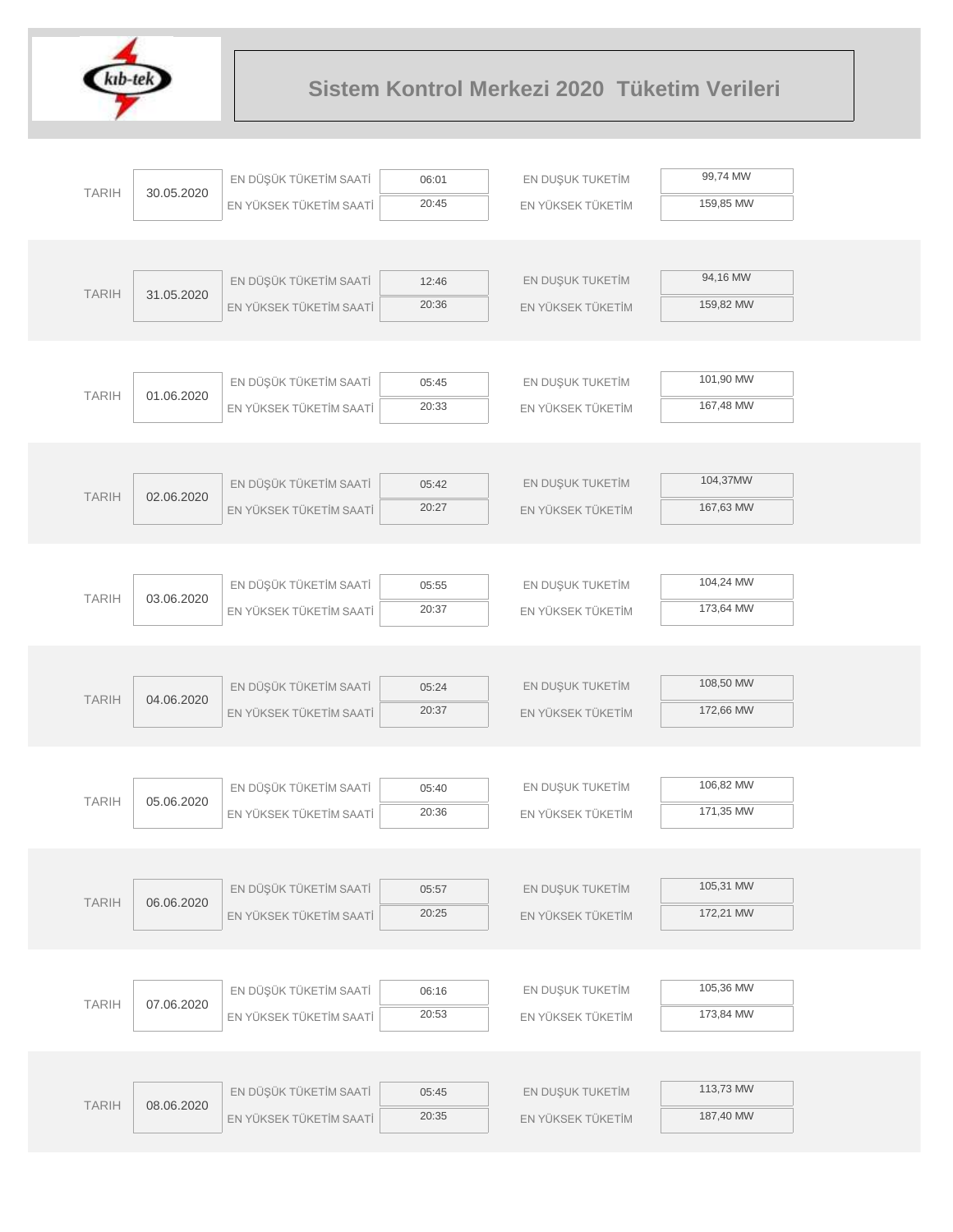

| 118,08 MW<br>EN DÜŞÜK TÜKETİM SAATİ<br>EN DUŞUK TUKETİM<br>05:56<br><b>TARIH</b><br>09.06.2020<br>182,63 MW<br>20:34<br>EN YÜKSEK TÜKETİM<br>EN YÜKSEK TÜKETİM SAATİ |  |
|----------------------------------------------------------------------------------------------------------------------------------------------------------------------|--|
|                                                                                                                                                                      |  |
|                                                                                                                                                                      |  |
|                                                                                                                                                                      |  |
|                                                                                                                                                                      |  |
| 117,71 MW<br>EN DÜŞÜK TÜKETİM SAATİ<br>EN DUŞUK TUKETİM<br>05:52<br><b>TARIH</b><br>10.06.2020                                                                       |  |
| 20:37<br>183,81 MW<br>EN YÜKSEK TÜKETİM SAATİ<br>EN YÜKSEK TÜKETİM                                                                                                   |  |
|                                                                                                                                                                      |  |
|                                                                                                                                                                      |  |
| 118,10 MW<br>EN DUŞUK TUKETİM<br>EN DÜŞÜK TÜKETİM SAATİ<br>05:56<br><b>TARIH</b><br>11.06.2020                                                                       |  |
| 20:40<br>178,37 MW<br>EN YÜKSEK TÜKETİM SAATİ<br>EN YÜKSEK TÜKETİM                                                                                                   |  |
|                                                                                                                                                                      |  |
|                                                                                                                                                                      |  |
| 114,58 MW<br>EN DÜŞÜK TÜKETİM SAATİ<br>EN DUŞUK TUKETİM<br>06:07<br><b>TARIH</b><br>12.06.2020                                                                       |  |
| 177,09 MW<br>20:37<br>EN YÜKSEK TÜKETİM SAATİ<br>EN YÜKSEK TÜKETİM                                                                                                   |  |
|                                                                                                                                                                      |  |
|                                                                                                                                                                      |  |
| 111,79 MW<br>EN DÜŞÜK TÜKETİM SAATİ<br>EN DUŞUK TUKETİM<br>05:57<br><b>TARIH</b><br>13.06.2020                                                                       |  |
| 20:41<br>171,67 MW<br>EN YÜKSEK TÜKETİM SAATİ<br>EN YÜKSEK TÜKETİM                                                                                                   |  |
|                                                                                                                                                                      |  |
|                                                                                                                                                                      |  |
| 104,47 MW<br>EN DÜŞÜK TÜKETİM SAATİ<br>EN DUŞUK TUKETİM<br>12:00<br><b>TARIH</b><br>14.06.2020                                                                       |  |
| 21:02<br>170,35 MW<br>EN YÜKSEK TÜKETİM SAATİ<br>EN YÜKSEK TÜKETİM                                                                                                   |  |
|                                                                                                                                                                      |  |
| 112,87 MW                                                                                                                                                            |  |
| EN DÜŞÜK TÜKETİM SAATİ<br>EN DUŞUK TUKETİM<br>05:31<br><b>TARIH</b><br>15.06.2020                                                                                    |  |
| 20:39<br>180,96 MW<br>EN YÜKSEK TÜKETİM SAATİ<br>EN YÜKSEK TÜKETİM                                                                                                   |  |
|                                                                                                                                                                      |  |
| 115,42 MW                                                                                                                                                            |  |
| EN DÜŞÜK TÜKETİM SAATİ<br>EN DUŞUK TUKETİM<br>06:00<br><b>TARIH</b><br>16.06.2020<br>181,42 MW<br>20:47<br>EN YÜKSEK TÜKETİM SAATİ                                   |  |
| EN YÜKSEK TÜKETİM                                                                                                                                                    |  |
|                                                                                                                                                                      |  |
| 117,59 MW<br>EN DÜŞÜK TÜKETİM SAATİ<br>EN DUŞUK TUKETİM<br>05:51                                                                                                     |  |
| <b>TARIH</b><br>17.06.2020<br>188,74 MW<br>20:33<br>EN YÜKSEK TÜKETİM SAATİ<br>EN YÜKSEK TÜKETİM                                                                     |  |
|                                                                                                                                                                      |  |
|                                                                                                                                                                      |  |
|                                                                                                                                                                      |  |
| 123,4 MW                                                                                                                                                             |  |
| EN DÜŞÜK TÜKETİM SAATİ<br>EN DUŞUK TUKETİM<br>06:05<br><b>TARIH</b><br>18.06.2020<br>186,53 MW<br>20:33<br>EN YÜKSEK TÜKETİM SAATİ<br>EN YÜKSEK TÜKETİM              |  |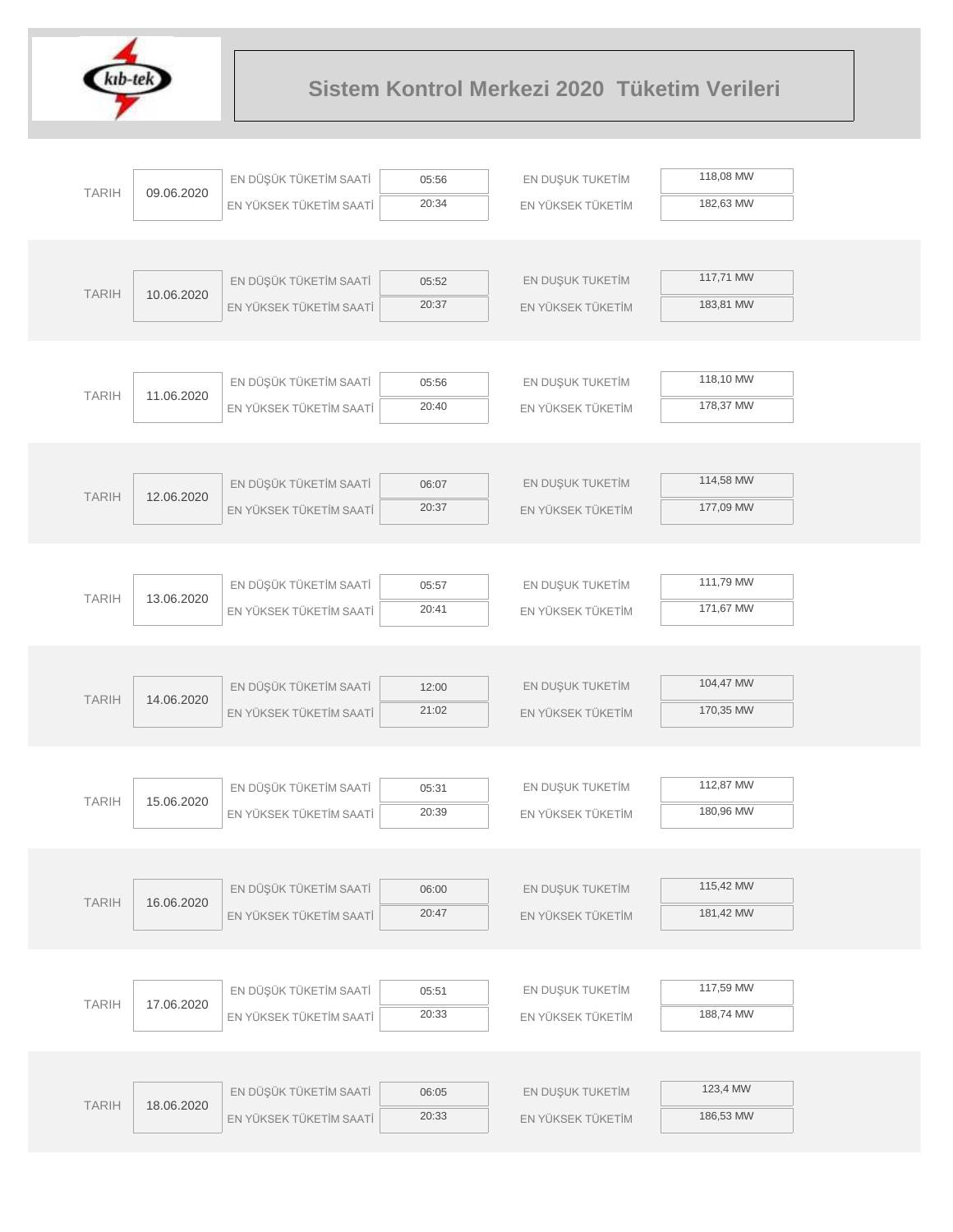

|  |              |            | EN DÜŞÜK TÜKETİM SAATİ  | 05:51          | EN DUŞUK TUKETİM  | 121,35 MW |
|--|--------------|------------|-------------------------|----------------|-------------------|-----------|
|  | <b>TARIH</b> | 19.06.2020 | EN YÜKSEK TÜKETİM SAATİ | 20:47          | EN YÜKSEK TÜKETİM | 187,94 MW |
|  |              |            |                         |                |                   |           |
|  |              |            |                         |                |                   |           |
|  | <b>TARIH</b> |            | EN DÜŞÜK TÜKETİM SAATİ  | 05:55          | EN DUŞUK TUKETİM  | 121,79 MW |
|  |              | 20.06.2020 | EN YÜKSEK TÜKETİM SAATİ | 20:35          | EN YÜKSEK TÜKETİM | 184,74 MW |
|  |              |            |                         |                |                   |           |
|  |              |            |                         |                |                   |           |
|  | <b>TARIH</b> | 21.06.2020 | EN DÜŞÜK TÜKETİM SAATİ  | 00:00          | EN DUŞUK TUKETİM  | 121,36 MW |
|  |              |            | EN YÜKSEK TÜKETİM SAATİ | 20:53          | EN YÜKSEK TÜKETİM | 183,26 MW |
|  |              |            |                         |                |                   |           |
|  |              |            |                         |                |                   |           |
|  | <b>TARIH</b> | 22.06.2020 | EN DÜŞÜK TÜKETİM SAATİ  | 05:49          | EN DUŞUK TUKETİM  | 123,84 MW |
|  |              |            | EN YÜKSEK TÜKETİM SAATİ | 20:40          | EN YÜKSEK TÜKETİM | 194,82 MW |
|  |              |            |                         |                |                   |           |
|  |              |            |                         |                |                   | 129,80 MW |
|  | <b>TARIH</b> | 23.06.2020 | EN DÜŞÜK TÜKETİM SAATİ  | 05:58<br>20:47 | EN DUŞUK TUKETİM  | 186,19 MW |
|  |              |            | EN YÜKSEK TÜKETİM SAATİ |                | EN YÜKSEK TÜKETİM |           |
|  |              |            |                         |                |                   |           |
|  |              |            | EN DÜŞÜK TÜKETİM SAATİ  | 05:58          | EN DUŞUK TUKETİM  | 122,24 MW |
|  | <b>TARIH</b> | 24.06.2020 | EN YÜKSEK TÜKETİM SAATİ | 20:40          | EN YÜKSEK TÜKETİM | 183,55 MW |
|  |              |            |                         |                |                   |           |
|  |              |            |                         |                |                   |           |
|  |              |            | EN DÜŞÜK TÜKETİM SAATİ  | 05:55          | EN DUŞUK TUKETİM  | 119,11 MW |
|  | <b>TARIH</b> | 25.06.2020 | EN YÜKSEK TÜKETİM SAATİ | 20:35          | EN YÜKSEK TÜKETİM | 192,03 MW |
|  |              |            |                         |                |                   |           |
|  |              |            |                         |                |                   |           |
|  | <b>TARIH</b> | 26.06.2020 | EN DÜŞÜK TÜKETİM SAATİ  | 05:49          | EN DUŞUK TUKETİM  | 126,78 MW |
|  |              |            | EN YÜKSEK TÜKETİM SAATİ | 20:39          | EN YÜKSEK TÜKETİM | 200,50 MW |
|  |              |            |                         |                |                   |           |
|  |              |            |                         |                |                   |           |
|  | <b>TARIH</b> | 27.06.2020 | EN DÜŞÜK TÜKETİM SAATİ  | 05:55          | EN DUŞUK TUKETİM  | 133,94 MW |
|  |              |            | EN YÜKSEK TÜKETİM SAATİ | 18:43          | EN YÜKSEK TÜKETİM | 203,96 MW |
|  |              |            |                         |                |                   |           |
|  |              |            |                         |                |                   |           |
|  | <b>TARIH</b> | 28.06.2020 | EN DÜŞÜK TÜKETİM SAATİ  | 05:50          | EN DUŞUK TUKETİM  | 135,45 MW |
|  |              |            | EN YÜKSEK TÜKETİM SAATİ | 21:38          | EN YÜKSEK TÜKETİM | 206,60 MW |
|  |              |            |                         |                |                   |           |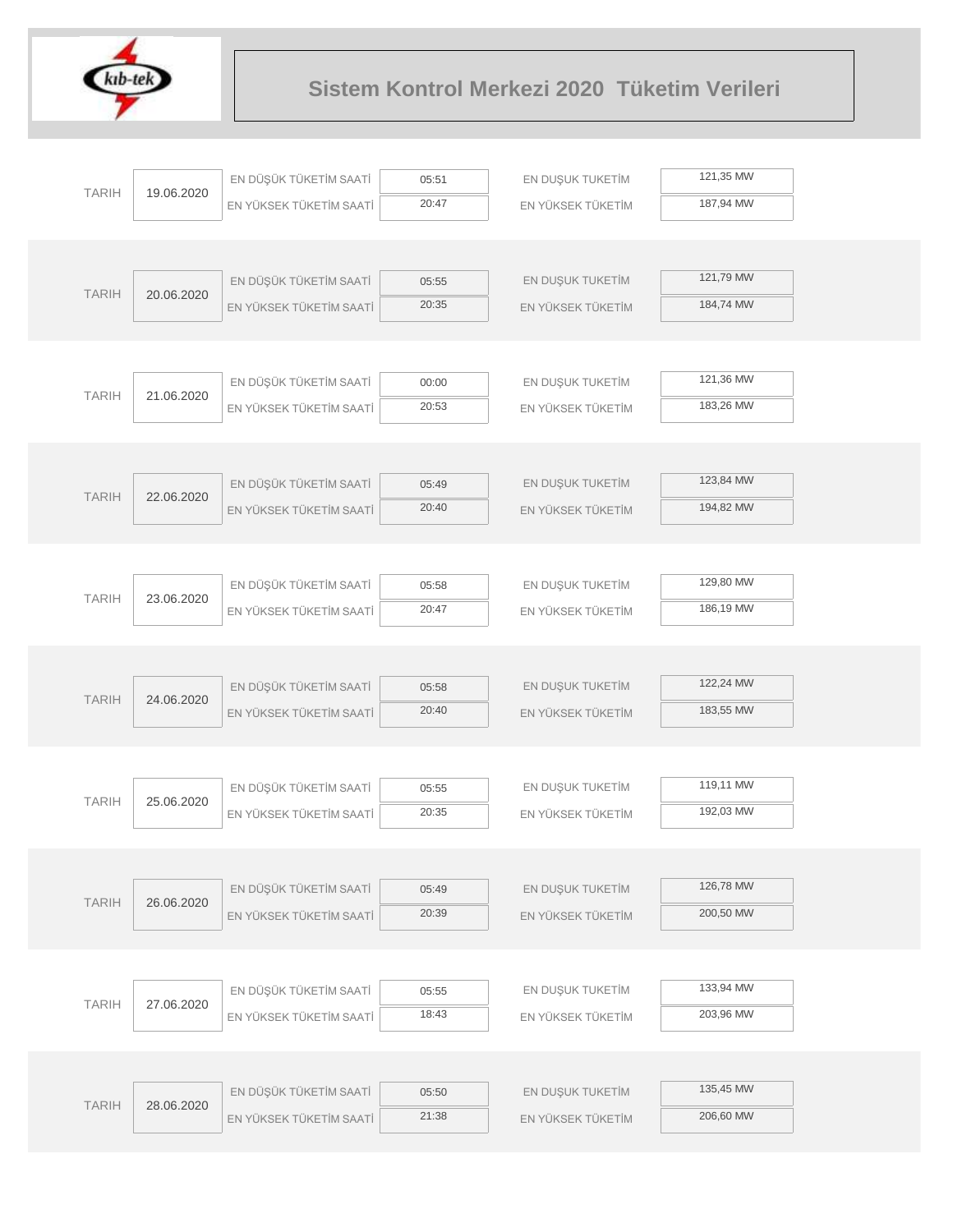

| <b>TARIH</b> | 29.06.2020 | EN DÜŞÜK TÜKETİM SAATİ  | 05:58 | EN DUŞUK TUKETİM  | 144,36 MW |  |
|--------------|------------|-------------------------|-------|-------------------|-----------|--|
|              |            | EN YÜKSEK TÜKETİM SAATİ | 16:45 | EN YÜKSEK TÜKETİM | 225,70 MW |  |
|              |            |                         |       |                   |           |  |
|              |            |                         |       |                   |           |  |
| <b>TARIH</b> | 30.06.2020 | EN DÜŞÜK TÜKETİM SAATİ  | 06:50 | EN DUŞUK TUKETİM  | 150,28 MW |  |
|              |            | EN YÜKSEK TÜKETİM SAATİ | 15:30 | EN YÜKSEK TÜKETİM | 221,39 MW |  |
|              |            |                         |       |                   |           |  |
|              |            |                         |       |                   |           |  |
|              |            | EN DÜŞÜK TÜKETİM SAATİ  | 06:01 | EN DUŞUK TUKETİM  | 149,29 MW |  |
| <b>TARIH</b> | 01.07.2020 | EN YÜKSEK TÜKETİM SAATİ | 17:16 | EN YÜKSEK TÜKETİM | 224,13 MW |  |
|              |            |                         |       |                   |           |  |
|              |            |                         |       |                   |           |  |
|              |            | EN DÜŞÜK TÜKETİM SAATİ  | 06:04 | EN DUŞUK TUKETİM  | 151,54 MW |  |
| <b>TARIH</b> | 02.07.2020 | EN YÜKSEK TÜKETİM SAATİ | 16:48 | EN YÜKSEK TÜKETİM | 235,03 MW |  |
|              |            |                         |       |                   |           |  |
|              |            |                         |       |                   |           |  |
|              |            | EN DÜŞÜK TÜKETİM SAATİ  | 05:52 | EN DUŞUK TUKETİM  | 152,41 MW |  |
| <b>TARIH</b> | 03.07.2020 | EN YÜKSEK TÜKETİM SAATİ | 16:27 | EN YÜKSEK TÜKETİM | 240,83 MW |  |
|              |            |                         |       |                   |           |  |
|              |            |                         |       |                   |           |  |
|              |            | EN DÜŞÜK TÜKETİM SAATİ  | 05:58 | EN DUŞUK TUKETİM  | 152,52 MW |  |
| <b>TARIH</b> | 04.07.2020 | EN YÜKSEK TÜKETİM SAATİ | 18:40 | EN YÜKSEK TÜKETİM | 223,78 MW |  |
|              |            |                         |       |                   |           |  |
|              |            |                         |       |                   |           |  |
|              |            | EN DÜŞÜK TÜKETİM SAATİ  | 06:48 | EN DUŞUK TUKETİM  | 158,23 MW |  |
| <b>TARIH</b> | 05.07.2020 | EN YÜKSEK TÜKETİM SAATİ | 22:00 | EN YÜKSEK TÜKETİM | 223,92MW  |  |
|              |            |                         |       |                   |           |  |
|              |            |                         |       |                   |           |  |
|              |            | EN DÜŞÜK TÜKETİM SAATİ  | 06:08 | EN DUŞUK TUKETİM  | 163,43 MW |  |
| <b>TARIH</b> | 06.07.2020 | EN YÜKSEK TÜKETİM SAATİ | 16:32 | EN YÜKSEK TÜKETİM | 258,76 MW |  |
|              |            |                         |       |                   |           |  |
|              |            |                         |       |                   |           |  |
|              |            | EN DÜŞÜK TÜKETİM SAATİ  | 06:29 | EN DUŞUK TUKETİM  | 166,52 MW |  |
| <b>TARIH</b> | 07.07.2020 | EN YÜKSEK TÜKETİM SAATİ | 16:20 | EN YÜKSEK TÜKETİM | 235,82 MW |  |
|              |            |                         |       |                   |           |  |
|              |            |                         |       |                   |           |  |
|              |            | EN DÜŞÜK TÜKETİM SAATİ  | 06:01 | EN DUŞUK TUKETİM  | 155,64 MW |  |
| <b>TARIH</b> | 08.07.2020 | EN YÜKSEK TÜKETİM SAATİ | 16:45 | EN YÜKSEK TÜKETİM | 225,36 MW |  |
|              |            |                         |       |                   |           |  |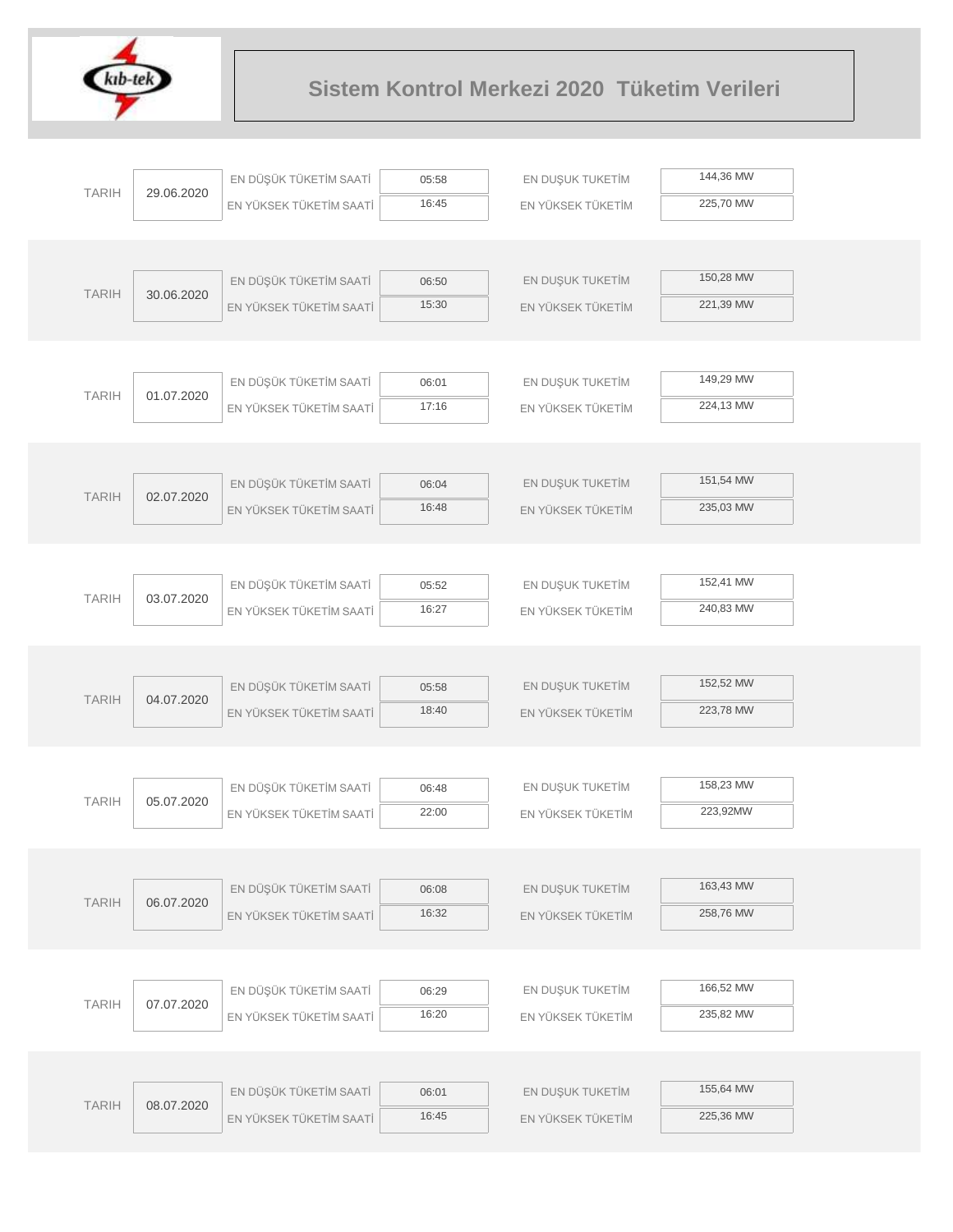

|              |            | EN DÜŞÜK TÜKETİM SAATİ  | 05:57          | EN DUŞUK TUKETİM  | 150,37 MW |  |
|--------------|------------|-------------------------|----------------|-------------------|-----------|--|
| <b>TARIH</b> | 09.07.2020 | EN YÜKSEK TÜKETİM SAATİ | 16:31          | EN YÜKSEK TÜKETİM | 235,51 MW |  |
|              |            |                         |                |                   |           |  |
|              |            |                         |                |                   |           |  |
| <b>TARIH</b> |            | EN DÜŞÜK TÜKETİM SAATİ  | 06:13          | EN DUŞUK TUKETİM  | 153,44 MW |  |
|              | 10.07.2020 | EN YÜKSEK TÜKETİM SAATİ | 16:45          | EN YÜKSEK TÜKETİM | 247,15 MW |  |
|              |            |                         |                |                   |           |  |
|              |            |                         |                |                   |           |  |
| <b>TARIH</b> | 11.07.2020 | EN DÜŞÜK TÜKETİM SAATİ  | 06:22          | EN DUŞUK TUKETİM  | 158,45 MW |  |
|              |            | EN YÜKSEK TÜKETİM SAATİ | 16:46          | EN YÜKSEK TÜKETİM | 230,88 MW |  |
|              |            |                         |                |                   |           |  |
|              |            |                         |                |                   |           |  |
| <b>TARIH</b> | 12.07.2020 | EN DÜŞÜK TÜKETİM SAATİ  | 06:31          | EN DUŞUK TUKETİM  | 156,50 MW |  |
|              |            | EN YÜKSEK TÜKETİM SAATİ | 21:31          | EN YÜKSEK TÜKETİM | 226,32 MW |  |
|              |            |                         |                |                   |           |  |
|              |            |                         |                |                   |           |  |
| <b>TARIH</b> | 13.07.2020 | EN DÜŞÜK TÜKETİM SAATİ  | 05:32          | EN DUŞUK TUKETİM  | 164,10 MW |  |
|              |            | EN YÜKSEK TÜKETİM SAATİ | 16:26          | EN YÜKSEK TÜKETİM | 262,26 MW |  |
|              |            |                         |                |                   |           |  |
|              |            |                         |                |                   |           |  |
| <b>TARIH</b> | 14.07.2020 | EN DÜŞÜK TÜKETİM SAATİ  | 06:12          | EN DUŞUK TUKETİM  | 174,53 MW |  |
|              |            | EN YÜKSEK TÜKETİM SAATİ | 16:35          | EN YÜKSEK TÜKETİM | 261,80 MW |  |
|              |            |                         |                |                   |           |  |
|              |            |                         |                |                   | 173,93 MW |  |
| <b>TARIH</b> | 15.07.2020 | EN DÜŞÜK TÜKETİM SAATİ  | 06:16<br>16:22 | EN DUŞUK TUKETİM  | 260,99 MW |  |
|              |            | EN YÜKSEK TÜKETİM SAATİ |                | EN YÜKSEK TÜKETİM |           |  |
|              |            |                         |                |                   |           |  |
|              |            | EN DÜŞÜK TÜKETİM SAATİ  | 06:18          | EN DUŞUK TUKETİM  | 170,01 MW |  |
| <b>TARIH</b> | 16.07.2020 | EN YÜKSEK TÜKETİM SAATİ | 16:35          | EN YÜKSEK TÜKETİM | 257,63 MW |  |
|              |            |                         |                |                   |           |  |
|              |            |                         |                |                   |           |  |
|              |            | EN DÜŞÜK TÜKETİM SAATİ  | 06:04          | EN DUŞUK TUKETİM  | 161,96 MW |  |
| <b>TARIH</b> | 17.07.2020 | EN YÜKSEK TÜKETİM SAATİ | 16:42          | EN YÜKSEK TÜKETİM | 239,91 MW |  |
|              |            |                         |                |                   |           |  |
|              |            |                         |                |                   |           |  |
|              |            | EN DÜŞÜK TÜKETİM SAATİ  | 06:53          | EN DUŞUK TUKETİM  | 156,62 MW |  |
| <b>TARIH</b> | 18.07.2020 | EN YÜKSEK TÜKETİM SAATİ | 18:09          | EN YÜKSEK TÜKETİM | 221,63 MW |  |
|              |            |                         |                |                   |           |  |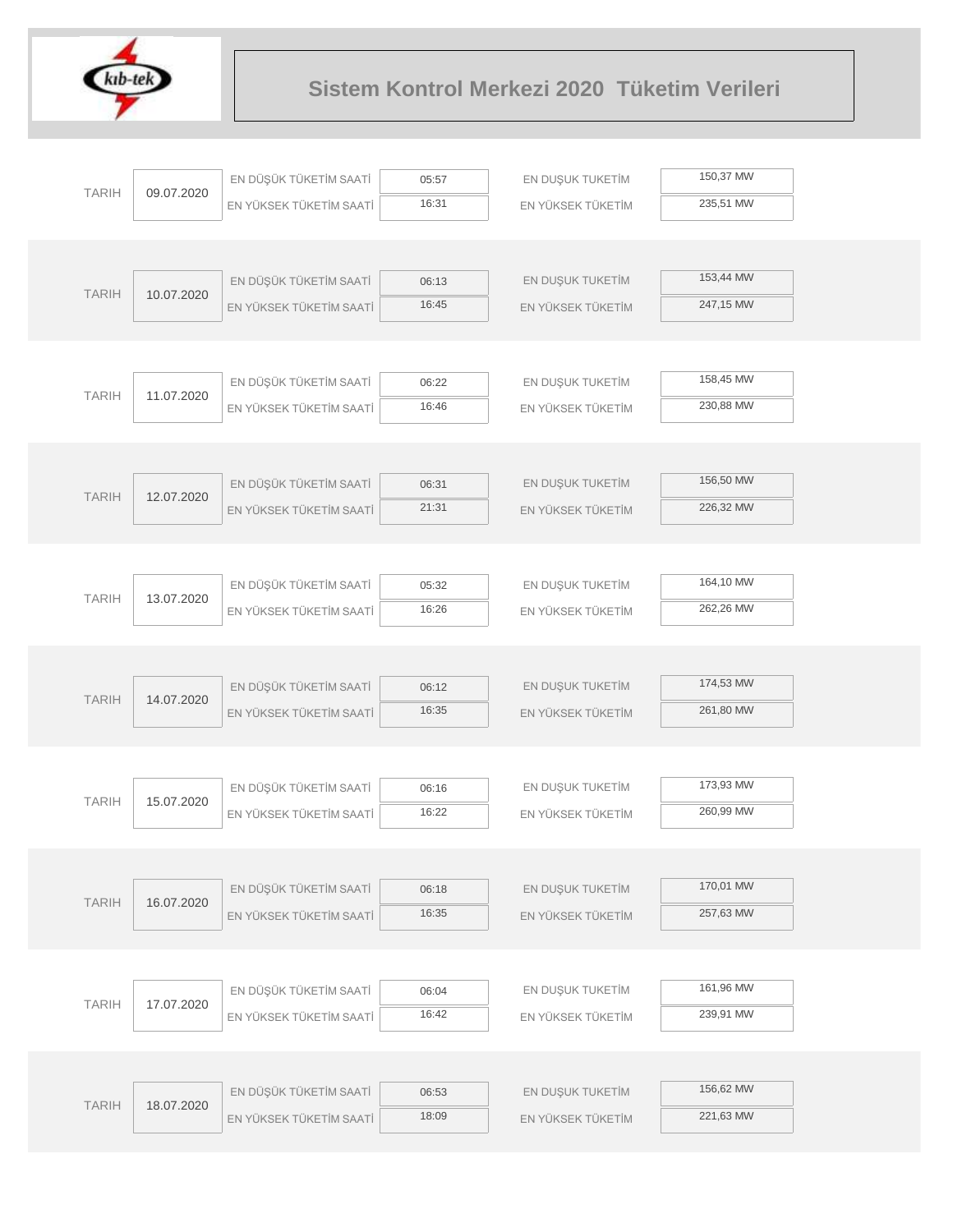

|              |            | EN DÜŞÜK TÜKETİM SAATİ  |                | EN DUŞUK TUKETİM  | 156,96 MW |  |
|--------------|------------|-------------------------|----------------|-------------------|-----------|--|
| <b>TARIH</b> | 19.07.2020 |                         | 06:38<br>21:18 |                   | 223,93 MW |  |
|              |            | EN YÜKSEK TÜKETİM SAATİ |                | EN YÜKSEK TÜKETİM |           |  |
|              |            |                         |                |                   |           |  |
|              |            | EN DÜŞÜK TÜKETİM SAATİ  | 06:30          | EN DUŞUK TUKETİM  | 159,02 MW |  |
| <b>TARIH</b> | 20.07.2020 | EN YÜKSEK TÜKETİM SAATİ | 17:29          | EN YÜKSEK TÜKETİM | 235,52 MW |  |
|              |            |                         |                |                   |           |  |
|              |            |                         |                |                   |           |  |
|              |            | EN DÜŞÜK TÜKETİM SAATİ  | 06:11          | EN DUŞUK TUKETİM  | 156,56 MW |  |
| <b>TARIH</b> | 21.07.2020 | EN YÜKSEK TÜKETİM SAATİ | 16:33          | EN YÜKSEK TÜKETİM | 257,44 MW |  |
|              |            |                         |                |                   |           |  |
|              |            |                         |                |                   |           |  |
|              |            | EN DÜŞÜK TÜKETİM SAATİ  | 06:06          | EN DUŞUK TUKETİM  | 166,01 MW |  |
| <b>TARIH</b> | 22.07.2020 | EN YÜKSEK TÜKETİM SAATİ | 16:42          | EN YÜKSEK TÜKETİM | 264,23 MW |  |
|              |            |                         |                |                   |           |  |
|              |            |                         |                |                   |           |  |
|              |            | EN DÜŞÜK TÜKETİM SAATİ  | 06:14          | EN DUŞUK TUKETİM  | 175,66 MW |  |
| <b>TARIH</b> | 23.07.2020 | EN YÜKSEK TÜKETİM SAATİ | 16:28          | EN YÜKSEK TÜKETİM | 273,85 MW |  |
|              |            |                         |                |                   |           |  |
|              |            |                         |                |                   |           |  |
|              |            | EN DÜŞÜK TÜKETİM SAATİ  | 06:04          | EN DUŞUK TUKETİM  | 177 MW    |  |
| <b>TARIH</b> | 24.07.2020 | EN YÜKSEK TÜKETİM SAATİ | 16:41          | EN YÜKSEK TÜKETİM | 274,89 MW |  |
|              |            |                         |                |                   |           |  |
|              |            |                         |                |                   |           |  |
| <b>TARIH</b> | 25.07.2020 | EN DÜŞÜK TÜKETİM SAATİ  | 06:19          | EN DUŞUK TUKETİM  | 172,66 MW |  |
|              |            | EN YÜKSEK TÜKETİM SAATİ | 17:37          | EN YÜKSEK TÜKETİM | 249,08 MW |  |
|              |            |                         |                |                   |           |  |
|              |            |                         |                |                   |           |  |
| <b>TARIH</b> | 26.07.2020 | EN DÜŞÜK TÜKETİM SAATİ  | 06:28          | EN DUŞUK TUKETİM  | 166,48 MW |  |
|              |            | EN YÜKSEK TÜKETİM SAATİ | 20:59          | EN YÜKSEK TÜKETİM | 231,29 MW |  |
|              |            |                         |                |                   |           |  |
|              |            |                         |                |                   |           |  |
| <b>TARIH</b> | 27.07.2020 | EN DÜŞÜK TÜKETİM SAATİ  | 06:09          | EN DUŞUK TUKETİM  | 163,22 MW |  |
|              |            | EN YÜKSEK TÜKETİM SAATİ | 16:50          | EN YÜKSEK TÜKETİM | 269,33 MW |  |
|              |            |                         |                |                   |           |  |
|              |            |                         |                |                   | 180,18 MW |  |
| <b>TARIH</b> | 28.07.2020 | EN DÜŞÜK TÜKETİM SAATİ  | 06:41          | EN DUŞUK TUKETİM  | 273,52 MW |  |
|              |            | EN YÜKSEK TÜKETİM SAATİ | 16:35          | EN YÜKSEK TÜKETİM |           |  |
|              |            |                         |                |                   |           |  |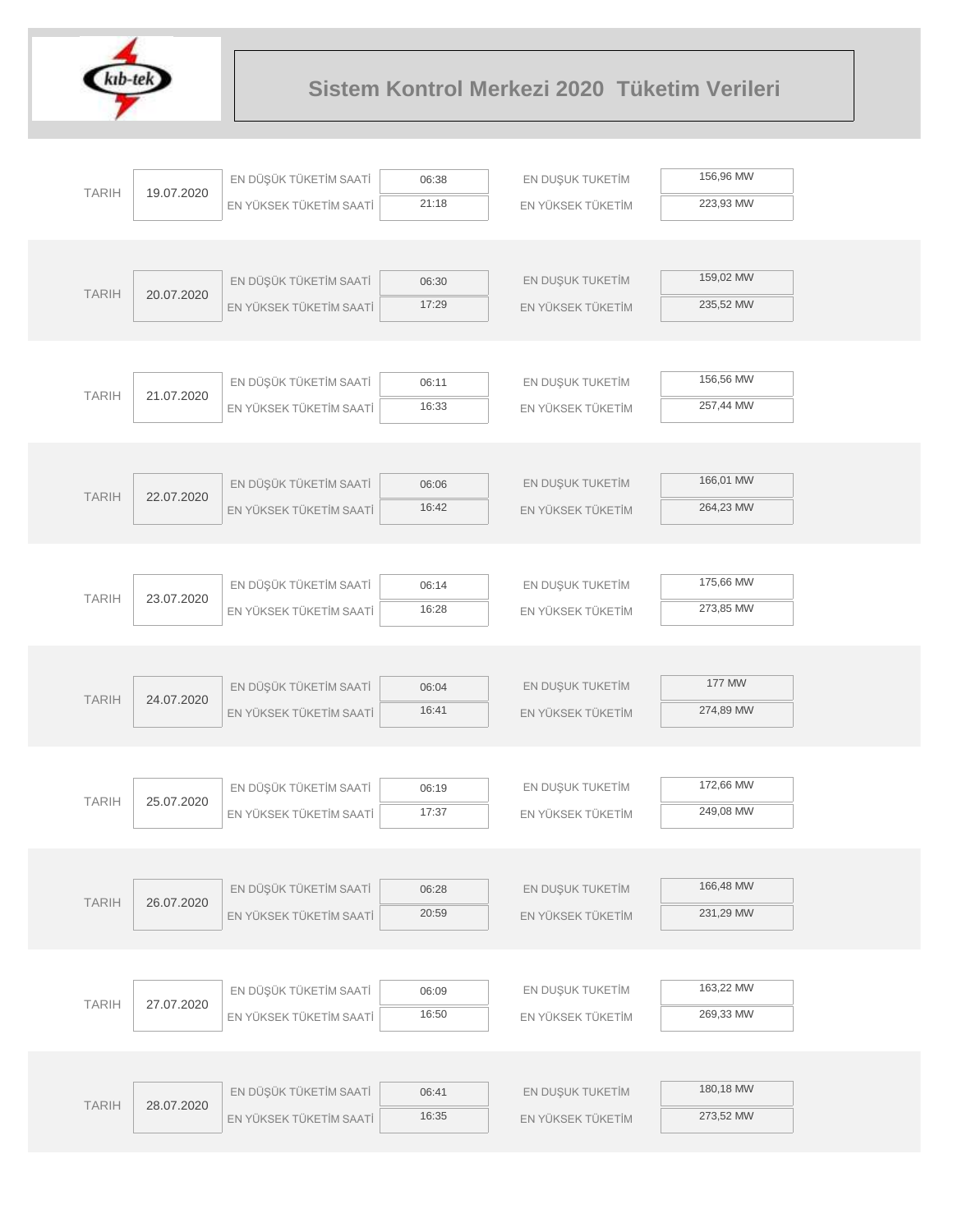

|              |            | EN DÜŞÜK TÜKETİM SAATİ                            | 06:24          | EN DUŞUK TUKETİM  | 173,33 MW |
|--------------|------------|---------------------------------------------------|----------------|-------------------|-----------|
| <b>TARIH</b> | 29.07.2020 | EN YÜKSEK TÜKETİM SAATİ                           | 16:47          | EN YÜKSEK TÜKETİM | 270,54 MW |
|              |            |                                                   |                |                   |           |
|              |            |                                                   |                |                   |           |
| <b>TARIH</b> | 30.07.2020 | EN DÜŞÜK TÜKETİM SAATİ                            | 06:21          | EN DUŞUK TUKETİM  | 172,56 MW |
|              |            | EN YÜKSEK TÜKETİM SAATİ                           | 16:50          | EN YÜKSEK TÜKETİM | 258,27 MW |
|              |            |                                                   |                |                   |           |
|              |            |                                                   |                |                   |           |
| <b>TARIH</b> | 31.07.2020 | EN DÜŞÜK TÜKETİM SAATİ                            | 06:49          | EN DUŞUK TUKETİM  | 181,89 MW |
|              |            | EN YÜKSEK TÜKETİM SAATİ                           | 18:06          | EN YÜKSEK TÜKETİM | 255,61 MW |
|              |            |                                                   |                |                   |           |
|              |            |                                                   |                |                   |           |
| <b>TARIH</b> | 01.08.2020 | EN DÜŞÜK TÜKETİM SAATİ                            | 06:03          | EN DUŞUK TUKETİM  | 183,81 MW |
|              |            | EN YÜKSEK TÜKETİM SAATİ                           | 20:25          | EN YÜKSEK TÜKETİM | 240,20 MW |
|              |            |                                                   |                |                   |           |
|              |            |                                                   |                |                   |           |
| <b>TARIH</b> | 02.08.2020 | EN DÜŞÜK TÜKETİM SAATİ                            | 08:22          | EN DUŞUK TUKETİM  | 174,62 MW |
|              |            | EN YÜKSEK TÜKETİM SAATİ                           | 18:00          | EN YÜKSEK TÜKETİM | 239,07 MW |
|              |            |                                                   |                |                   |           |
|              |            |                                                   |                | EN DUŞUK TUKETİM  | 173,29 MW |
| <b>TARIH</b> | 03.08.2020 | EN DÜŞÜK TÜKETİM SAATİ<br>EN YÜKSEK TÜKETİM SAATİ | 06:32<br>17:53 | EN YÜKSEK TÜKETİM | 249,49 MW |
|              |            |                                                   |                |                   |           |
|              |            |                                                   |                |                   |           |
|              |            | EN DÜŞÜK TÜKETİM SAATİ                            | 06:32          | EN DUŞUK TUKETİM  | 176,67 MW |
| <b>TARIH</b> | 04.08.2020 | EN YÜKSEK TÜKETİM SAATİ                           | 16:23          | EN YÜKSEK TÜKETİM | 276,21 MW |
|              |            |                                                   |                |                   |           |
|              |            |                                                   |                |                   |           |
|              |            | EN DÜŞÜK TÜKETİM SAATİ                            | 06:23          | EN DUŞUK TUKETİM  | 175,57 MW |
| <b>TARIH</b> | 05.08.2020 | EN YÜKSEK TÜKETİM SAATİ                           | 15:22          | EN YÜKSEK TÜKETİM | 276,18 MW |
|              |            |                                                   |                |                   |           |
|              |            |                                                   |                |                   |           |
|              |            | EN DÜŞÜK TÜKETİM SAATİ                            | 06:37          | EN DUŞUK TUKETİM  | 176,62 MW |
| <b>TARIH</b> | 06.08.2020 | EN YÜKSEK TÜKETİM SAATİ                           | 16:26          | EN YÜKSEK TÜKETİM | 285,51 MW |
|              |            |                                                   |                |                   |           |
|              |            |                                                   |                |                   |           |
| <b>TARIH</b> | 07.08.2020 | EN DÜŞÜK TÜKETİM SAATİ                            | 06:35          | EN DUŞUK TUKETİM  | 183,33 MW |
|              |            | EN YÜKSEK TÜKETİM SAATİ                           | 16:37          | EN YÜKSEK TÜKETİM | 284,98 MW |
|              |            |                                                   |                |                   |           |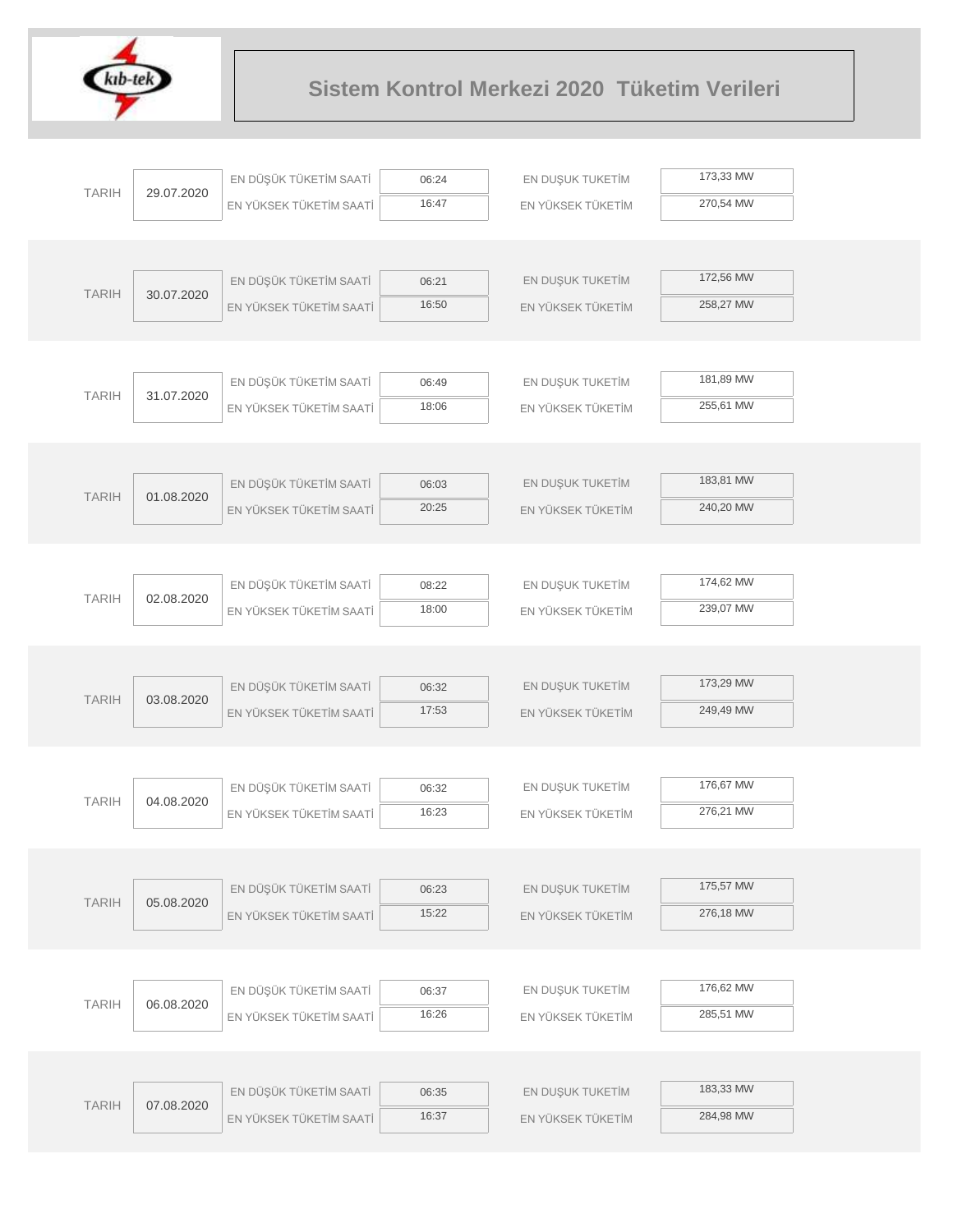

|              |            | EN DÜŞÜK TÜKETİM SAATİ  | 06:35          | EN DUŞUK TUKETİM  | 180,05 MW |  |
|--------------|------------|-------------------------|----------------|-------------------|-----------|--|
| <b>TARIH</b> | 08.08.2020 | EN YÜKSEK TÜKETİM SAATİ | 17:29          | EN YÜKSEK TÜKETİM | 235,06 MW |  |
|              |            |                         |                |                   |           |  |
|              |            |                         |                |                   |           |  |
| <b>TARIH</b> | 09.08.2020 | EN DÜŞÜK TÜKETİM SAATİ  | 06:29          | EN DUŞUK TUKETİM  | 163,16 MW |  |
|              |            | EN YÜKSEK TÜKETİM SAATİ | 20:25          | EN YÜKSEK TÜKETİM | 219,09 MW |  |
|              |            |                         |                |                   |           |  |
|              |            |                         |                |                   |           |  |
| <b>TARIH</b> | 10.08.2020 | EN DÜŞÜK TÜKETİM SAATİ  | 06:01          | EN DUŞUK TUKETİM  | 161,04 MW |  |
|              |            | EN YÜKSEK TÜKETİM SAATİ | 16:40          | EN YÜKSEK TÜKETİM | 250,17 MW |  |
|              |            |                         |                |                   |           |  |
|              |            |                         |                |                   |           |  |
| <b>TARIH</b> | 11.08.2020 | EN DÜŞÜK TÜKETİM SAATİ  | 06:17          | EN DUŞUK TUKETİM  | 168,99 MW |  |
|              |            | EN YÜKSEK TÜKETİM SAATİ | 16:28          | EN YÜKSEK TÜKETİM | 255,93 MW |  |
|              |            |                         |                |                   |           |  |
|              |            |                         |                |                   |           |  |
| <b>TARIH</b> | 12.08.2020 | EN DÜŞÜK TÜKETİM SAATİ  | 06:18          | EN DUŞUK TUKETİM  | 167,72 MW |  |
|              |            | EN YÜKSEK TÜKETİM SAATİ | 16:40          | EN YÜKSEK TÜKETİM | 264,01 MW |  |
|              |            |                         |                |                   |           |  |
|              |            |                         |                |                   | 175,91 MW |  |
| <b>TARIH</b> | 13.08.2020 | EN DÜŞÜK TÜKETİM SAATİ  | 06:31<br>16:48 | EN DUŞUK TUKETİM  | 272,89 MW |  |
|              |            | EN YÜKSEK TÜKETİM SAATİ |                | EN YÜKSEK TÜKETİM |           |  |
|              |            |                         |                |                   |           |  |
|              |            | EN DÜŞÜK TÜKETİM SAATİ  | 00:00          | EN DUŞUK TUKETİM  | 173,98 MW |  |
| <b>TARIH</b> | 14.08.2020 | EN YÜKSEK TÜKETİM SAATİ | 16:54          | EN YÜKSEK TÜKETİM | 270,32 MW |  |
|              |            |                         |                |                   |           |  |
|              |            |                         |                |                   |           |  |
|              |            | EN DÜŞÜK TÜKETİM SAATİ  | 06:43          | EN DUŞUK TUKETİM  | 178,73 MW |  |
| <b>TARIH</b> | 15.08.2020 | EN YÜKSEK TÜKETİM SAATİ | 18:28          | EN YÜKSEK TÜKETİM | 242,69 MW |  |
|              |            |                         |                |                   |           |  |
|              |            |                         |                |                   |           |  |
|              |            | EN DÜŞÜK TÜKETİM SAATİ  | 06:40          | EN DUŞUK TUKETİM  | 166,30 MW |  |
| <b>TARIH</b> | 16.08.2020 | EN YÜKSEK TÜKETİM SAATİ | 20:37          | EN YÜKSEK TÜKETİM | 237,82 MW |  |
|              |            |                         |                |                   |           |  |
|              |            |                         |                |                   |           |  |
|              |            | EN DÜŞÜK TÜKETİM SAATİ  | 06:29          | EN DUŞUK TUKETİM  | 169,48 MW |  |
| <b>TARIH</b> | 17.08.2020 | EN YÜKSEK TÜKETİM SAATİ | 16:44          | EN YÜKSEK TÜKETİM | 265,64 MW |  |
|              |            |                         |                |                   |           |  |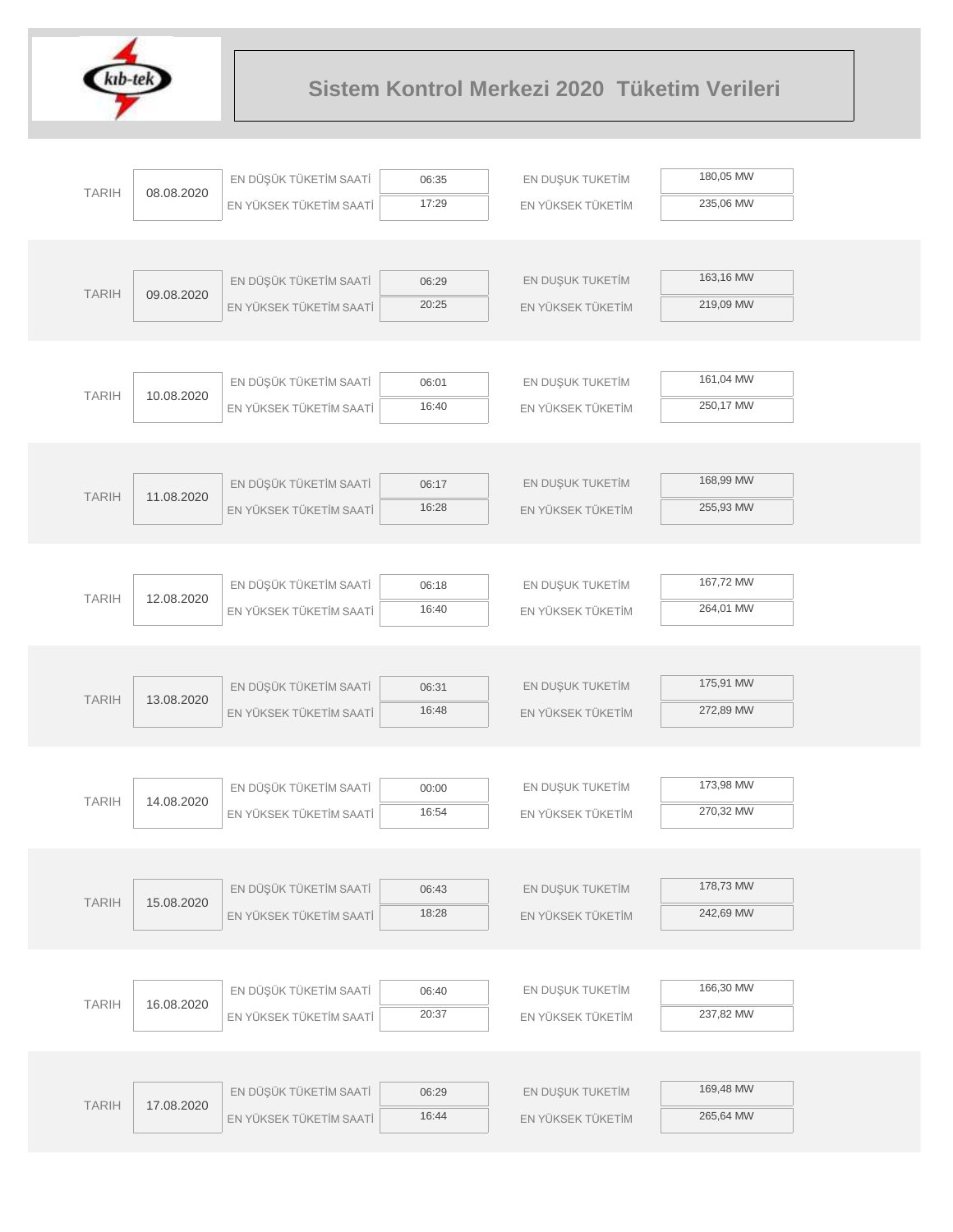

|              |            | EN DÜŞÜK TÜKETİM SAATİ  | 06:26 | EN DUŞUK TUKETİM  | 169,14 MW |
|--------------|------------|-------------------------|-------|-------------------|-----------|
| <b>TARIH</b> | 18.08.2020 | EN YÜKSEK TÜKETİM SAATİ | 16:47 | EN YÜKSEK TÜKETİM | 266,13 MW |
|              |            |                         |       |                   |           |
|              |            |                         |       |                   |           |
| <b>TARIH</b> | 19.08.2020 | EN DÜŞÜK TÜKETİM SAATİ  | 06:31 | EN DUŞUK TUKETİM  | 173,06 MW |
|              |            | EN YÜKSEK TÜKETİM SAATİ | 16:30 | EN YÜKSEK TÜKETİM | 263,15 MW |
|              |            |                         |       |                   |           |
|              |            |                         |       |                   |           |
| <b>TARIH</b> | 20.08.2020 | EN DÜŞÜK TÜKETİM SAATİ  | 06:31 | EN DUŞUK TUKETİM  | 171,44 MW |
|              |            | EN YÜKSEK TÜKETİM SAATİ | 16:45 | EN YÜKSEK TÜKETİM | 262,90 MW |
|              |            |                         |       |                   |           |
|              |            |                         |       |                   |           |
| <b>TARIH</b> | 21.08.2020 | EN DÜŞÜK TÜKETİM SAATİ  | 06:35 | EN DUŞUK TUKETİM  | 167,86 MW |
|              |            | EN YÜKSEK TÜKETİM SAATİ | 16:27 | EN YÜKSEK TÜKETİM | 258,36 MW |
|              |            |                         |       |                   |           |
|              |            | EN DÜŞÜK TÜKETİM SAATİ  | 06:57 | EN DUŞUK TUKETİM  | 174,20 MW |
| <b>TARIH</b> | 22.08.2020 | EN YÜKSEK TÜKETİM SAATİ | 16:54 | EN YÜKSEK TÜKETİM | 234,44 MW |
|              |            |                         |       |                   |           |
|              |            |                         |       |                   |           |
|              |            | EN DÜŞÜK TÜKETİM SAATİ  | 06:52 | EN DUŞUK TUKETİM  | 163,25 MW |
| <b>TARIH</b> | 23.08.2020 | EN YÜKSEK TÜKETİM SAATİ | 19:54 | EN YÜKSEK TÜKETİM | 231,91 MW |
|              |            |                         |       |                   |           |
|              |            |                         |       |                   |           |
|              |            | EN DÜŞÜK TÜKETİM SAATİ  | 06:36 | EN DUŞUK TUKETİM  | 167,42 MW |
| <b>TARIH</b> | 24.08.2020 | EN YÜKSEK TÜKETİM SAATİ | 16:36 | EN YÜKSEK TÜKETİM | 267,54 MW |
|              |            |                         |       |                   |           |
|              |            |                         |       |                   |           |
| <b>TARIH</b> | 25.08.2020 | EN DÜŞÜK TÜKETİM SAATİ  | 04:37 | EN DUŞUK TUKETİM  | 167,66 MW |
|              |            | EN YÜKSEK TÜKETİM SAATİ | 16:44 | EN YÜKSEK TÜKETİM | 265,66 MW |
|              |            |                         |       |                   |           |
|              |            |                         |       |                   |           |
| <b>TARIH</b> | 26.08.2020 | EN DÜŞÜK TÜKETİM SAATİ  | 06:39 | EN DUŞUK TUKETİM  | 170,93 MW |
|              |            | EN YÜKSEK TÜKETİM SAATİ | 16:26 | EN YÜKSEK TÜKETİM | 263,70 MW |
|              |            |                         |       |                   |           |
|              |            |                         |       |                   | 170,09 MW |
| <b>TARIH</b> | 27.08.2020 | EN DÜŞÜK TÜKETİM SAATİ  | 05:32 | EN DUŞUK TUKETİM  | 265,03 MW |
|              |            | EN YÜKSEK TÜKETİM SAATİ | 16:35 | EN YÜKSEK TÜKETİM |           |
|              |            |                         |       |                   |           |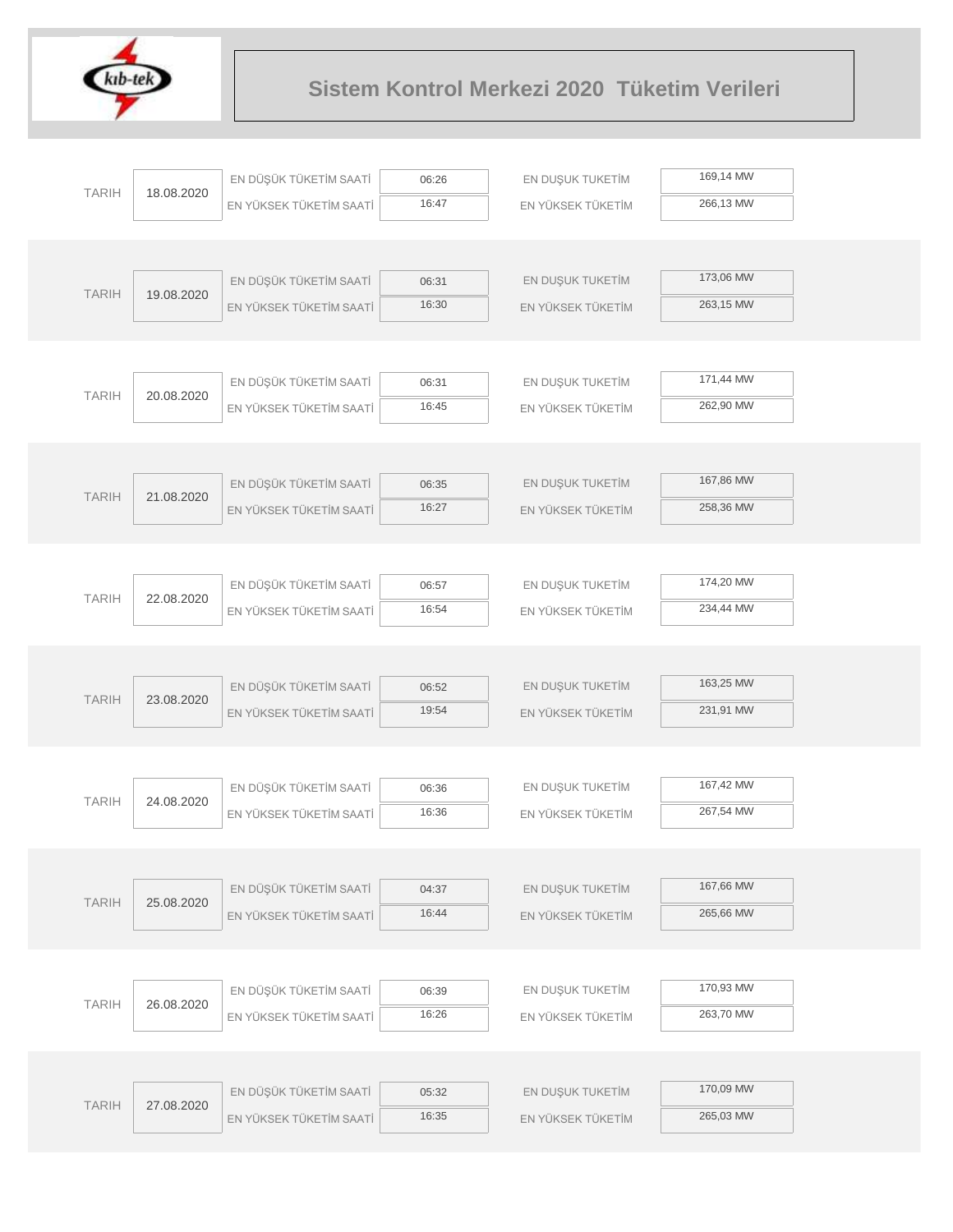

|              |            | EN DÜŞÜK TÜKETİM SAATİ  | 06:24          | EN DUŞUK TUKETİM  | 173,07 MW |  |
|--------------|------------|-------------------------|----------------|-------------------|-----------|--|
| <b>TARIH</b> | 28.08.2020 | EN YÜKSEK TÜKETİM SAATİ | 16:45          | EN YÜKSEK TÜKETİM | 270,39 MW |  |
|              |            |                         |                |                   |           |  |
|              |            |                         |                |                   |           |  |
| <b>TARIH</b> | 29.08.2020 | EN DÜŞÜK TÜKETİM SAATİ  | 06:27          | EN DUŞUK TUKETİM  | 165,01 MW |  |
|              |            | EN YÜKSEK TÜKETİM SAATİ | 19:45          | EN YÜKSEK TÜKETİM | 255,68 MW |  |
|              |            |                         |                |                   |           |  |
|              |            |                         |                |                   |           |  |
| <b>TARIH</b> | 30.08.2020 | EN DÜŞÜK TÜKETİM SAATİ  | 06:32          | EN DUŞUK TUKETİM  | 150,44 MW |  |
|              |            | EN YÜKSEK TÜKETİM SAATİ | 20:14          | EN YÜKSEK TÜKETİM | 251,64 MW |  |
|              |            |                         |                |                   |           |  |
|              |            |                         |                |                   |           |  |
| <b>TARIH</b> | 31.08.2020 | EN DÜŞÜK TÜKETİM SAATİ  | 06:31          | EN DUŞUK TUKETİM  | 169,53 MW |  |
|              |            | EN YÜKSEK TÜKETİM SAATİ | 16:50          | EN YÜKSEK TÜKETİM | 289,24 MW |  |
|              |            |                         |                |                   |           |  |
|              |            |                         |                |                   | 179,24 MW |  |
| <b>TARIH</b> | 01.09.2020 | EN DÜŞÜK TÜKETİM SAATİ  | 06:33<br>15:34 | EN DUŞUK TUKETİM  | 286,62 MW |  |
|              |            | EN YÜKSEK TÜKETİM SAATİ |                | EN YÜKSEK TÜKETİM |           |  |
|              |            |                         |                |                   |           |  |
|              |            | EN DÜŞÜK TÜKETİM SAATİ  | 06:34          | EN DUŞUK TUKETİM  | 184,28 MW |  |
| <b>TARIH</b> | 02.09.2020 | EN YÜKSEK TÜKETİM SAATİ | 16:37          | EN YÜKSEK TÜKETİM | 291,87 MW |  |
|              |            |                         |                |                   |           |  |
|              |            |                         |                |                   |           |  |
|              |            | EN DÜŞÜK TÜKETİM SAATİ  | 06:45          | EN DUŞUK TUKETİM  | 175,25 MW |  |
| <b>TARIH</b> | 03.09.2020 | EN YÜKSEK TÜKETİM SAATİ | 16:29          | EN YÜKSEK TÜKETİM | 305,13 MW |  |
|              |            |                         |                |                   |           |  |
|              |            |                         |                |                   |           |  |
|              |            | EN DÜŞÜK TÜKETİM SAATİ  | 06:45          | EN DUŞUK TUKETİM  | 182,38 MW |  |
| <b>TARIH</b> | 04.09.2020 | EN YÜKSEK TÜKETİM SAATİ | 16:34          | EN YÜKSEK TÜKETİM | 305,79 MW |  |
|              |            |                         |                |                   |           |  |
|              |            |                         |                |                   |           |  |
| <b>TARIH</b> |            | EN DÜŞÜK TÜKETİM SAATİ  | 06:44          | EN DUŞUK TUKETİM  | 177,11 MW |  |
|              | 05.09.2020 | EN YÜKSEK TÜKETİM SAATİ | 16:56          | EN YÜKSEK TÜKETİM | 270,72 MW |  |
|              |            |                         |                |                   |           |  |
|              |            |                         |                |                   |           |  |
| <b>TARIH</b> | 06.09.2020 | EN DÜŞÜK TÜKETİM SAATİ  | 06:58          | EN DUŞUK TUKETİM  | 173,91 MW |  |
|              |            | EN YÜKSEK TÜKETİM SAATİ | 21:58          | EN YÜKSEK TÜKETİM | 241,29 MW |  |
|              |            |                         |                |                   |           |  |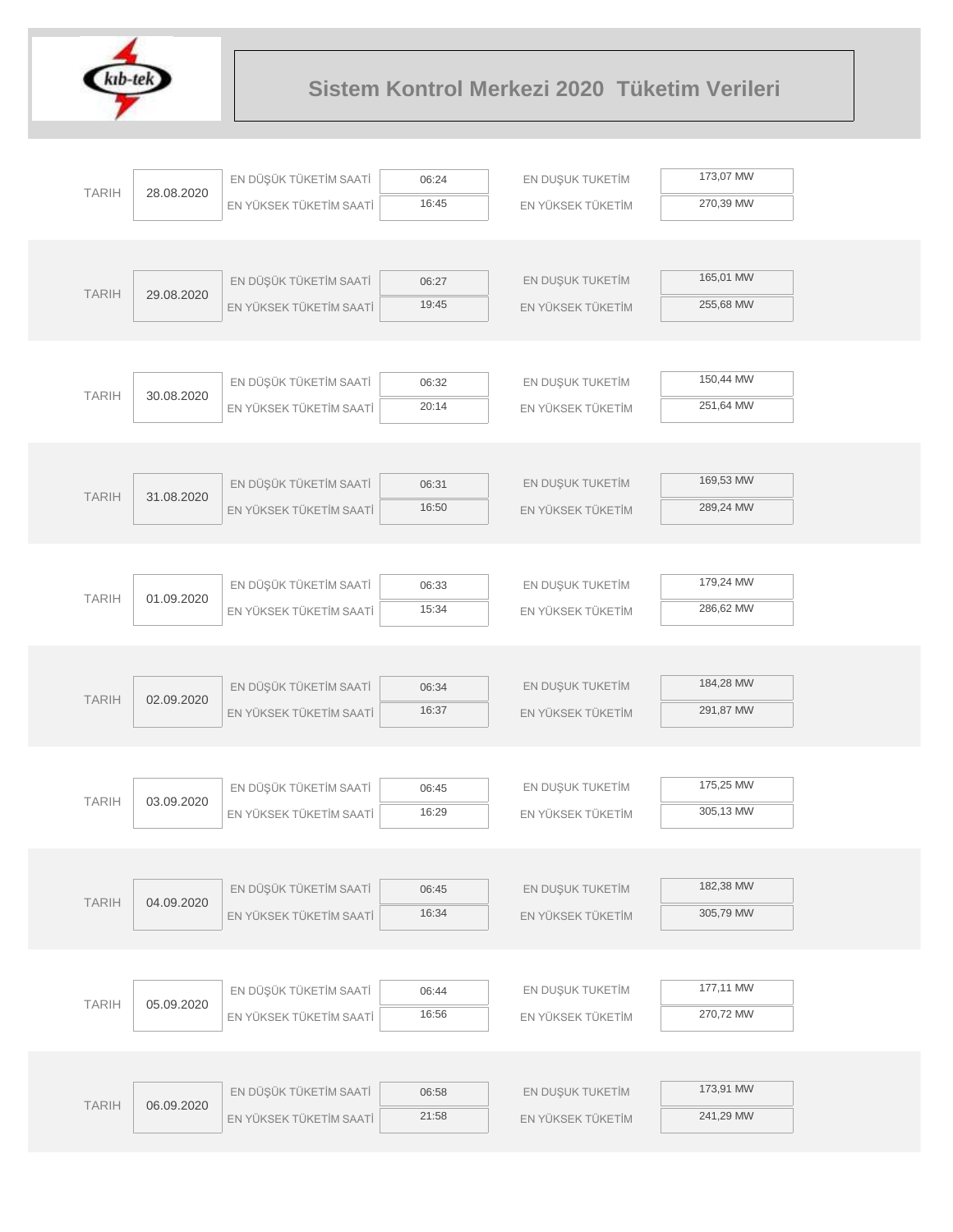

|              |            | EN DÜŞÜK TÜKETİM SAATİ  | 06:25          | EN DUŞUK TUKETİM  | 169,69 MW |  |
|--------------|------------|-------------------------|----------------|-------------------|-----------|--|
| <b>TARIH</b> | 07.09.2020 | EN YÜKSEK TÜKETİM SAATİ | 16:48          | EN YÜKSEK TÜKETİM | 282,35 MW |  |
|              |            |                         |                |                   |           |  |
|              |            |                         |                |                   |           |  |
| <b>TARIH</b> | 08.09.2020 | EN DÜŞÜK TÜKETİM SAATİ  | 06:18          | EN DUŞUK TUKETİM  | 174,40 MW |  |
|              |            | EN YÜKSEK TÜKETİM SAATİ | 16:43          | EN YÜKSEK TÜKETİM | 286,90 MW |  |
|              |            |                         |                |                   |           |  |
|              |            |                         |                |                   |           |  |
| <b>TARIH</b> | 09.09.2020 | EN DÜŞÜK TÜKETİM SAATİ  | 06:39          | EN DUŞUK TUKETİM  | 174,25 MW |  |
|              |            | EN YÜKSEK TÜKETİM SAATİ | 16:32          | EN YÜKSEK TÜKETİM | 273,60 MW |  |
|              |            |                         |                |                   |           |  |
|              |            |                         |                |                   |           |  |
| <b>TARIH</b> | 10.09.2020 | EN DÜŞÜK TÜKETİM SAATİ  | 06:45          | EN DUŞUK TUKETİM  | 167,81 MW |  |
|              |            | EN YÜKSEK TÜKETİM SAATİ | 16:07          | EN YÜKSEK TÜKETİM | 274,38 MW |  |
|              |            |                         |                |                   |           |  |
|              |            |                         |                |                   |           |  |
| <b>TARIH</b> | 11.09.2020 | EN DÜŞÜK TÜKETİM SAATİ  | 06:45          | EN DUŞUK TUKETİM  | 170,61 MW |  |
|              |            | EN YÜKSEK TÜKETİM SAATİ | 16:32          | EN YÜKSEK TÜKETİM | 275,81 MW |  |
|              |            |                         |                |                   |           |  |
|              |            |                         |                |                   | 168,72 MW |  |
| <b>TARIH</b> | 12.09.2020 | EN DÜŞÜK TÜKETİM SAATİ  | 07:08          | EN DUŞUK TUKETİM  |           |  |
|              |            | EN YÜKSEK TÜKETİM SAATİ | 19:34          | EN YÜKSEK TÜKETİM | 233,64 MW |  |
|              |            |                         |                |                   |           |  |
|              |            | EN DÜŞÜK TÜKETİM SAATİ  |                | EN DUŞUK TUKETİM  | 155,18 MW |  |
| <b>TARIH</b> | 13.09.2020 | EN YÜKSEK TÜKETİM SAATİ | 08:35<br>20:01 | EN YÜKSEK TÜKETİM | 226,33 MW |  |
|              |            |                         |                |                   |           |  |
|              |            |                         |                |                   |           |  |
|              |            | EN DÜŞÜK TÜKETİM SAATİ  | 05:46          | EN DUŞUK TUKETİM  | 158,87 MW |  |
| <b>TARIH</b> | 14.09.2020 | EN YÜKSEK TÜKETİM SAATİ | 16:36          | EN YÜKSEK TÜKETİM | 243,19 MW |  |
|              |            |                         |                |                   |           |  |
|              |            |                         |                |                   |           |  |
|              |            | EN DÜŞÜK TÜKETİM SAATİ  | 04:43          | EN DUŞUK TUKETİM  | 155,55 MW |  |
| <b>TARIH</b> | 15.09.2020 | EN YÜKSEK TÜKETİM SAATİ | 16:35          | EN YÜKSEK TÜKETİM | 247,12 MW |  |
|              |            |                         |                |                   |           |  |
|              |            |                         |                |                   |           |  |
|              |            | EN DÜŞÜK TÜKETİM SAATİ  | 06:32          | EN DUŞUK TUKETİM  | 147,68 MW |  |
| <b>TARIH</b> | 16.09.2020 | EN YÜKSEK TÜKETİM SAATİ | 16:41          | EN YÜKSEK TÜKETİM | 254,55 MW |  |
|              |            |                         |                |                   |           |  |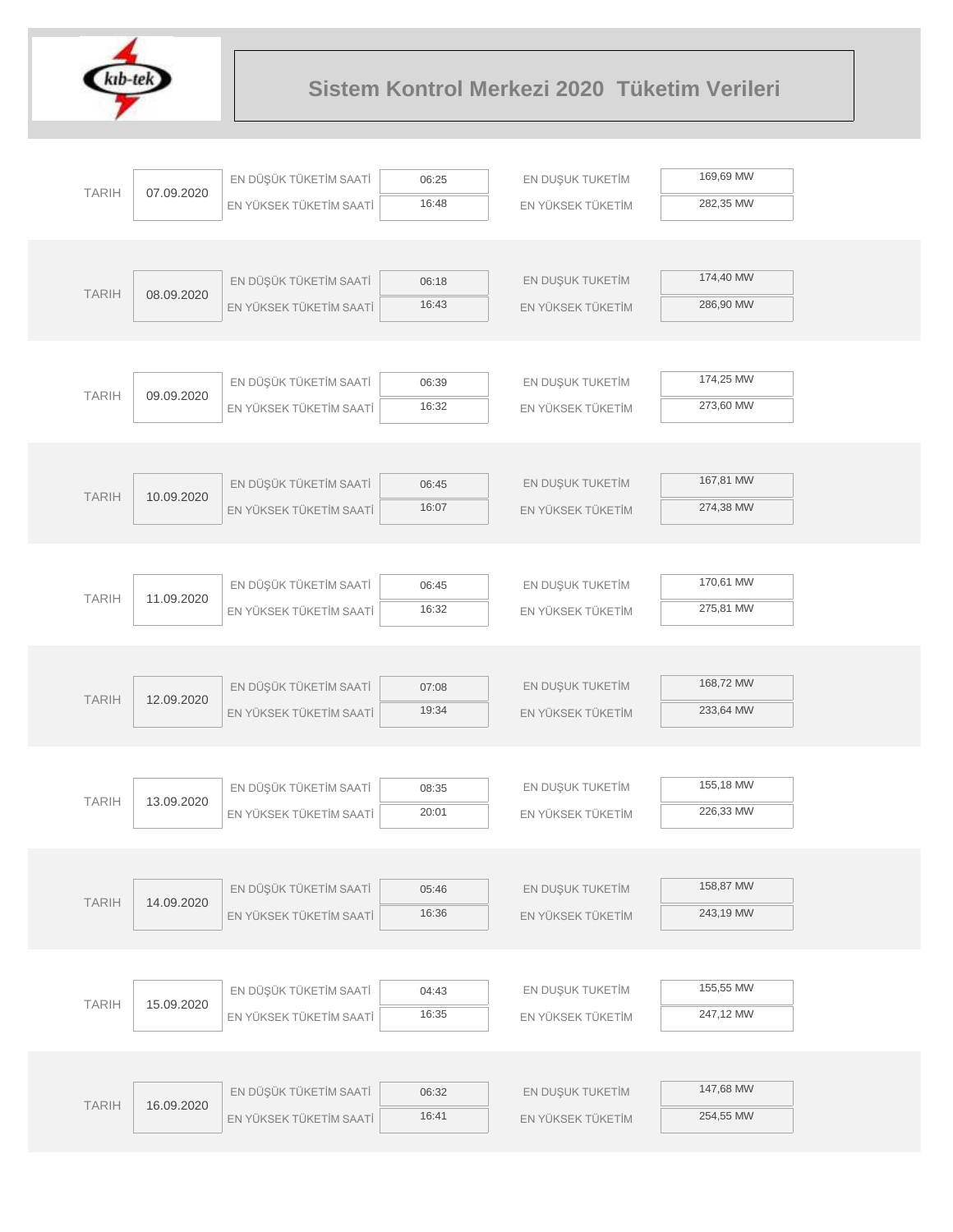

| <b>TARIH</b> |            | EN DÜŞÜK TÜKETİM SAATİ  | 06:31          | EN DUŞUK TUKETİM  | 151,72 MW |  |
|--------------|------------|-------------------------|----------------|-------------------|-----------|--|
|              | 17.09.2020 | EN YÜKSEK TÜKETİM SAATİ | 16:29          | EN YÜKSEK TÜKETİM | 256,99 MW |  |
|              |            |                         |                |                   |           |  |
|              |            |                         |                |                   |           |  |
| <b>TARIH</b> | 18.09.2020 | EN DÜŞÜK TÜKETİM SAATİ  | 06:41          | EN DUŞUK TUKETİM  | 150,74 MW |  |
|              |            | EN YÜKSEK TÜKETİM SAATİ | 16:48          | EN YÜKSEK TÜKETİM | 244,28 MW |  |
|              |            |                         |                |                   |           |  |
|              |            |                         |                |                   |           |  |
| <b>TARIH</b> | 19.09.2020 | EN DÜŞÜK TÜKETİM SAATİ  | 06:48          | EN DUŞUK TUKETİM  | 150,44 MW |  |
|              |            | EN YÜKSEK TÜKETİM SAATİ | 19:20          | EN YÜKSEK TÜKETİM | 218,00 MW |  |
|              |            |                         |                |                   |           |  |
|              |            |                         |                |                   | 129,79 MW |  |
| <b>TARIH</b> | 20.09.2020 | EN DÜŞÜK TÜKETİM SAATİ  | 10:49<br>19:28 | EN DUŞUK TUKETİM  | 204,22 MW |  |
|              |            | EN YÜKSEK TÜKETİM SAATİ |                | EN YÜKSEK TÜKETİM |           |  |
|              |            |                         |                |                   |           |  |
|              |            | EN DÜŞÜK TÜKETİM SAATİ  | 04:36          | EN DUŞUK TUKETİM  | 140,56 MW |  |
| <b>TARIH</b> | 21.09.2020 | EN YÜKSEK TÜKETİM SAATİ | 16:43          | EN YÜKSEK TÜKETİM | 221,46 MW |  |
|              |            |                         |                |                   |           |  |
|              |            |                         |                |                   |           |  |
|              |            | EN DÜŞÜK TÜKETİM SAATİ  | 05:47          | EN DUŞUK TUKETİM  | 143,76 MW |  |
| <b>TARIH</b> | 22.09.2020 | EN YÜKSEK TÜKETİM SAATİ | 15:43          | EN YÜKSEK TÜKETİM | 220,36 MW |  |
|              |            |                         |                |                   |           |  |
|              |            |                         |                |                   |           |  |
| <b>TARIH</b> | 23.09.2020 | EN DÜŞÜK TÜKETİM SAATİ  | 05:38          | EN DUŞUK TUKETİM  | 140,45 MW |  |
|              |            | EN YÜKSEK TÜKETİM SAATİ | 19:20          | EN YÜKSEK TÜKETİM | 218,39 MW |  |
|              |            |                         |                |                   |           |  |
|              |            |                         |                |                   |           |  |
| <b>TARIH</b> | 24.09.2020 | EN DÜŞÜK TÜKETİM SAATİ  | 05:08          | EN DUŞUK TUKETİM  | 137,28 MW |  |
|              |            | EN YÜKSEK TÜKETİM SAATİ | 19:05          | EN YÜKSEK TÜKETİM | 217,59 MW |  |
|              |            |                         |                |                   |           |  |
|              |            | EN DÜŞÜK TÜKETİM SAATİ  | 04:57          | EN DUŞUK TUKETİM  | 136,99 MW |  |
| <b>TARIH</b> | 25.09.2020 | EN YÜKSEK TÜKETİM SAATİ | 19:15          | EN YÜKSEK TÜKETİM | 208,82 MW |  |
|              |            |                         |                |                   |           |  |
|              |            |                         |                |                   |           |  |
|              |            | EN DÜŞÜK TÜKETİM SAATİ  | 06:47          | EN DUŞUK TUKETİM  | 130,43 MW |  |
| <b>TARIH</b> | 26.09.2020 | EN YÜKSEK TÜKETİM SAATİ | 19:12          | EN YÜKSEK TÜKETİM | 200,63 MW |  |
|              |            |                         |                |                   |           |  |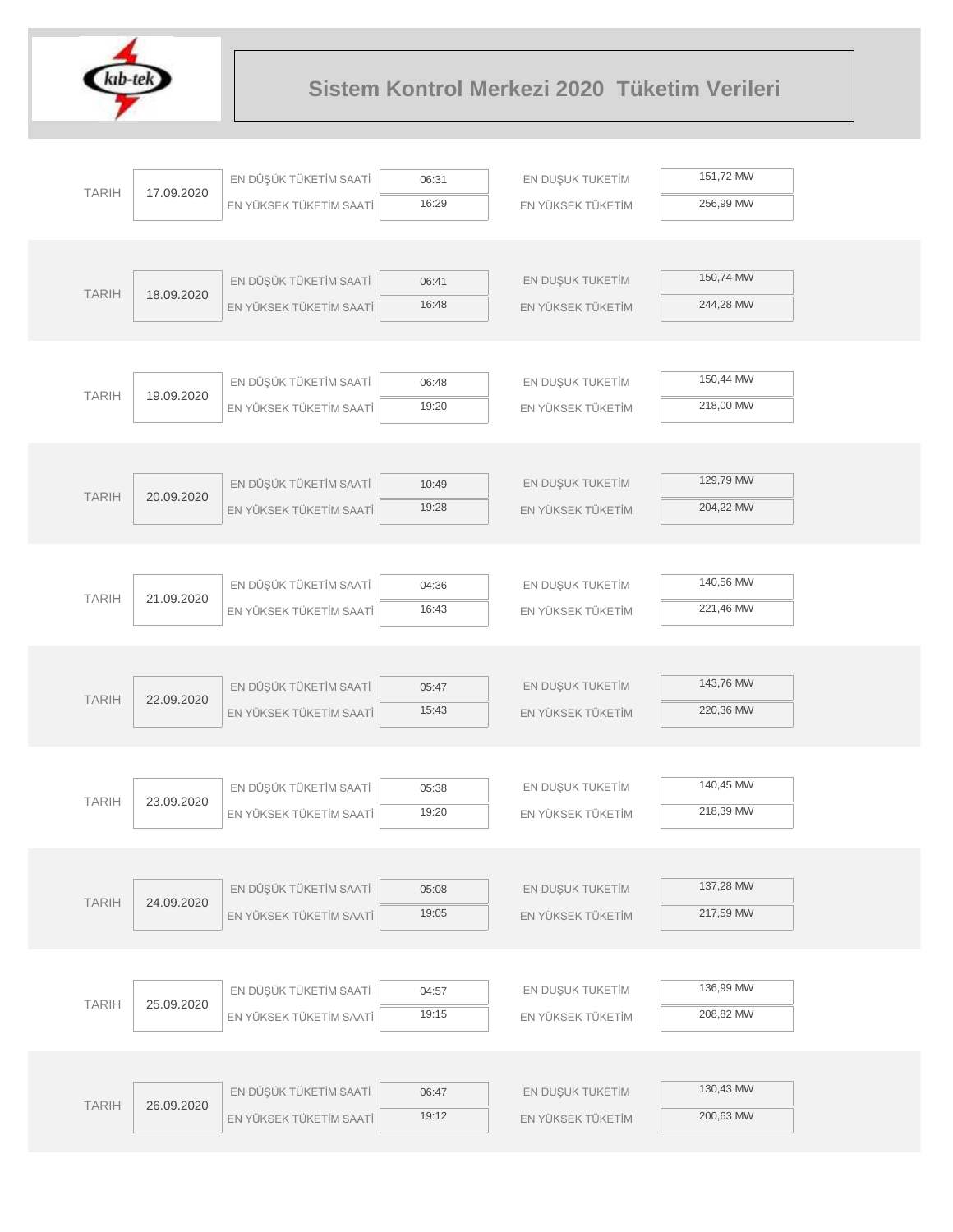

|              |            | EN DÜŞÜK TÜKETİM SAATİ  | 07:20          | EN DUŞUK TUKETİM  | 125,80 MW |  |
|--------------|------------|-------------------------|----------------|-------------------|-----------|--|
| <b>TARIH</b> | 27.09.2020 | EN YÜKSEK TÜKETİM SAATİ | 19:06          | EN YÜKSEK TÜKETİM | 195,93 MW |  |
|              |            |                         |                |                   |           |  |
|              |            |                         |                |                   |           |  |
| <b>TARIH</b> | 28.09.2020 | EN DÜŞÜK TÜKETİM SAATİ  | 05:16          | EN DUŞUK TUKETİM  | 132,02 MW |  |
|              |            | EN YÜKSEK TÜKETİM SAATİ | 19:20          | EN YÜKSEK TÜKETİM | 221,94 MW |  |
|              |            |                         |                |                   |           |  |
|              |            |                         |                |                   |           |  |
| <b>TARIH</b> | 29.09.2020 | EN DÜŞÜK TÜKETİM SAATİ  | 05:00          | EN DUŞUK TUKETİM  | 139,79 MW |  |
|              |            | EN YÜKSEK TÜKETİM SAATİ | 16:37          | EN YÜKSEK TÜKETİM | 238,72 MW |  |
|              |            |                         |                |                   |           |  |
|              |            |                         |                |                   |           |  |
| <b>TARIH</b> | 30.09.2020 | EN DÜŞÜK TÜKETİM SAATİ  | 05:21          | EN DUŞUK TUKETİM  | 149,14 MW |  |
|              |            | EN YÜKSEK TÜKETİM SAATİ | 19:15          | EN YÜKSEK TÜKETİM | 208,48 MW |  |
|              |            |                         |                |                   |           |  |
|              |            |                         |                |                   | 131,38 MW |  |
| <b>TARIH</b> | 01.10.2020 | EN DÜŞÜK TÜKETİM SAATİ  | 05:24<br>19:05 | EN DUŞUK TUKETİM  | 200,19 MW |  |
|              |            | EN YÜKSEK TÜKETİM SAATİ |                | EN YÜKSEK TÜKETİM |           |  |
|              |            |                         |                |                   |           |  |
|              |            | EN DÜŞÜK TÜKETİM SAATİ  | 04:55          | EN DUŞUK TUKETİM  | 126,54 MW |  |
| <b>TARIH</b> | 02.10.2020 | EN YÜKSEK TÜKETİM SAATİ | 19:01          | EN YÜKSEK TÜKETİM | 198,25 MW |  |
|              |            |                         |                |                   |           |  |
|              |            |                         |                |                   |           |  |
|              |            | EN DÜŞÜK TÜKETİM SAATİ  | 05:28          | EN DUŞUK TUKETİM  | 121,31 MW |  |
| <b>TARIH</b> | 03.10.2020 | EN YÜKSEK TÜKETİM SAATİ | 19:05          | EN YÜKSEK TÜKETİM | 188,62 MW |  |
|              |            |                         |                |                   |           |  |
|              |            |                         |                |                   |           |  |
| <b>TARIH</b> | 04.10.2020 | EN DÜŞÜK TÜKETİM SAATİ  | 12:14          | EN DUŞUK TUKETİM  | 110,13 MW |  |
|              |            | EN YÜKSEK TÜKETİM SAATİ | 19:22          | EN YÜKSEK TÜKETİM | 186,12 MW |  |
|              |            |                         |                |                   |           |  |
|              |            |                         |                |                   |           |  |
| <b>TARIH</b> | 05.10.2020 | EN DÜŞÜK TÜKETİM SAATİ  | 04:29          | EN DUŞUK TUKETİM  | 117,53 MW |  |
|              |            | EN YÜKSEK TÜKETİM SAATİ | 18:59          | EN YÜKSEK TÜKETİM | 199,11 MW |  |
|              |            |                         |                |                   |           |  |
|              |            |                         |                |                   |           |  |
| <b>TARIH</b> | 06.10.2020 | EN DÜŞÜK TÜKETİM SAATİ  | 04:33          | EN DUŞUK TUKETİM  | 119,48 MW |  |
|              |            | EN YÜKSEK TÜKETİM SAATİ | 19:03          | EN YÜKSEK TÜKETİM | 205,86 MW |  |
|              |            |                         |                |                   |           |  |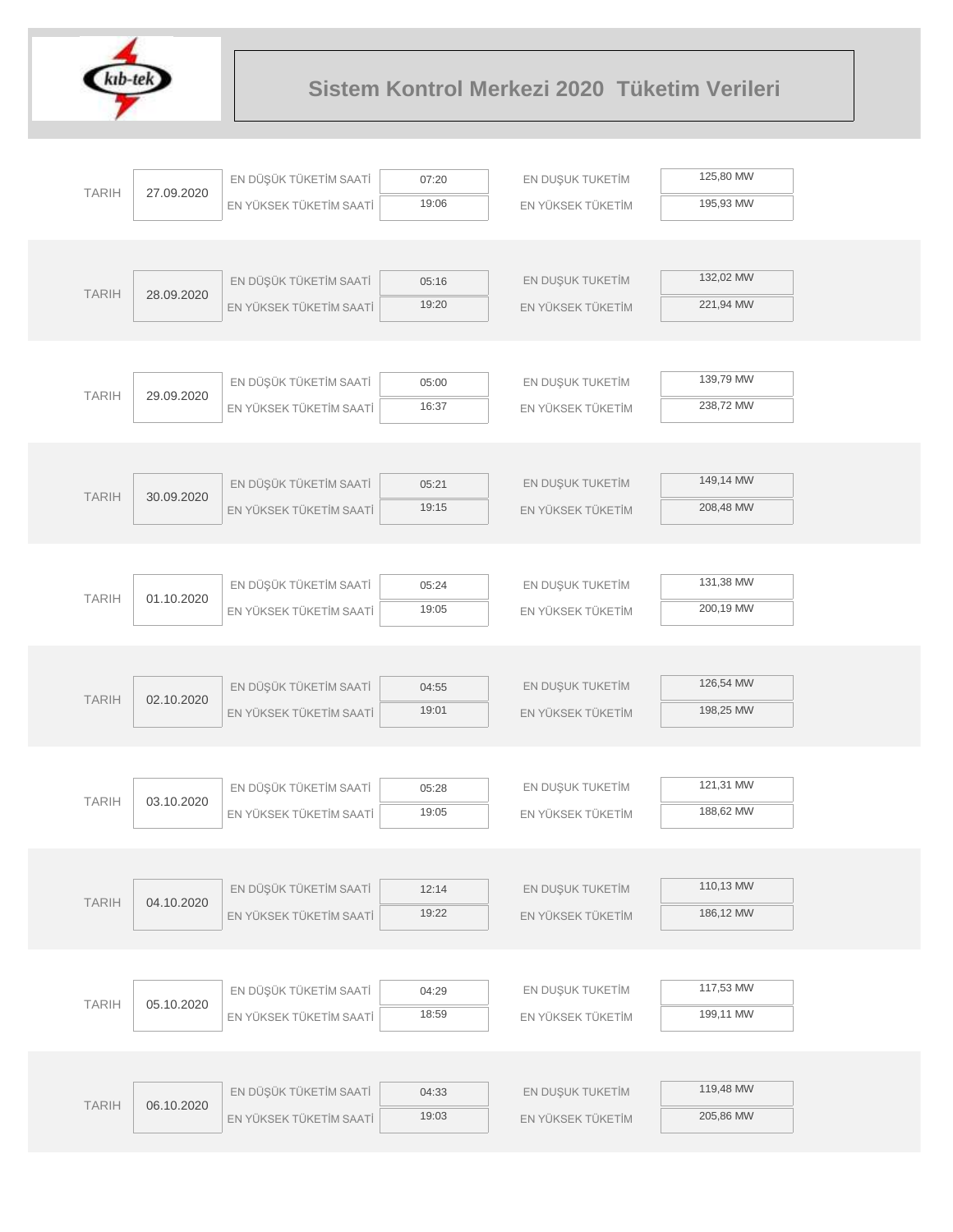

|              |            | EN DÜŞÜK TÜKETİM SAATİ  | 04:59          | EN DUŞUK TUKETİM  | 124,15 MW |
|--------------|------------|-------------------------|----------------|-------------------|-----------|
| <b>TARIH</b> | 07.10.2020 | EN YÜKSEK TÜKETİM SAATİ | 18:45          | EN YÜKSEK TÜKETİM | 216,46 MW |
|              |            |                         |                |                   |           |
|              |            |                         |                |                   |           |
| <b>TARIH</b> | 08.10.2020 | EN DÜŞÜK TÜKETİM SAATİ  | 04:56          | EN DUŞUK TUKETİM  | 139,79 MW |
|              |            | EN YÜKSEK TÜKETİM SAATİ | 16:44          | EN YÜKSEK TÜKETİM | 222,93 MW |
|              |            |                         |                |                   |           |
|              |            |                         |                |                   |           |
| <b>TARIH</b> | 09.10.2020 | EN DÜŞÜK TÜKETİM SAATİ  | 05:29          | EN DUŞUK TUKETİM  | 135,61 MW |
|              |            | EN YÜKSEK TÜKETİM SAATİ | 18:52          | EN YÜKSEK TÜKETİM | 221,86 MW |
|              |            |                         |                |                   |           |
|              |            | EN DÜŞÜK TÜKETİM SAATİ  | 05:41          | EN DUŞUK TUKETİM  | 137,52 MW |
| <b>TARIH</b> | 10.10.2020 | EN YÜKSEK TÜKETİM SAATİ | 18:51          | EN YÜKSEK TÜKETİM | 200,12 MW |
|              |            |                         |                |                   |           |
|              |            |                         |                |                   |           |
|              |            | EN DÜŞÜK TÜKETİM SAATİ  | 13:04          | EN DUŞUK TUKETİM  | 121,03 MW |
| <b>TARIH</b> | 11.10.2020 | EN YÜKSEK TÜKETİM SAATİ | 19:11          | EN YÜKSEK TÜKETİM | 191,67 MW |
|              |            |                         |                |                   |           |
|              |            |                         |                |                   |           |
|              |            | EN DÜŞÜK TÜKETİM SAATİ  | 04:15          | EN DUŞUK TUKETİM  | 125,09 MW |
| <b>TARIH</b> | 12.10.2020 | EN YÜKSEK TÜKETİM SAATİ | 18:52          | EN YÜKSEK TÜKETİM | 206,17 MW |
|              |            |                         |                |                   |           |
|              |            |                         |                |                   |           |
| <b>TARIH</b> | 13.10.2020 | EN DÜŞÜK TÜKETİM SAATİ  | 05:13          | EN DUŞUK TUKETİM  | 130,62 MW |
|              |            | EN YÜKSEK TÜKETİM SAATİ | 18:56          | EN YÜKSEK TÜKETİM | 203,70 MW |
|              |            |                         |                |                   |           |
|              |            |                         |                |                   |           |
| <b>TARIH</b> | 14.10.2020 | EN DÜŞÜK TÜKETİM SAATİ  | 04:49          | EN DUŞUK TUKETİM  | 122,06 MW |
|              |            | EN YÜKSEK TÜKETİM SAATİ | 18:55          | EN YÜKSEK TÜKETİM | 200,58 MW |
|              |            |                         |                |                   |           |
|              |            | EN DÜŞÜK TÜKETİM SAATİ  |                |                   | 123,92 MW |
| <b>TARIH</b> | 15.10.2020 |                         | 05:13<br>18:48 | EN DUŞUK TUKETİM  | 202,21 MW |
|              |            | EN YÜKSEK TÜKETİM SAATİ |                | EN YÜKSEK TÜKETİM |           |
|              |            |                         |                |                   |           |
|              |            | EN DÜŞÜK TÜKETİM SAATİ  | 04:35          | EN DUŞUK TUKETİM  | 122,05 MW |
| <b>TARIH</b> | 16.10.2020 | EN YÜKSEK TÜKETİM SAATİ | 18:45          | EN YÜKSEK TÜKETİM | 197,62 MW |
|              |            |                         |                |                   |           |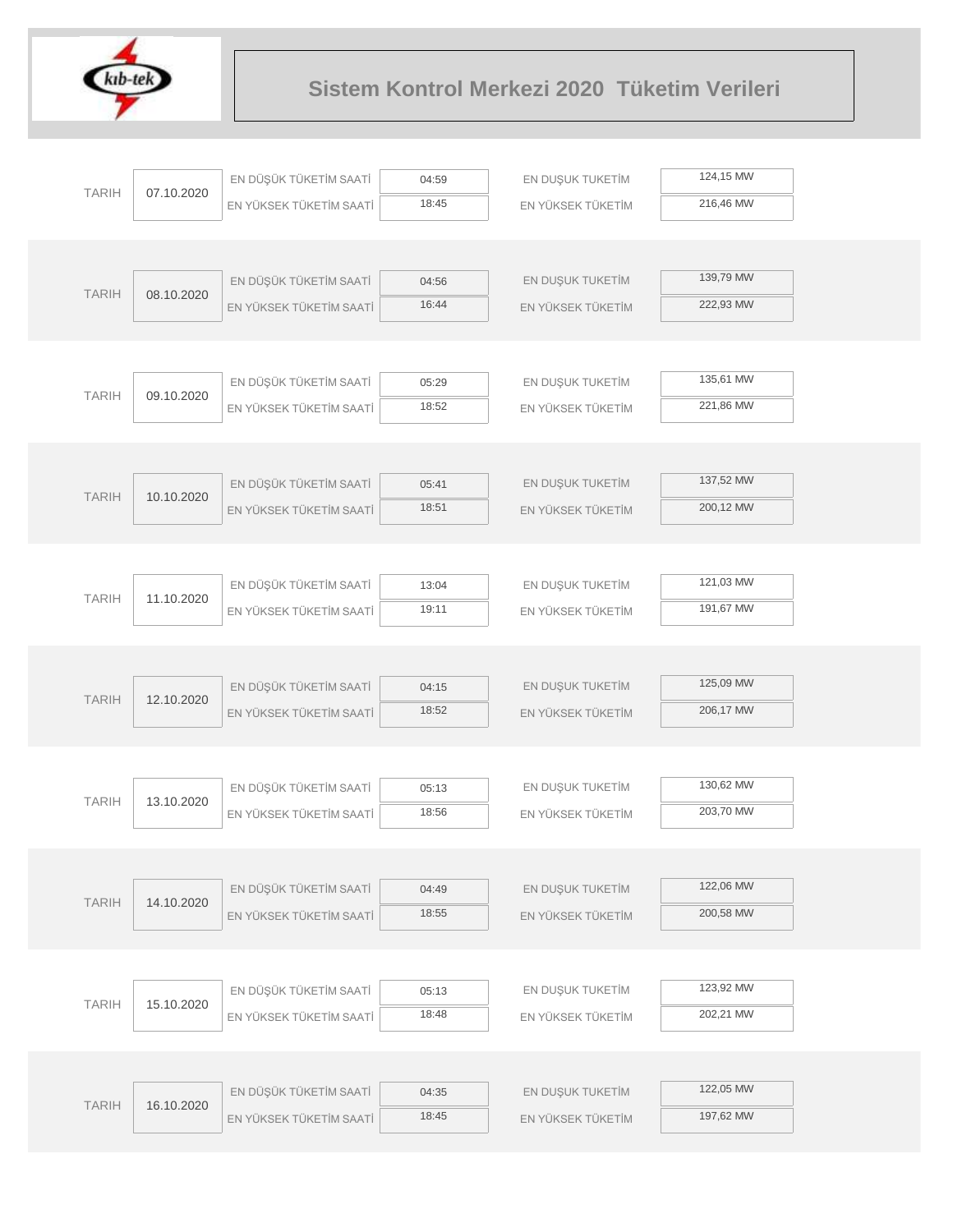

|              |            | EN DÜŞÜK TÜKETİM SAATİ  | 03:02          | EN DUŞUK TUKETİM  | 110,17 MW |  |
|--------------|------------|-------------------------|----------------|-------------------|-----------|--|
| <b>TARIH</b> | 17.10.2020 | EN YÜKSEK TÜKETİM SAATİ | 18:43          | EN YÜKSEK TÜKETİM | 190,50 MW |  |
|              |            |                         |                |                   |           |  |
|              |            |                         |                |                   |           |  |
| <b>TARIH</b> | 18.10.2020 | EN DÜŞÜK TÜKETİM SAATİ  | 04:34          | EN DUŞUK TUKETİM  | 110,74 MW |  |
|              |            | EN YÜKSEK TÜKETİM SAATİ | 18:39          | EN YÜKSEK TÜKETİM | 181,98 MW |  |
|              |            |                         |                |                   |           |  |
|              |            |                         |                |                   |           |  |
| <b>TARIH</b> | 19.10.2020 | EN DÜŞÜK TÜKETİM SAATİ  | 05:15          | EN DUŞUK TUKETİM  | 112,81 MW |  |
|              |            | EN YÜKSEK TÜKETİM SAATİ | 18:30          | EN YÜKSEK TÜKETİM | 198,54 MW |  |
|              |            |                         |                |                   |           |  |
|              |            | EN DÜŞÜK TÜKETİM SAATİ  |                | EN DUŞUK TUKETİM  | 118,52 MW |  |
| <b>TARIH</b> | 20.10.2020 | EN YÜKSEK TÜKETİM SAATİ | 04:38<br>18:35 | EN YÜKSEK TÜKETİM | 198,40 MW |  |
|              |            |                         |                |                   |           |  |
|              |            |                         |                |                   |           |  |
|              |            | EN DÜŞÜK TÜKETİM SAATİ  | 04:33          | EN DUŞUK TUKETİM  | 118,43 MW |  |
| <b>TARIH</b> | 21.10.2020 | EN YÜKSEK TÜKETİM SAATİ | 18:47          | EN YÜKSEK TÜKETİM | 197,02 MW |  |
|              |            |                         |                |                   |           |  |
|              |            |                         |                |                   |           |  |
|              |            | EN DÜŞÜK TÜKETİM SAATİ  | 04:37          | EN DUŞUK TUKETİM  | 118,37MW  |  |
| <b>TARIH</b> | 22.10.2020 | EN YÜKSEK TÜKETİM SAATİ | 18:46          | EN YÜKSEK TÜKETİM | 197,05 MW |  |
|              |            |                         |                |                   |           |  |
|              |            |                         |                |                   |           |  |
| <b>TARIH</b> | 23.10.2020 | EN DÜŞÜK TÜKETİM SAATİ  | 03:36          | EN DUŞUK TUKETİM  | 116,88 MW |  |
|              |            | EN YÜKSEK TÜKETİM SAATİ | 18:45          | EN YÜKSEK TÜKETİM | 203,02 MW |  |
|              |            |                         |                |                   |           |  |
|              |            |                         |                |                   |           |  |
| <b>TARIH</b> | 24.10.2020 | EN DÜŞÜK TÜKETİM SAATİ  | 04:44          | EN DUŞUK TUKETİM  | 116,23 MW |  |
|              |            | EN YÜKSEK TÜKETİM SAATİ | 18:42          | EN YÜKSEK TÜKETİM | 192,35 MW |  |
|              |            |                         |                |                   |           |  |
|              |            | EN DÜŞÜK TÜKETİM SAATİ  |                | EN DUŞUK TUKETİM  | 119,92 MW |  |
| <b>TARIH</b> | 25.10.2020 |                         | 11:21<br>18:01 | EN YÜKSEK TÜKETİM | 188,76 MW |  |
|              |            | EN YÜKSEK TÜKETİM SAATİ |                |                   |           |  |
|              |            |                         |                |                   |           |  |
|              |            | EN DÜŞÜK TÜKETİM SAATİ  | 03:58          | EN DUŞUK TUKETİM  | 116,21 MW |  |
| <b>TARIH</b> | 26.10.2020 | EN YÜKSEK TÜKETİM SAATİ | 17:33          | EN YÜKSEK TÜKETİM | 206,07 MW |  |
|              |            |                         |                |                   |           |  |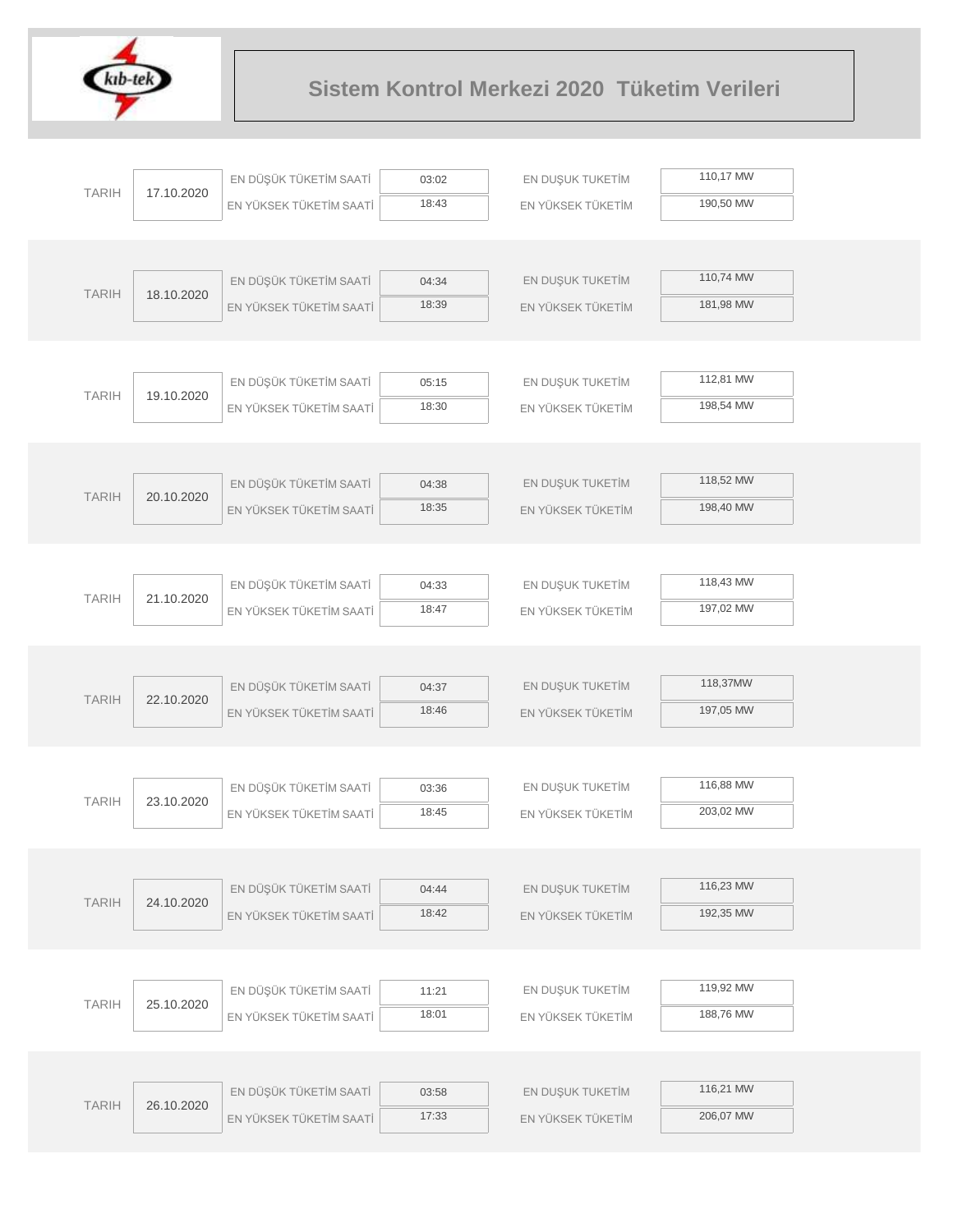

|              |            | EN DÜŞÜK TÜKETİM SAATİ  | 04:06          | EN DUŞUK TUKETİM  | 120,15 MW |  |
|--------------|------------|-------------------------|----------------|-------------------|-----------|--|
| <b>TARIH</b> | 27.10.2020 | EN YÜKSEK TÜKETİM SAATİ | 17:31          | EN YÜKSEK TÜKETİM | 208,93 MW |  |
|              |            |                         |                |                   |           |  |
|              |            |                         |                |                   |           |  |
| <b>TARIH</b> | 28.10.2020 | EN DÜŞÜK TÜKETİM SAATİ  | 03:44          | EN DUŞUK TUKETİM  | 121,95 MW |  |
|              |            | EN YÜKSEK TÜKETİM SAATİ | 17:36          | EN YÜKSEK TÜKETİM | 202,15 MW |  |
|              |            |                         |                |                   |           |  |
|              |            | EN DÜŞÜK TÜKETİM SAATİ  |                | EN DUŞUK TUKETİM  | 117,03 MW |  |
| <b>TARIH</b> | 29.10.2020 | EN YÜKSEK TÜKETİM SAATİ | 05:42<br>17:40 | EN YÜKSEK TÜKETİM | 194,94 MW |  |
|              |            |                         |                |                   |           |  |
|              |            |                         |                |                   |           |  |
|              |            | EN DÜŞÜK TÜKETİM SAATİ  | 03:34          | EN DUŞUK TUKETİM  | 110,63 MW |  |
| <b>TARIH</b> | 30.10.2020 | EN YÜKSEK TÜKETİM SAATİ | 17:41          | EN YÜKSEK TÜKETİM | 199,48 MW |  |
|              |            |                         |                |                   |           |  |
|              |            |                         |                |                   |           |  |
| <b>TARIH</b> | 31.10.2020 | EN DÜŞÜK TÜKETİM SAATİ  | 03:55          | EN DUŞUK TUKETİM  | 118,9 MW  |  |
|              |            | EN YÜKSEK TÜKETİM SAATİ | 17:45          | EN YÜKSEK TÜKETİM | 189,99MW  |  |
|              |            |                         |                |                   |           |  |
|              |            |                         |                |                   |           |  |
| <b>TARIH</b> | 01.11.2020 | EN DÜŞÜK TÜKETİM SAATİ  | 08:45          | EN DUŞUK TUKETİM  | 108,70 MW |  |
|              |            | EN YÜKSEK TÜKETİM SAATİ | 18:05          | EN YÜKSEK TÜKETİM | 183,01 MW |  |
|              |            |                         |                |                   |           |  |
|              |            | EN DÜŞÜK TÜKETİM SAATİ  | 03:48          | EN DUŞUK TUKETİM  | 109,27 MW |  |
| <b>TARIH</b> | 02.11.2020 | EN YÜKSEK TÜKETİM SAATİ | 17:33          | EN YÜKSEK TÜKETİM | 193,56 MW |  |
|              |            |                         |                |                   |           |  |
|              |            |                         |                |                   |           |  |
| <b>TARIH</b> | 03.11.2020 | EN DÜŞÜK TÜKETİM SAATİ  | 03:02          | EN DUŞUK TUKETİM  | 111,88 MW |  |
|              |            | EN YÜKSEK TÜKETİM SAATİ | 17:44          | EN YÜKSEK TÜKETİM | 195,70 MW |  |
|              |            |                         |                |                   |           |  |
|              |            |                         |                |                   |           |  |
| <b>TARIH</b> | 04.11.2020 | EN DÜŞÜK TÜKETİM SAATİ  | 04:12          | EN DUŞUK TUKETİM  | 113,57 MW |  |
|              |            | EN YÜKSEK TÜKETİM SAATİ | 17:51          | EN YÜKSEK TÜKETİM | 190,02 MW |  |
|              |            |                         |                |                   |           |  |
|              |            | EN DÜŞÜK TÜKETİM SAATİ  |                | EN DUŞUK TUKETİM  | 107,27 MW |  |
| <b>TARIH</b> | 05.11.2020 |                         | 04:27<br>17:55 |                   | 188,5 MW  |  |
|              |            | EN YÜKSEK TÜKETİM SAATİ |                | EN YÜKSEK TÜKETİM |           |  |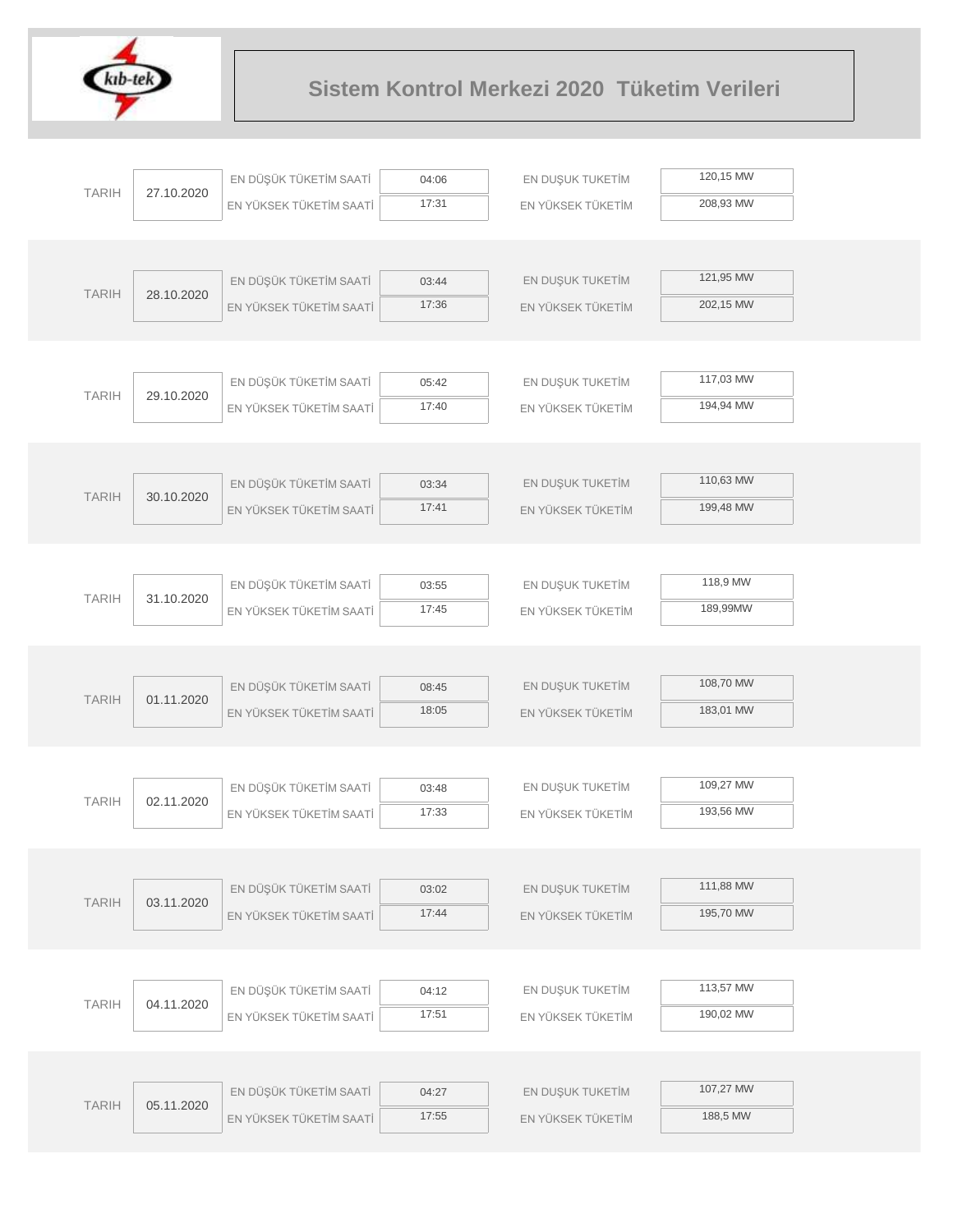

|              |            | EN DÜŞÜK TÜKETİM SAATİ  | 04:01 | EN DUŞUK TUKETİM  | 108,74 MW |  |
|--------------|------------|-------------------------|-------|-------------------|-----------|--|
| <b>TARIH</b> | 06.11.2020 | EN YÜKSEK TÜKETİM SAATİ | 17:53 | EN YÜKSEK TÜKETİM | 191,40 MW |  |
|              |            |                         |       |                   |           |  |
|              |            |                         |       |                   |           |  |
| <b>TARIH</b> | 07.11.2020 | EN DÜŞÜK TÜKETİM SAATİ  | 12:57 | EN DUŞUK TUKETİM  | 107,29 MW |  |
|              |            | EN YÜKSEK TÜKETİM SAATİ | 17:54 | EN YÜKSEK TÜKETİM | 186,97 MW |  |
|              |            |                         |       |                   |           |  |
|              |            |                         |       |                   |           |  |
| <b>TARIH</b> | 08.11.2020 | EN DÜŞÜK TÜKETİM SAATİ  | 07:50 | EN DUŞUK TUKETİM  | 104,09 MW |  |
|              |            | EN YÜKSEK TÜKETİM SAATİ | 18:17 | EN YÜKSEK TÜKETİM | 180,87 MW |  |
|              |            |                         |       |                   |           |  |
|              |            |                         |       |                   |           |  |
| <b>TARIH</b> | 09.11.2020 | EN DÜŞÜK TÜKETİM SAATİ  | 04:22 | EN DUŞUK TUKETİM  | 103,88 MW |  |
|              |            | EN YÜKSEK TÜKETİM SAATİ | 17:32 | EN YÜKSEK TÜKETİM | 198,48 MW |  |
|              |            |                         |       |                   |           |  |
|              |            |                         |       |                   | 111,10 MW |  |
| <b>TARIH</b> | 10.11.2020 | EN DÜŞÜK TÜKETİM SAATİ  | 04:03 | EN DUŞUK TUKETİM  |           |  |
|              |            | EN YÜKSEK TÜKETİM SAATİ | 17:47 | EN YÜKSEK TÜKETİM | 197,49 MW |  |
|              |            |                         |       |                   |           |  |
|              |            | EN DÜŞÜK TÜKETİM SAATİ  | 04:05 | EN DUŞUK TUKETİM  | 111,34 MW |  |
| <b>TARIH</b> | 11.11.2020 | EN YÜKSEK TÜKETİM SAATİ | 17:30 | EN YÜKSEK TÜKETİM | 198,09 MW |  |
|              |            |                         |       |                   |           |  |
|              |            |                         |       |                   |           |  |
|              |            | EN DÜŞÜK TÜKETİM SAATİ  | 03:45 | EN DUŞUK TUKETİM  | 112,20 MW |  |
| <b>TARIH</b> | 12.11.2020 | EN YÜKSEK TÜKETİM SAATİ | 17:40 | EN YÜKSEK TÜKETİM | 192,28 MW |  |
|              |            |                         |       |                   |           |  |
|              |            |                         |       |                   |           |  |
|              |            | EN DÜŞÜK TÜKETİM SAATİ  | 02:30 | EN DUŞUK TUKETİM  | 103,83 MW |  |
| <b>TARIH</b> | 13.11.2020 | EN YÜKSEK TÜKETİM SAATİ | 17:45 | EN YÜKSEK TÜKETİM | 193,66 MW |  |
|              |            |                         |       |                   |           |  |
|              |            |                         |       |                   |           |  |
|              |            | EN DÜŞÜK TÜKETİM SAATİ  | 04:00 | EN DUŞUK TUKETİM  | 110,50 MW |  |
| <b>TARIH</b> | 14.11.2020 | EN YÜKSEK TÜKETİM SAATİ | 17:32 | EN YÜKSEK TÜKETİM | 188,39 MW |  |
|              |            |                         |       |                   |           |  |
|              |            |                         |       |                   |           |  |
| <b>TARIH</b> | 15.11.2020 | EN DÜŞÜK TÜKETİM SAATİ  | 03:58 | EN DUŞUK TUKETİM  | 108,81 MW |  |
|              |            | EN YÜKSEK TÜKETİM SAATİ | 17:56 | EN YÜKSEK TÜKETİM | 188,46 MW |  |
|              |            |                         |       |                   |           |  |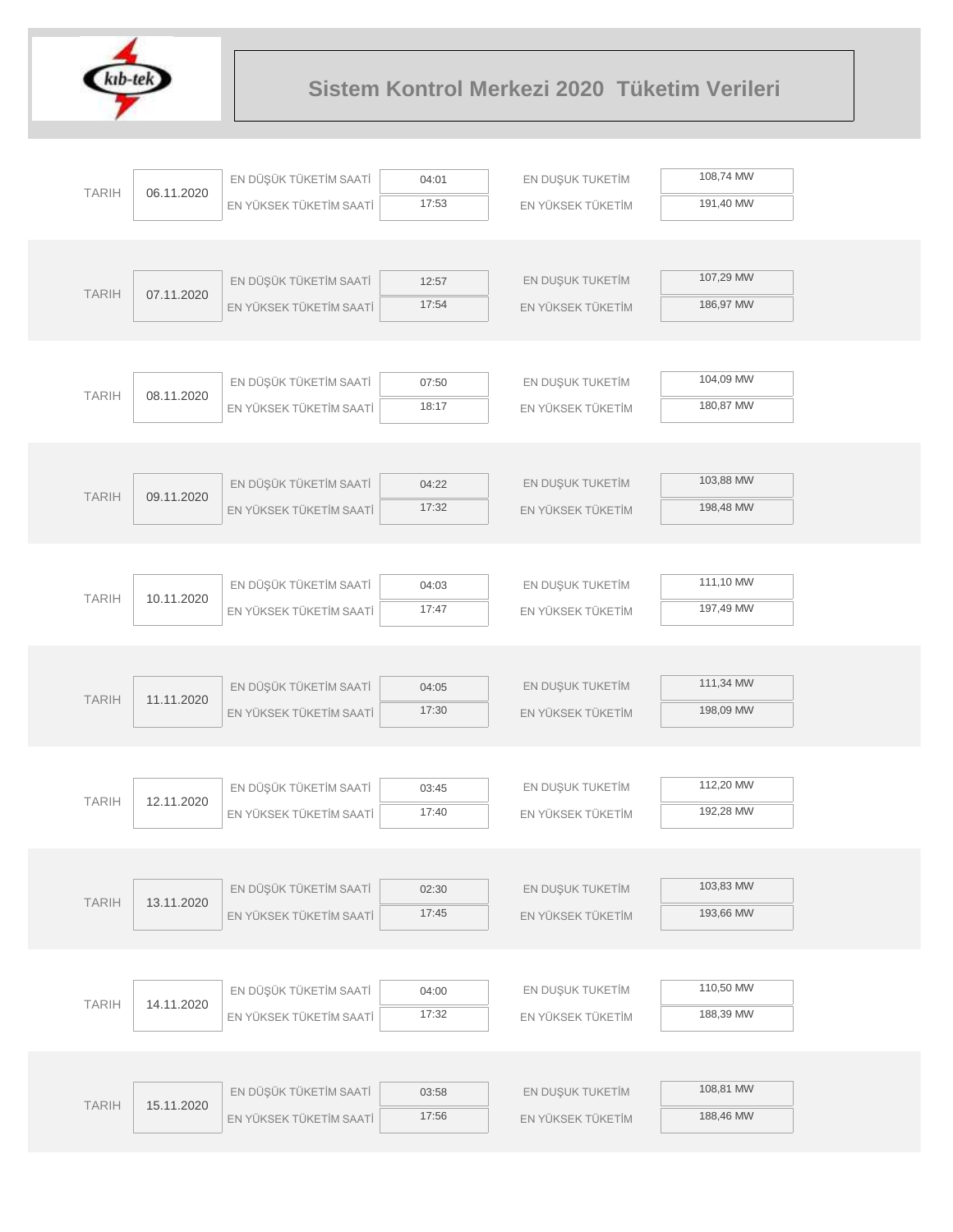

|              |            | EN DÜŞÜK TÜKETİM SAATİ  | 03:38          | EN DUŞUK TUKETİM  | 108,32 MW |  |
|--------------|------------|-------------------------|----------------|-------------------|-----------|--|
| <b>TARIH</b> | 16.11.2020 | EN YÜKSEK TÜKETİM SAATİ | 17:41          | EN YÜKSEK TÜKETİM | 198,06 MW |  |
|              |            |                         |                |                   |           |  |
|              |            |                         |                |                   |           |  |
| <b>TARIH</b> | 17.11.2020 | EN DÜŞÜK TÜKETİM SAATİ  | 03:44          | EN DUŞUK TUKETİM  | 111,67 MW |  |
|              |            | EN YÜKSEK TÜKETİM SAATİ | 17:44          | EN YÜKSEK TÜKETİM | 200,47MW  |  |
|              |            |                         |                |                   |           |  |
|              |            |                         |                |                   |           |  |
| <b>TARIH</b> | 18.11.2020 | EN DÜŞÜK TÜKETİM SAATİ  | 10:40          | EN DUŞUK TUKETİM  | 115,97 MW |  |
|              |            | EN YÜKSEK TÜKETİM SAATİ | 17:51          | EN YÜKSEK TÜKETİM | 201,05 MW |  |
|              |            |                         |                |                   |           |  |
|              |            |                         |                |                   | 113,79 MW |  |
| <b>TARIH</b> | 19.11.2020 | EN DÜŞÜK TÜKETİM SAATİ  | 03:53<br>17:48 | EN DUŞUK TUKETİM  | 205,17 MW |  |
|              |            | EN YÜKSEK TÜKETİM SAATİ |                | EN YÜKSEK TÜKETİM |           |  |
|              |            |                         |                |                   |           |  |
|              |            | EN DÜŞÜK TÜKETİM SAATİ  | 03:28          | EN DUŞUK TUKETİM  | 113,96 MW |  |
| <b>TARIH</b> | 20.11.2020 | EN YÜKSEK TÜKETİM SAATİ | 17:45          | EN YÜKSEK TÜKETİM | 215 MW    |  |
|              |            |                         |                |                   |           |  |
|              |            |                         |                |                   |           |  |
|              |            | EN DÜŞÜK TÜKETİM SAATİ  | 04:08          | EN DUŞUK TUKETİM  | 115,02 MW |  |
| <b>TARIH</b> | 21.11.2020 | EN YÜKSEK TÜKETİM SAATİ | 17:24          | EN YÜKSEK TÜKETİM | 205,61 MW |  |
|              |            |                         |                |                   |           |  |
|              |            |                         |                |                   |           |  |
| <b>TARIH</b> | 22.11.2020 | EN DÜŞÜK TÜKETİM SAATİ  | 12:42          | EN DUŞUK TUKETİM  | 95,29 MW  |  |
|              |            | EN YÜKSEK TÜKETİM SAATİ | 17:48          | EN YÜKSEK TÜKETİM | 197,11 MW |  |
|              |            |                         |                |                   |           |  |
|              |            |                         |                |                   |           |  |
| <b>TARIH</b> | 23.11.2020 | EN DÜŞÜK TÜKETİM SAATİ  | 12:34          | EN DUŞUK TUKETİM  | 109,38 MW |  |
|              |            | EN YÜKSEK TÜKETİM SAATİ | 17:53          | EN YÜKSEK TÜKETİM | 202,20 MW |  |
|              |            |                         |                |                   |           |  |
|              |            |                         |                |                   |           |  |
| <b>TARIH</b> | 24.11.2020 | EN DÜŞÜK TÜKETİM SAATİ  | 12:36          | EN DUŞUK TUKETİM  | 115,21 MW |  |
|              |            | EN YÜKSEK TÜKETİM SAATİ | 17:56          | EN YÜKSEK TÜKETİM | 209,62 MW |  |
|              |            |                         |                |                   |           |  |
|              |            | EN DÜŞÜK TÜKETİM SAATİ  | 03:33          | EN DUŞUK TUKETİM  | 119,53 MW |  |
| <b>TARIH</b> | 25.11.2020 |                         | 17:26          |                   | 223,85 MW |  |
|              |            | EN YÜKSEK TÜKETİM SAATİ |                | EN YÜKSEK TÜKETİM |           |  |
|              |            |                         |                |                   |           |  |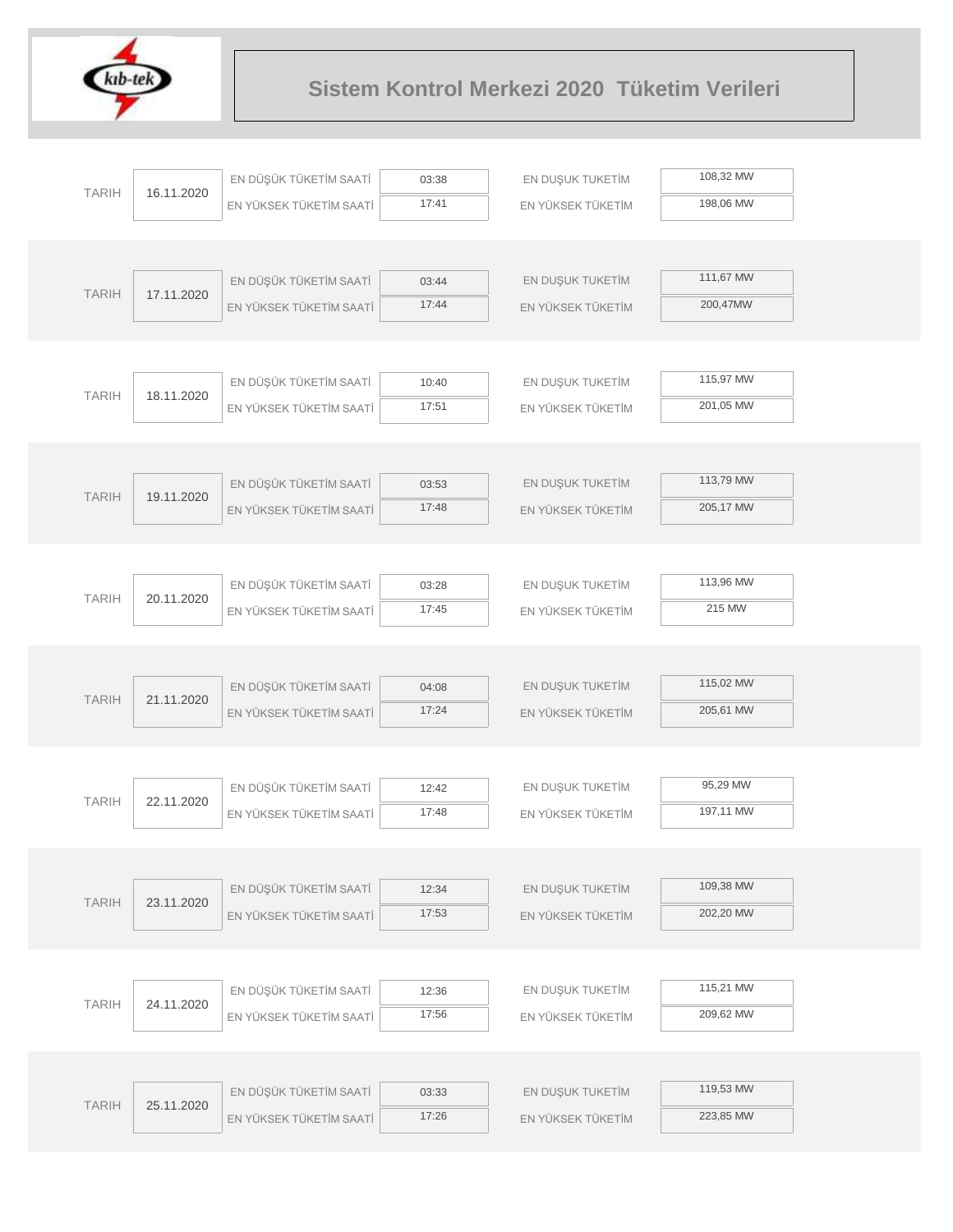

| <b>TARIH</b> | 26.11.2020 | EN DÜŞÜK TÜKETİM SAATİ  | 04:29 | EN DUŞUK TUKETİM  | 120,52 MW |  |
|--------------|------------|-------------------------|-------|-------------------|-----------|--|
|              |            | EN YÜKSEK TÜKETİM SAATİ | 18:09 | EN YÜKSEK TÜKETİM | 223,52 MW |  |
|              |            |                         |       |                   |           |  |
|              |            |                         |       |                   |           |  |
| <b>TARIH</b> | 27.11.2020 | EN DÜŞÜK TÜKETİM SAATİ  | 03:43 | EN DUŞUK TUKETİM  | 119,30 MW |  |
|              |            | EN YÜKSEK TÜKETİM SAATİ | 17:47 | EN YÜKSEK TÜKETİM | 222 MW    |  |
|              |            |                         |       |                   |           |  |
|              |            |                         |       |                   |           |  |
| <b>TARIH</b> | 28.11.2020 | EN DÜŞÜK TÜKETİM SAATİ  | 04:17 | EN DUŞUK TUKETİM  | 119,98 MW |  |
|              |            | EN YÜKSEK TÜKETİM SAATİ | 18:44 | EN YÜKSEK TÜKETİM | 208,71 MW |  |
|              |            |                         |       |                   |           |  |
|              |            |                         |       |                   | 110,94 MW |  |
| <b>TARIH</b> | 29.11.2020 | EN DÜŞÜK TÜKETİM SAATİ  | 12:36 | EN DUŞUK TUKETİM  | 204,54 MW |  |
|              |            | EN YÜKSEK TÜKETİM SAATİ | 17:43 | EN YÜKSEK TÜKETİM |           |  |
|              |            |                         |       |                   |           |  |
|              |            | EN DÜŞÜK TÜKETİM SAATİ  | 03:56 | EN DUŞUK TUKETİM  | 119,99 MW |  |
| <b>TARIH</b> | 30.11.2020 |                         | 19:21 |                   | 225,16 MW |  |
|              |            | EN YÜKSEK TÜKETİM SAATİ |       | EN YÜKSEK TÜKETİM |           |  |
|              |            |                         |       |                   |           |  |
|              |            | EN DÜŞÜK TÜKETİM SAATİ  | 04:04 | EN DUŞUK TUKETİM  | 123,11 MW |  |
| <b>TARIH</b> | 01.12.2020 | EN YÜKSEK TÜKETİM SAATİ | 17:57 | EN YÜKSEK TÜKETİM | 226,21 MW |  |
|              |            |                         |       |                   |           |  |
|              |            |                         |       |                   |           |  |
|              |            | EN DÜŞÜK TÜKETİM SAATİ  | 04:05 | EN DUŞUK TUKETİM  | 123,22 MW |  |
| <b>TARIH</b> | 02.12.2020 | EN YÜKSEK TÜKETİM SAATİ | 17:50 | EN YÜKSEK TÜKETİM | 225,02 MW |  |
|              |            |                         |       |                   |           |  |
|              |            |                         |       |                   |           |  |
|              |            | EN DÜŞÜK TÜKETİM SAATİ  | 04:48 | EN DUŞUK TUKETİM  | 125,84 MW |  |
| <b>TARIH</b> | 03.12.2020 | EN YÜKSEK TÜKETİM SAATİ | 18:06 | EN YÜKSEK TÜKETİM | 227,45 MW |  |
|              |            |                         |       |                   |           |  |
|              |            |                         |       |                   |           |  |
|              |            | EN DÜŞÜK TÜKETİM SAATİ  | 04:43 | EN DUŞUK TUKETİM  | 126,13 MW |  |
| <b>TARIH</b> | 04.12.2020 | EN YÜKSEK TÜKETİM SAATİ | 17:47 | EN YÜKSEK TÜKETİM | 227,84 MW |  |
|              |            |                         |       |                   |           |  |
|              |            |                         |       |                   |           |  |
|              |            | EN DÜŞÜK TÜKETİM SAATİ  | 03:54 | EN DUŞUK TUKETİM  | 124,62 MW |  |
| <b>TARIH</b> | 05.12.2020 | EN YÜKSEK TÜKETİM SAATİ | 17:40 | EN YÜKSEK TÜKETİM | 226,14 MW |  |
|              |            |                         |       |                   |           |  |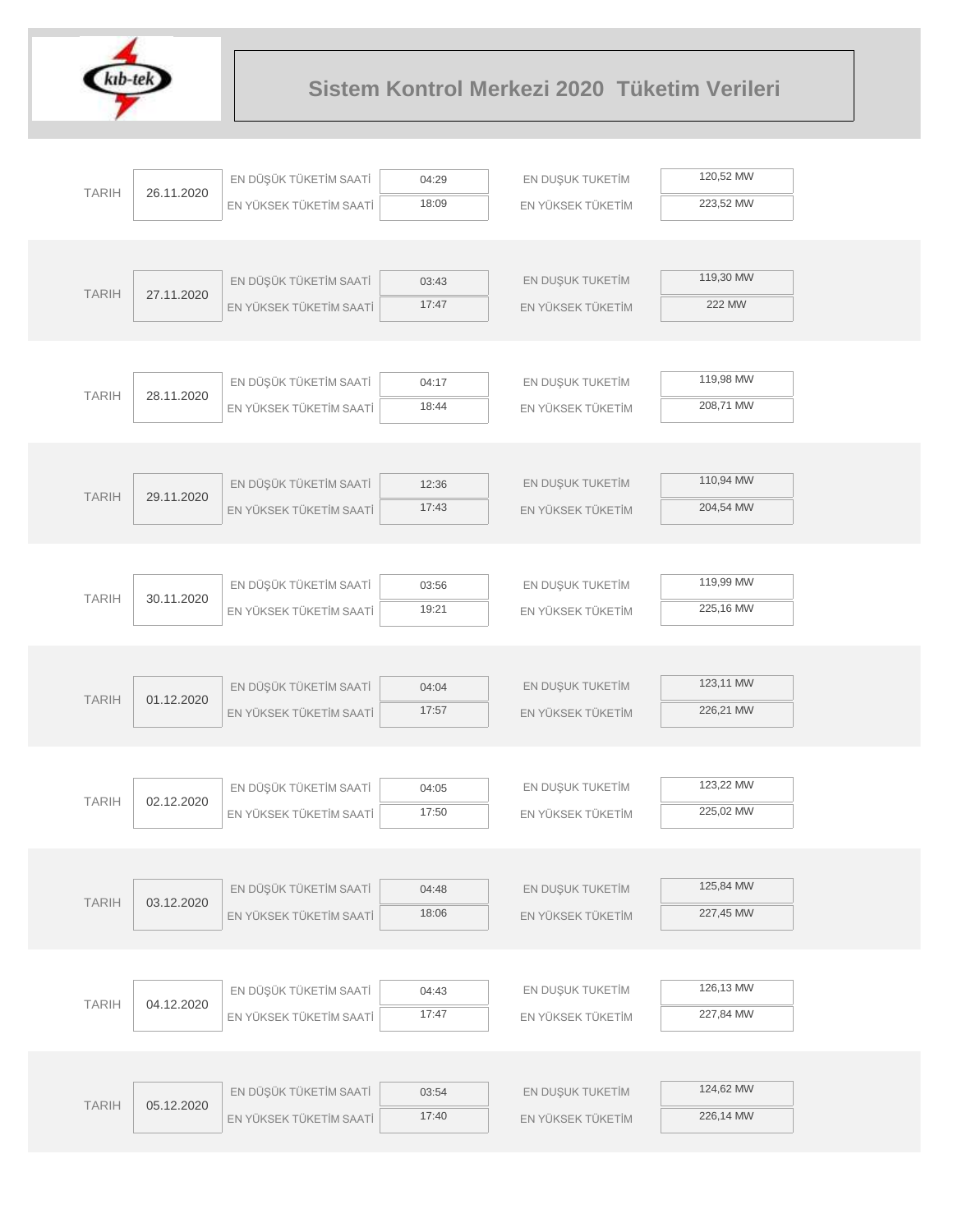

|              |            | EN DÜŞÜK TÜKETİM SAATİ  | 12:05 | EN DUŞUK TUKETİM  | 108,48 MW |  |
|--------------|------------|-------------------------|-------|-------------------|-----------|--|
| <b>TARIH</b> | 06.12.2020 | EN YÜKSEK TÜKETİM SAATİ | 18:53 | EN YÜKSEK TÜKETİM | 215,76 MW |  |
|              |            |                         |       |                   |           |  |
|              |            |                         |       |                   |           |  |
| <b>TARIH</b> |            | EN DÜŞÜK TÜKETİM SAATİ  | 04:16 | EN DUŞUK TUKETİM  | 124,58 MW |  |
|              | 07.12.2020 | EN YÜKSEK TÜKETİM SAATİ | 17:53 | EN YÜKSEK TÜKETİM | 227,96 MW |  |
|              |            |                         |       |                   |           |  |
|              |            |                         |       |                   |           |  |
| <b>TARIH</b> | 08.12.2020 | EN DÜŞÜK TÜKETİM SAATİ  | 04:12 | EN DUŞUK TUKETİM  | 125,57 MW |  |
|              |            | EN YÜKSEK TÜKETİM SAATİ | 17:58 | EN YÜKSEK TÜKETİM | 230,70 MW |  |
|              |            |                         |       |                   |           |  |
|              |            |                         |       |                   |           |  |
| <b>TARIH</b> | 09.12.2020 | EN DÜŞÜK TÜKETİM SAATİ  | 10:05 | EN DUŞUK TUKETİM  | 109,07 MW |  |
|              |            | EN YÜKSEK TÜKETİM SAATİ | 18:26 | EN YÜKSEK TÜKETİM | 226,34 MW |  |
|              |            |                         |       |                   |           |  |
|              |            |                         |       |                   |           |  |
| <b>TARIH</b> | 10.12.2020 | EN DÜŞÜK TÜKETİM SAATİ  | 03:53 | EN DUŞUK TUKETİM  | 126,71 MW |  |
|              |            | EN YÜKSEK TÜKETİM SAATİ | 18:28 | EN YÜKSEK TÜKETİM | 224,65 MW |  |
|              |            |                         |       |                   |           |  |
|              |            |                         |       |                   | 124,62 MW |  |
| <b>TARIH</b> | 11.12.2020 | EN DÜŞÜK TÜKETİM SAATİ  | 04:16 | EN DUŞUK TUKETİM  |           |  |
|              |            | EN YÜKSEK TÜKETİM SAATİ | 17:53 | EN YÜKSEK TÜKETİM | 223,96 MW |  |
|              |            |                         |       |                   |           |  |
|              |            | EN DÜŞÜK TÜKETİM SAATİ  | 04:32 | EN DUŞUK TUKETİM  | 126,61 MW |  |
| <b>TARIH</b> | 12.12.2020 |                         | 17:48 |                   | 212,92 MW |  |
|              |            | EN YÜKSEK TÜKETİM SAATİ |       | EN YÜKSEK TÜKETİM |           |  |
|              |            |                         |       |                   |           |  |
|              |            | EN DÜŞÜK TÜKETİM SAATİ  | 04:18 | EN DUŞUK TUKETİM  | 121,23 MW |  |
| <b>TARIH</b> | 13.12.2020 | EN YÜKSEK TÜKETİM SAATİ | 17:47 | EN YÜKSEK TÜKETİM | 212,93 MW |  |
|              |            |                         |       |                   |           |  |
|              |            |                         |       |                   |           |  |
|              |            | EN DÜŞÜK TÜKETİM SAATİ  | 04:18 | EN DUŞUK TUKETİM  | 117,90 MW |  |
| <b>TARIH</b> | 14.12.2020 | EN YÜKSEK TÜKETİM SAATİ | 18:18 | EN YÜKSEK TÜKETİM | 227,31 MW |  |
|              |            |                         |       |                   |           |  |
|              |            |                         |       |                   |           |  |
|              |            | EN DÜŞÜK TÜKETİM SAATİ  | 04:29 | EN DUŞUK TUKETİM  | 122,25 MW |  |
| <b>TARIH</b> | 15.12.2020 | EN YÜKSEK TÜKETİM SAATİ | 17:50 | EN YÜKSEK TÜKETİM | 241,43 MW |  |
|              |            |                         |       |                   |           |  |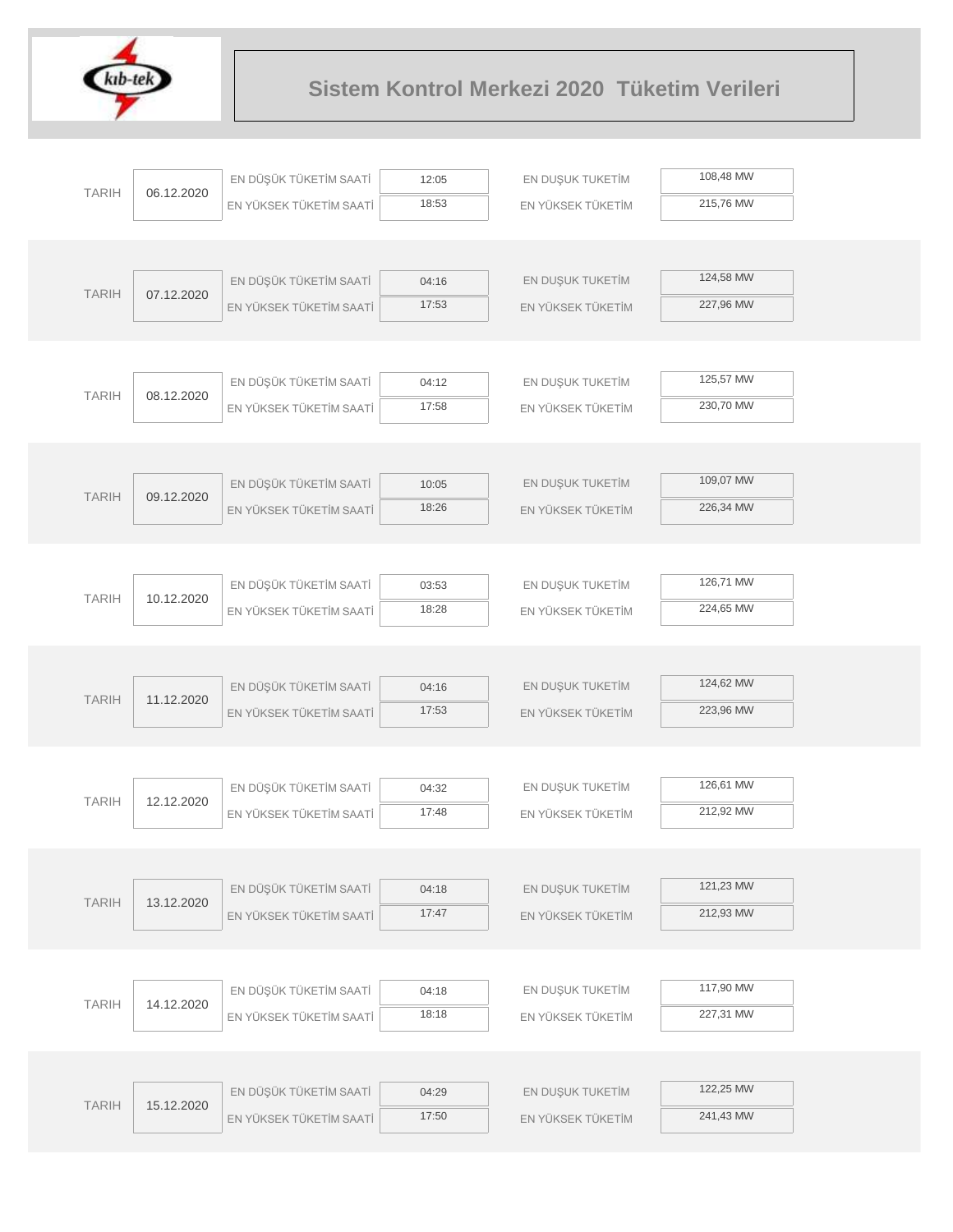

|  |              |            | EN DÜŞÜK TÜKETİM SAATİ  | 03:54          | EN DUŞUK TUKETİM  | 125,19 MW |  |
|--|--------------|------------|-------------------------|----------------|-------------------|-----------|--|
|  | <b>TARIH</b> | 16.12.2020 | EN YÜKSEK TÜKETİM SAATİ | 18:28          | EN YÜKSEK TÜKETİM | 234,22 MW |  |
|  |              |            |                         |                |                   |           |  |
|  |              |            |                         |                |                   |           |  |
|  | <b>TARIH</b> | 17.12.2020 | EN DÜŞÜK TÜKETİM SAATİ  | 04:08          | EN DUŞUK TUKETİM  | 126,29 MW |  |
|  |              |            | EN YÜKSEK TÜKETİM SAATİ | 18:50          | EN YÜKSEK TÜKETİM | 228,90 MW |  |
|  |              |            |                         |                |                   |           |  |
|  |              |            |                         |                |                   |           |  |
|  | <b>TARIH</b> | 18.12.2020 | EN DÜŞÜK TÜKETİM SAATİ  | 12:44          | EN DUŞUK TUKETİM  | 124,26 MW |  |
|  |              |            | EN YÜKSEK TÜKETİM SAATİ | 18:25          | EN YÜKSEK TÜKETİM | 224,48 MW |  |
|  |              |            |                         |                |                   |           |  |
|  |              |            | EN DÜŞÜK TÜKETİM SAATİ  |                | EN DUŞUK TUKETİM  | 116,14 MW |  |
|  | <b>TARIH</b> | 19.12.2020 | EN YÜKSEK TÜKETİM SAATİ | 12:33<br>17:51 | EN YÜKSEK TÜKETİM | 219,01 MW |  |
|  |              |            |                         |                |                   |           |  |
|  |              |            |                         |                |                   |           |  |
|  |              |            | EN DÜŞÜK TÜKETİM SAATİ  | 12:13          | EN DUŞUK TUKETİM  | 108,13 MW |  |
|  | <b>TARIH</b> | 20.12.2020 | EN YÜKSEK TÜKETİM SAATİ | 18:17          | EN YÜKSEK TÜKETİM | 221,13 MW |  |
|  |              |            |                         |                |                   |           |  |
|  |              |            |                         |                |                   |           |  |
|  | <b>TARIH</b> |            | EN DÜŞÜK TÜKETİM SAATİ  | 03:59          | EN DUŞUK TUKETİM  | 125,62 MW |  |
|  |              | 21.12.2020 | EN YÜKSEK TÜKETİM SAATİ | 18:25          | EN YÜKSEK TÜKETİM | 240,00 MW |  |
|  |              |            |                         |                |                   |           |  |
|  |              |            |                         |                |                   |           |  |
|  | <b>TARIH</b> | 22.12.2020 | EN DÜŞÜK TÜKETİM SAATİ  | 03:56          | EN DUŞUK TUKETİM  | 130,65 MW |  |
|  |              |            | EN YÜKSEK TÜKETİM SAATİ | 18:26          | EN YÜKSEK TÜKETİM | 243,73 MW |  |
|  |              |            |                         |                |                   |           |  |
|  |              |            |                         |                |                   | 131,37 MW |  |
|  | <b>TARIH</b> | 23.12.2020 | EN DÜŞÜK TÜKETİM SAATİ  | 04:08<br>18:22 | EN DUŞUK TUKETİM  | 248,69 MW |  |
|  |              |            | EN YÜKSEK TÜKETİM SAATİ |                | EN YÜKSEK TÜKETİM |           |  |
|  |              |            |                         |                |                   |           |  |
|  |              |            | EN DÜŞÜK TÜKETİM SAATİ  | 04:20          | EN DUŞUK TUKETİM  | 134,28 MW |  |
|  | <b>TARIH</b> | 24.12.2020 | EN YÜKSEK TÜKETİM SAATİ | 18:46          | EN YÜKSEK TÜKETİM | 253,16 MW |  |
|  |              |            |                         |                |                   |           |  |
|  |              |            |                         |                |                   |           |  |
|  |              |            | EN DÜŞÜK TÜKETİM SAATİ  | 11:16          | EN DUŞUK TUKETİM  | 130,22 MW |  |
|  | <b>TARIH</b> | 25.12.2020 | EN YÜKSEK TÜKETİM SAATİ | 18:24          | EN YÜKSEK TÜKETİM | 246,05 MW |  |
|  |              |            |                         |                |                   |           |  |